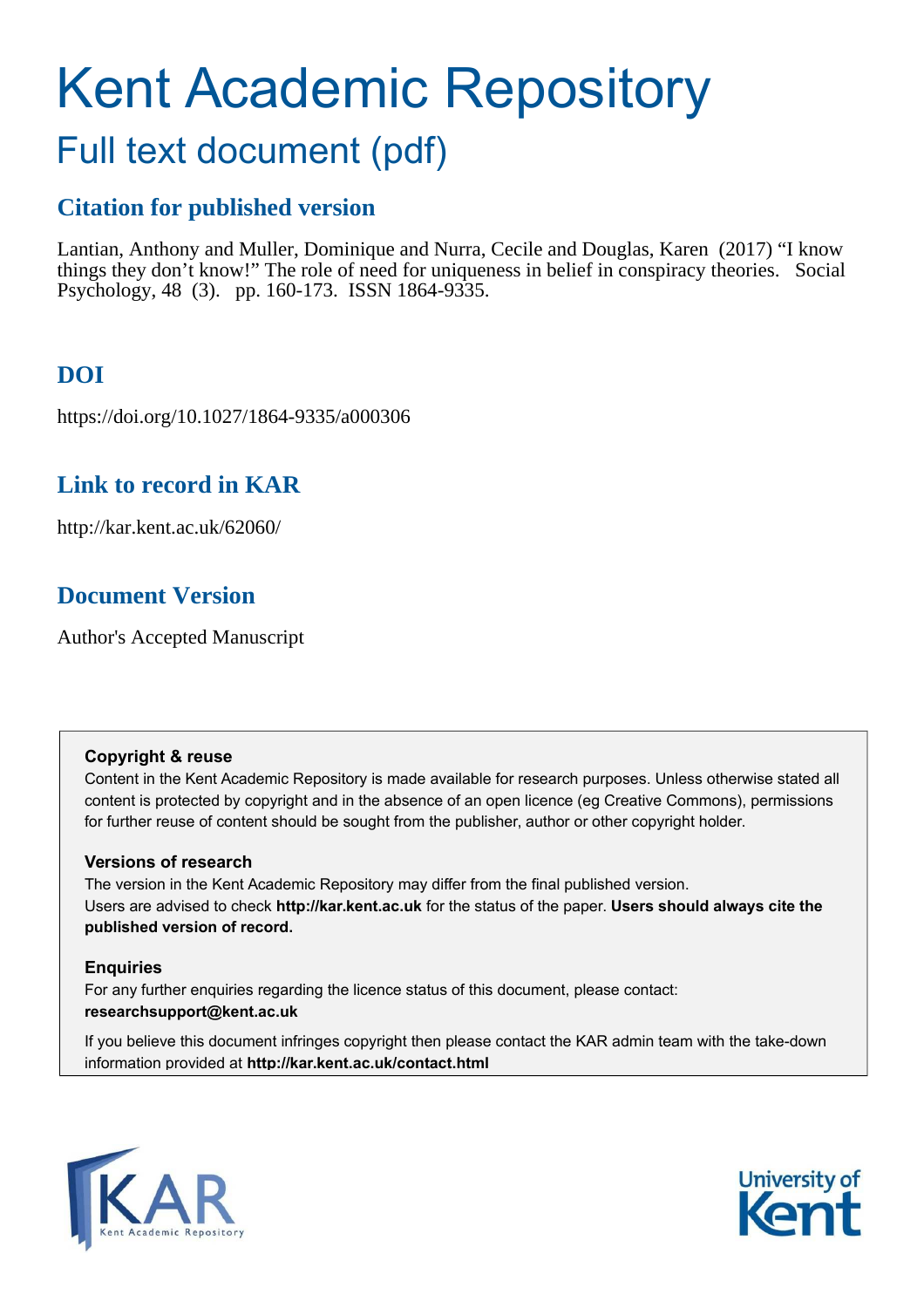"I Know Things They Don't Know!" The Role of Need for Uniqueness in Belief in Conspiracy Theories

Anthony Lantian<sup>1,2</sup>, Dominique Muller<sup>1</sup>, and Cécile Nurra<sup>1</sup>

<sup>1</sup>Univ. Grenoble Alpes

<sup>2</sup>Current address: LAPPS, UPL, Université Paris Nanterre, France

Karen M. Douglas<sup>3</sup>

<sup>3</sup>University of Kent

IN PRESS: Social Psychology

#### Author Note

Correspondence concerning this paper should be addressed to Anthony Lantian or Dominique Muller, Université Grenoble Alpes, UFR SHS, Bâtiment BSHM, CS 40700, 38 058 Grenoble Cedex 9, France; Tel: +33 4 76 82 58 90. E-mail: [Anthony.Lantian@u-paris10.fr o](file:///C:/Users/Anthony/Dropbox/Théories%20du%20complot/Etudes%20NFU-rareté-complot/PAID/Anthony.Lantian@u-paris10.fr)r [Dominique.Muller@univ-grenoble-alpes.fr](mailto:Dominique.Muller@univ-grenoble-alpes.fr) 

This work was funded by the French Ministry of Research and Education and the University Institute of France. Parts of this work were presented in a poster at the 17<sup>th</sup> General Meeting of the European Association of Social Psychology (EASP) in Amsterdam, July 2014 at the Common-Sense Beliefs and Lay Theories Preconference at the 16<sup>th</sup> Annual Convention of the Society for Personality and Social Psychology (SPSP) in Long Beach, USA, February 2015, and at the 11<sup>th</sup> International Congress in Social Psychology in French Language (ADRIPS) in Genève, June 2016. This paper is based on the first author's dissertation (Lantian, 2015) for the Doctorate degree in Psychology under the supervision of Dominique Muller and Cécile Nurra at University Grenoble Alpes. We thank Amandine Gabriel for her assistance with Study 1.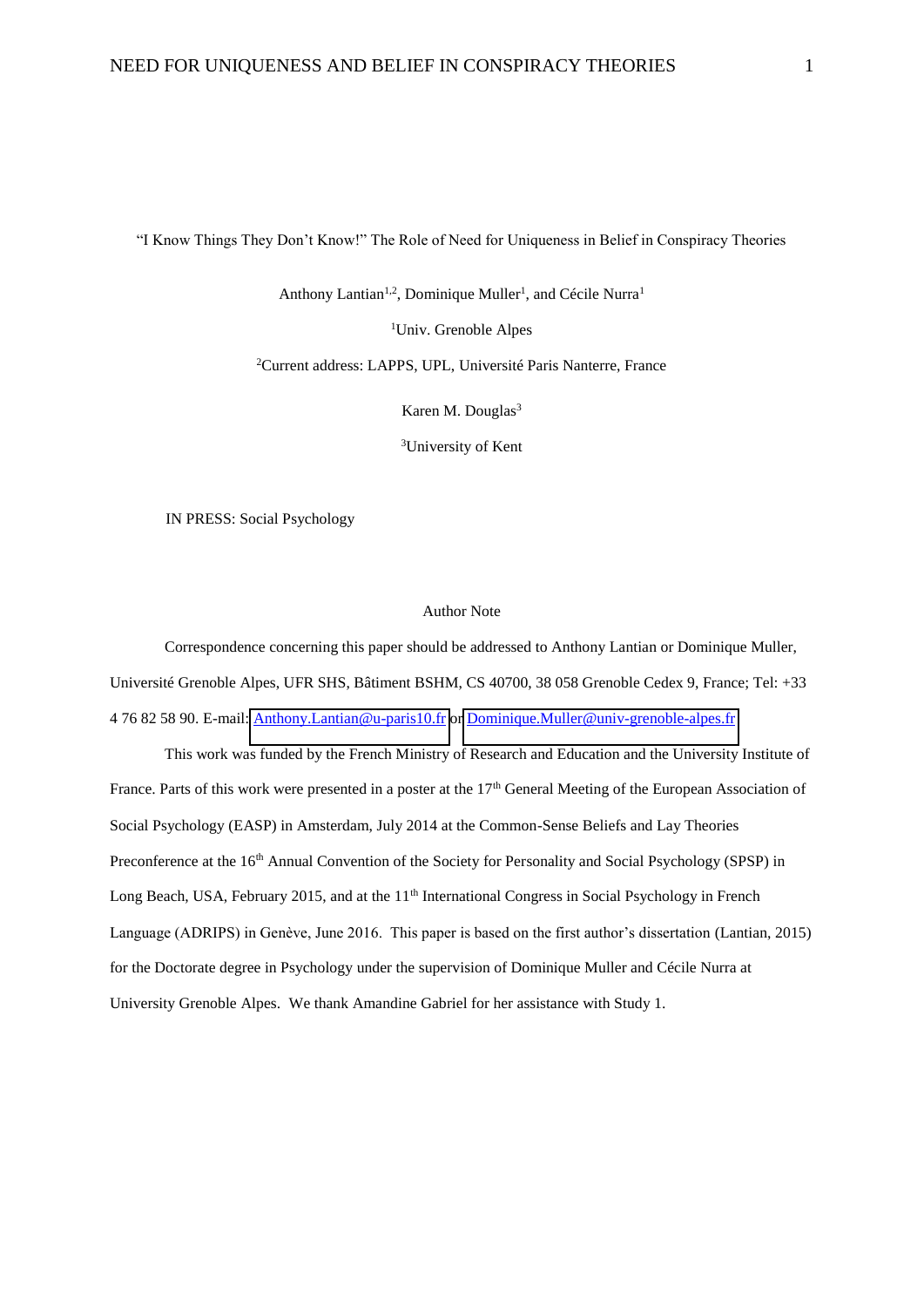#### Abstract

In the current research, we investigated whether belief in conspiracy theories satisfies people's need for uniqueness. We found that the tendency to believe in conspiracy theories was associated with the feeling of possessing scarce information about the situations explained by the conspiracy theories (Study 1) and higher need for uniqueness (Study 2). A further two studies using two different manipulations of need for uniqueness (Studies 3 and 4), showed that people in a high need for uniqueness condition displayed higher conspiracy belief than people in a low need for uniqueness condition. This conclusion is strengthened by a small-scale meta-analysis. These studies suggest that conspiracy theories may serve people's desire to be unique, highlighting a motivational underpinning of conspiracy belief.

Keywords: Conspiracy theories, Need for uniqueness, Belief, Motivational processes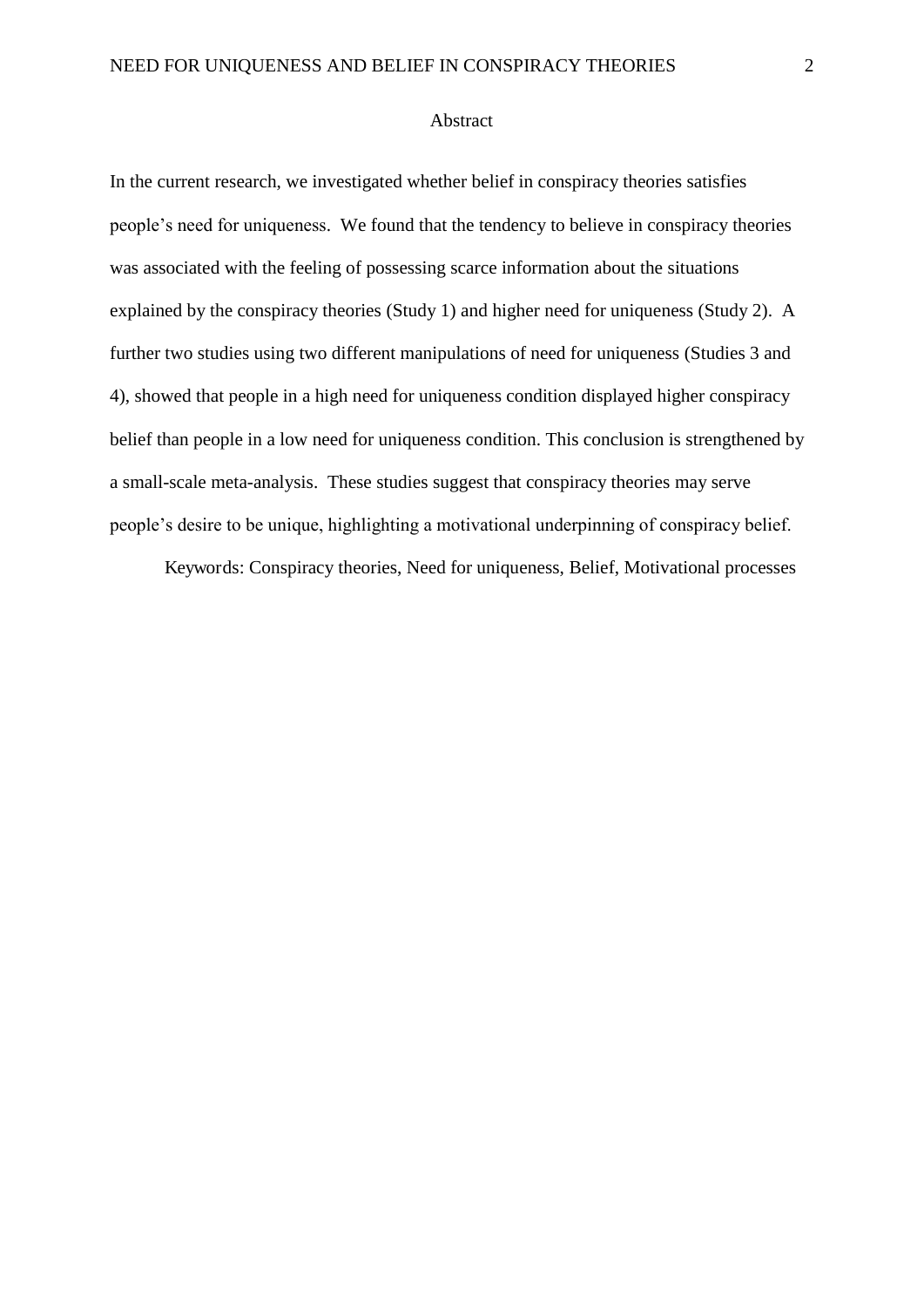#### "I Know Things They Don't Know!" The Role of Need for Uniqueness in Belief in

#### Conspiracy Theories

After traumatic events such as terrorist attacks (e.g., the Charlie Hebdo shootings in France) or climatic disaster (e.g., the 2001 tsunami in Japan), many people start to disbelieve official explanations in favor of what are known as conspiracy theories*—*explanations that refer to hidden groups working in secret to achieve sinister objectives (e.g., Goertzel, 1994). For example, one conspiracy theory attributes the Charlie Hebdo attacks to Mossad as an effort to make Muslims look bad. Another attributes the 2001 tsunami to secret US government weapons testing in the ocean.

In recent years, psychologists have made significant ground in understanding what draws people to conspiracy theories. For example, personality traits such as openness to experience (Swami, Chamorro-Premuzic, & Furnham, 2010; Swami et al., 2011), distrust (Abalakina-Paap, Stephan, Craig, & Gregory, 1999; Goertzel, 1994; Wagner-Egger & Bangerter, 2007), low agreeability (Swami et al., 2010, 2011), narcissism (Cichocka, Marchlewska, & Golec de Zavala, 2016) and Machiavellianism (Douglas & Sutton, 2011) are associated with conspiracy belief. In terms of cognitive processes, people with stronger conspiracy beliefs are more likely to overestimate the likelihood of co-occurring events (Brotherton  $&$  French, 2014), to attribute intentionality where it is unlikely to exist (Brotherton & French, 2015; Douglas, Sutton, Callan, Dawtry, & Harvey, 2016), and to have lower levels of analytic thinking (Swami, Voracek, Stieger, Tran, & Furnham, 2014).

Conspiracy theories also appear to have important consequences, such as negatively influencing health decisions (Jolley & Douglas, 2014a; Oliver & Wood, 2014), decreasing intentions to engage in politics (Butler, Koopman, & Zimbardo, 1995; Jolley & Douglas, 2014b), increasing people's desire to leave their workplace (Douglas  $\&$  Leite, in press), and reducing environmental behavioral intentions (Douglas & Sutton, 2015; Jolley & Douglas,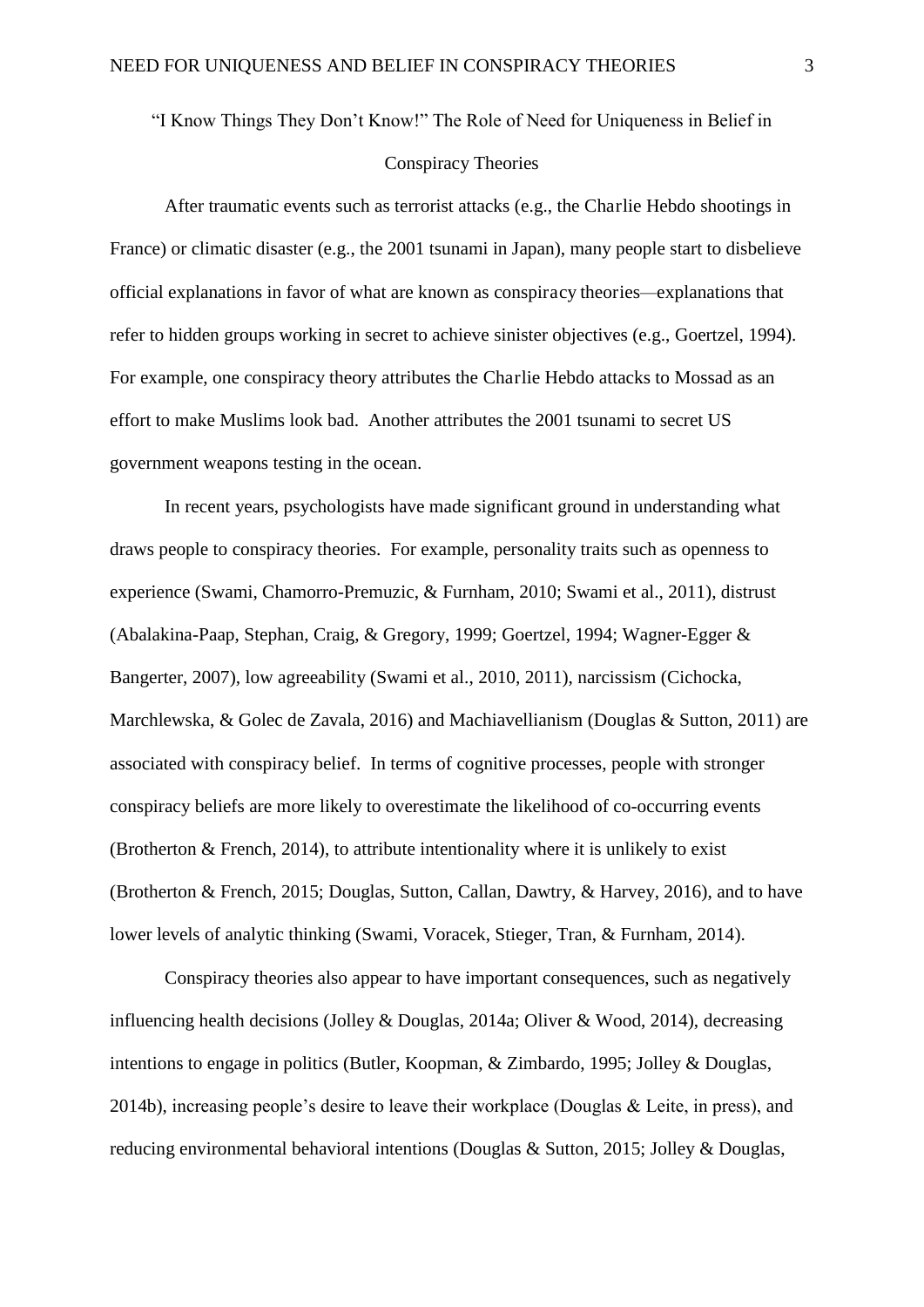2014b; Lewandowsky, Oberauer, & Gignac, 2013; van der Linden, 2015). Further, some research suggests that conspiracy theories may perform certain functions for the self, allowing people to regain a sense of control (van Prooijen & Acker, 2015; Whitson & Galinsky, 2008), order (Van Harreveld, Rutjens, Schneider, Nohlen, & Keskinis, 2014), power (Gray, 2010; Sapountzis & Condor, 2013), and to relieve death anxiety (Newheiser, Farias, & Tausch, 2011). The current research aims to further contribute to current knowledge about the personal needs that may be satisfied by conspiracy belief. Among the self-related motivations that could influence belief in conspiracy theories, we will argue that the need for uniqueness should play a role in people's adherence to conspiracy theories. More specifically, our general claim is that people with a high need for uniqueness should be more likely to believe in conspiracy theories.

#### **Need For Uniqueness: From Products to Beliefs**

Need for uniqueness is defined as the need (or desire) to be reasonably different from others (Lynn & Snyder, 2002). Need for uniqueness is both a stable trait (Snyder & Fromkin, 1977) and a state that depends on feedback concerning the (lack of) perceived difference between oneself and others (Snyder & Fromkin, 1980). People with higher need for uniqueness are interested in unique, original, or scarce products (and commodities in general), because they are an indicator of uniqueness (e.g., Brock, 1968; Brock & Brannon, 1992; Lynn, 1991; Lynn & Harris, 1997; Snyder, 1992; Snyder & Fromkin, 1980; Tian, Bearden, & Hunter, 2001). Moreover, a number of studies have shown that people with high need for uniqueness prefer rare commodities (like experiences or messages) to a larger extent than people with low need for uniqueness (Fromkin, 1970; Lynn, 1991; Powell, 1974).

Consuming, however, is not the only way that people can choose to express their uniqueness. Indeed, Snyder and Fromkin (1980) suggested that people can also express their sense of difference through their beliefs. Abelson (1986) goes further by formulating the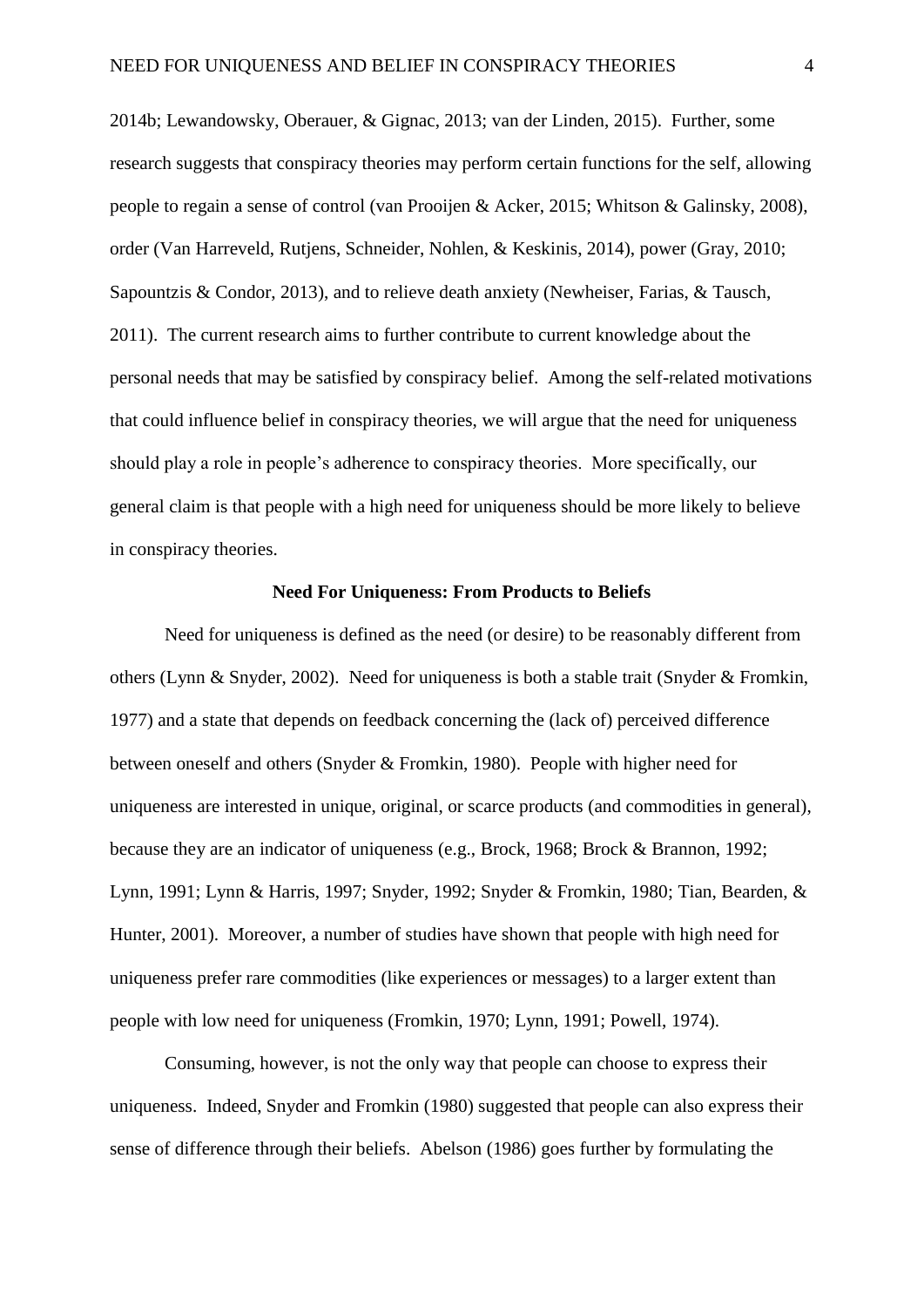theoretical perspective that "beliefs are like possessions". This idea is illustrated by examining popular linguistic expressions using a belief-possession metaphor, for example "to acquire a belief" or "to hold a belief" (Abelson, 1986, p. 230). Indeed, building on Lakoff and Johnson (1980/2002), the metaphors are the basis of our conceptual system, which in turn, define our everyday realities. Hence, the belief-possession metaphor may serve as a hint to the idea of beliefs as possessions. Finally, to the same extent that people can express their uniqueness through their unique possessions, people who hold unique beliefs can demonstrate their unusual taste, as Abelson (1986) suggests, by saying that people who cultivate original views about the world convey to others the special nature of their personality.

#### **Why Need for Uniqueness Should be Related to Conspiracy Beliefs**

 We argue that people high in need for uniqueness should be more likely than others to endorse conspiracy beliefs because conspiracy theories represent the possession of unconventional and potentially scarce information. Indeed, reference to secret plots is an inalienable dimension of what a conspiracy theory is really like (Douglas & Sutton, 2008; Keeley, 1999; Swami & Furnham, 2014). Moreover, conspiracy theories rely on narratives that refer to secret knowledge (Mason, 2002) or information, which, by definition, is not accessible to everyone, otherwise it would not be a secret and it would be a well-known fact. People who believe in conspiracy theories can feel "special", in a positive sense, because they may feel that they are more informed than others about important social and political events. To quote Billig (1987): "The conspiracy theory offers the chance of hidden, important, and immediate knowledge, so that the believer can become an expert, possessed of a knowledge not held even by the so-called experts" (p. 132). At the time our studies were conducted, this idea had never been tested empirically.

#### **Overview**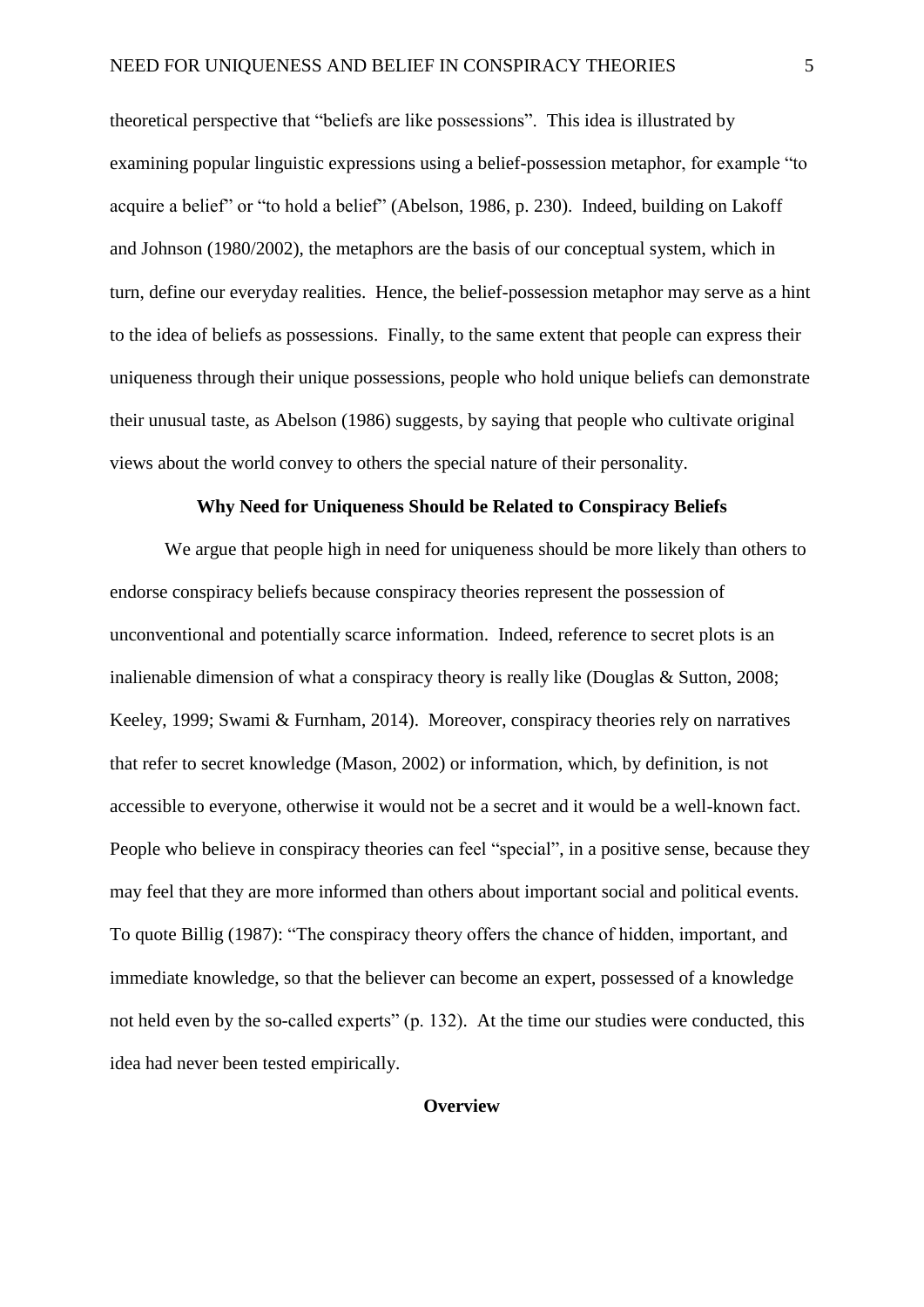In the current research, we tested the overarching hypothesis that the desire to feel unique should foster belief in conspiracy theories. Specifically, in four studies, we tested three implications of this hypothesis. First, we argue that people who believe more in conspiracy theories should think they hold scarce information that other people do not have, representing a way to feel unique. Thus, in Study 1, we tested whether people who endorse conspiracy theories are more likely to think that they possess scarce and secret information about various conspiracy theories. Second, we argue that people with a high chronic need for uniqueness should believe in conspiracy theories to a larger extent than people with a low need for uniqueness. Hence, in Study 2, we tested whether people with a higher need for uniqueness also believe in conspiracy theories to a larger extent. Third, we argue that a situational increase in the need for uniqueness should increase adherence to conspiracy theories. In Studies 3 and 4, we therefore tested the causal effect of need for uniqueness on conspiracy belief by experimentally manipulating need for uniqueness, and we predicted that manipulating need for uniqueness should result in higher conspiracy beliefs. In all the studies presented in this paper, "we report how we determined our sample size, all data exclusions (if any), all manipulations, and all measures in the study" according to the recommendations made by Simmons, Nelson, and Simonsohn (2012).

#### **Study 1**

To provide support for our overarching hypothesis, it is necessary to demonstrate that high believers in conspiracy theories assume that they possess information that other people do not have about the events in question. Therefore, in this study our main prediction is that the more people believe in conspiracy theories, the more they should have the impression that they possess scarce information about those events.

Of course, it could be that people believe in conspiracy theories without having information about them. If this is the case, our prediction would make less sense because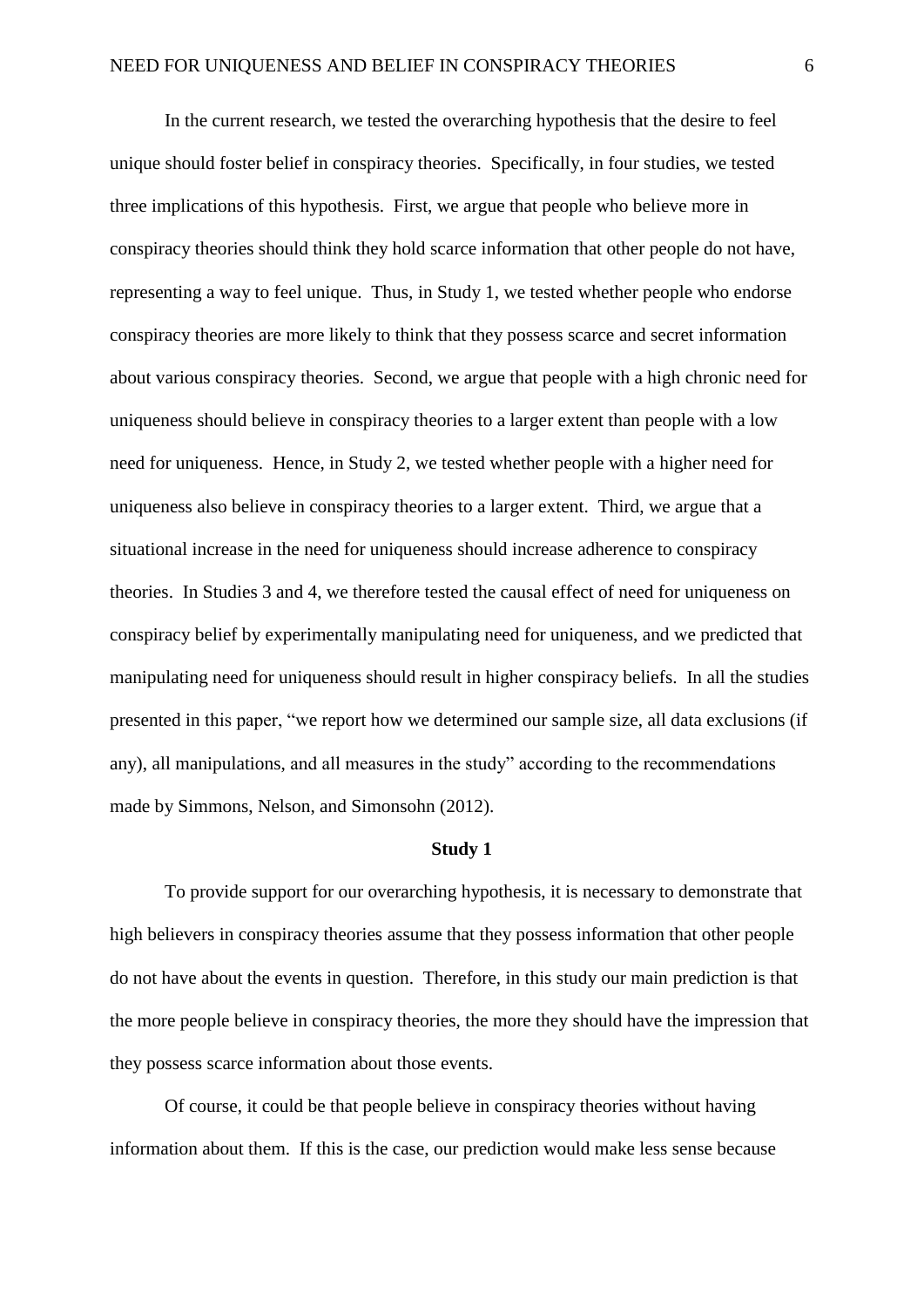there would be no specific information to back up these beliefs. Although previous research supports the idea that people generally feel their conspiracy beliefs are based on evidence (Bost, Prunier, & Piper, 2010) or information (Uscinski, Klofstad, & Atkinson, 2016), in this study we added a measure to ensure this was also true for our participants.<sup>1</sup>

Finally, it could be argued that it is not the content of the belief that can help people feel unique, but the extremeness of this belief. Hence, one could reasonably object to our general hypothesis that some people with high need for uniqueness could feel unique by strongly rejecting conspiracy theories. To be able to exclude this alternative hypothesis, we therefore tested for the quadratic trends for all the main analyses reported in Study 1.<sup>2</sup>

#### **Method**

 $\overline{a}$ 

**Study pre-registration and sample size.** We pre-registered the study (materials and hypothesis) on the OSF [\(https://osf.io/daus4/\)](https://osf.io/daus4/). For this study, we had no clear expectation regarding the effect size. Having more than 180 participants, however, we could expect a decent power if our effect was similar to the average correlation in social psychology (namely  $r = .21$ , see Richard, Bond, & Stokes-Zoota, 2003).

**Participants.** We recruited 200 French participants ( $M_{\text{age}} = 24.85$ ,  $SD_{\text{age}} = 8.53$ , 121 females) for an online study presented as a survey focusing on people's representations about the world and the elements that people take into account to form opinions. In exchange for their participation, participants could take part in a lottery involving two 25 euros gift cards (approximatively US\$35). We excluded minors (under 18 years of age in France,  $n = 10$ ) and the final sample therefore consisted of 190 participants ( $M_{\text{age}} = 25.32$ ,  $SD_{\text{age}} = 8.50$ , 117 females). The majority of the participants were students (63.2%).

<sup>1</sup> This study was originally part of a wider investigation. For this reason, we present only the materials and the statistical analyses relevant to the current investigation. The complete original materials are presented in Electronic Supplementary Material 1.

<sup>2</sup> In line with this reasoning, we did the same in Study 2.

<sup>3</sup> Inclusion of these participants did not change the results.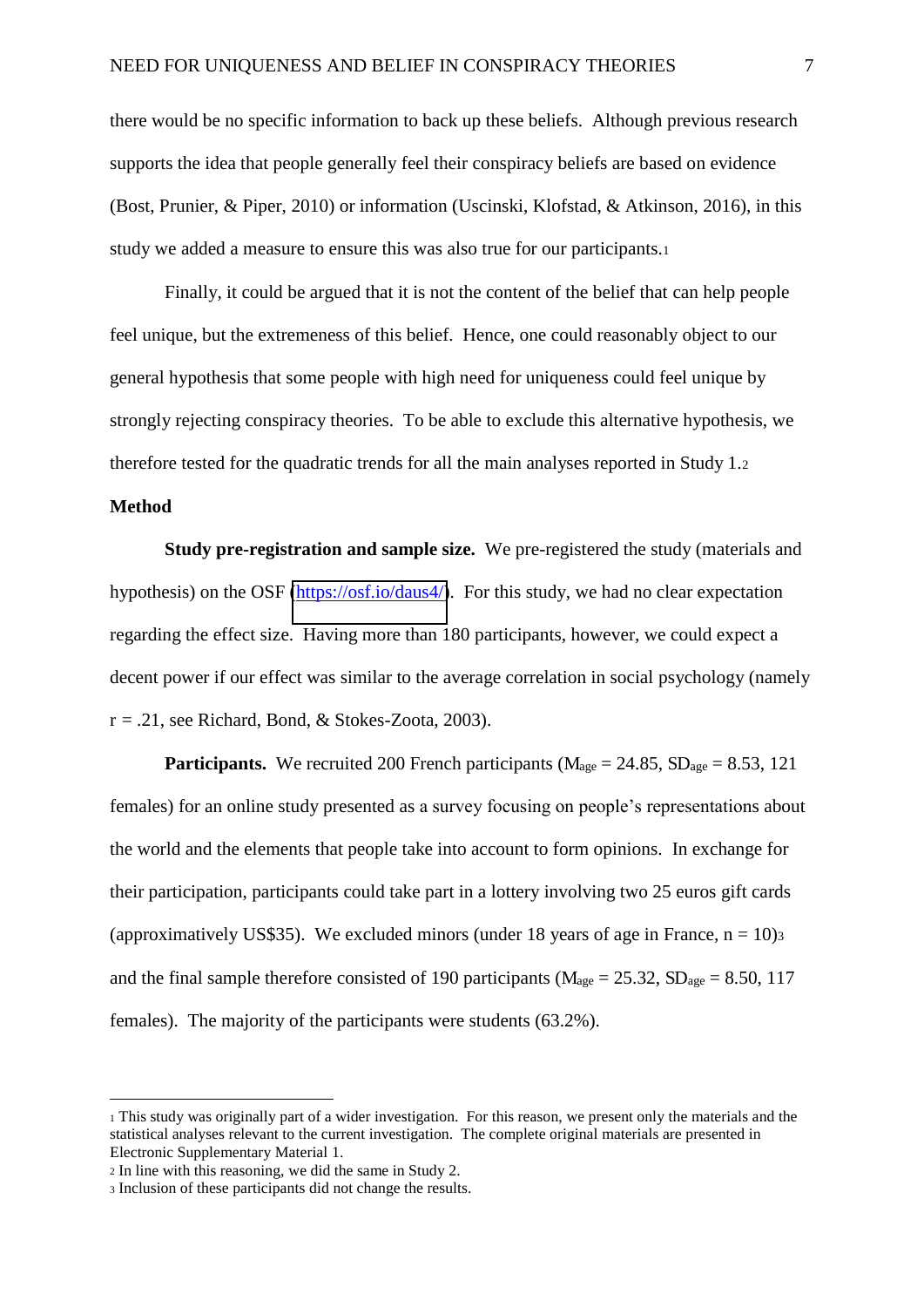**Materials and procedure.** After reading the instructions, participants began the section described as Section 1 of the study by completing a 10-item French version (Lantian, Muller, Nurra, & Douglas, 2016) of the Belief in Conspiracy Theories Inventory (Swami et al., 2010). We chose to use this scale ( $\alpha = .82$ ) because it refers explicitly to specific familiar conspiracy theories (e.g., "The assassination of John F. Kennedy was not committed by the lone gunman, Lee Harvey Oswald, but was rather a detailed, organised conspiracy to kill the President", answered from  $1 =$  Completely false to  $9 =$  Completely true). Hence, we reasoned that using this kind of scale increases the likelihood that people would recruit facts or information to answer.

Then, participants moved to Section 2 in which they completed the main dependent variable, namely perceived scarcity of the information that they may have used to answer the conspiracy belief scale. To measure this perception of scarcity ( $\alpha = .74$ ), we created a threeitem scale (e.g., "The information I used to answer questions asked in the previous Section 1 are:") that participants could answer by using a 9-point scale  $(1 = Disclosed$  to the public view to  $9$  = Hidden from public view).

 Participants then indicated to what extent they relied on different potential sources of beliefs when they answered the conspiracy belief scale, on a 9-point scale  $(1 = \text{Strongly})$ disagree to  $9 =$  Strongly agree). The choice of these potential sources of beliefs was based both on a pre-test4 and the literature. Among these potential sources of beliefss, the two most relevant to our hypothesis were: a) information obtained by others "Other people allowed me to acquire the information used to answer the questions asked in the first section (discussion with my friends, etc.)" and b) information obtained by themselves "I got by myself the

 $\overline{a}$ 

<sup>4</sup> This pretest was administered on 15 participants ( $M_{\text{age}} = 25.80$ , including 8 men) who completed a conspiracy beliefs measure followed by the open question "What means did you use to be able to answer the previous questions?"

<sup>5</sup> To save space, the other potential sources of beliefs measures are presented in Electronic Supplementary Material 1. The following Section 3 is not directly related to the question hypothesis and thus not presented in this Materials and procedure Section, but are presented in detail in Electronic Supplementary Material 1.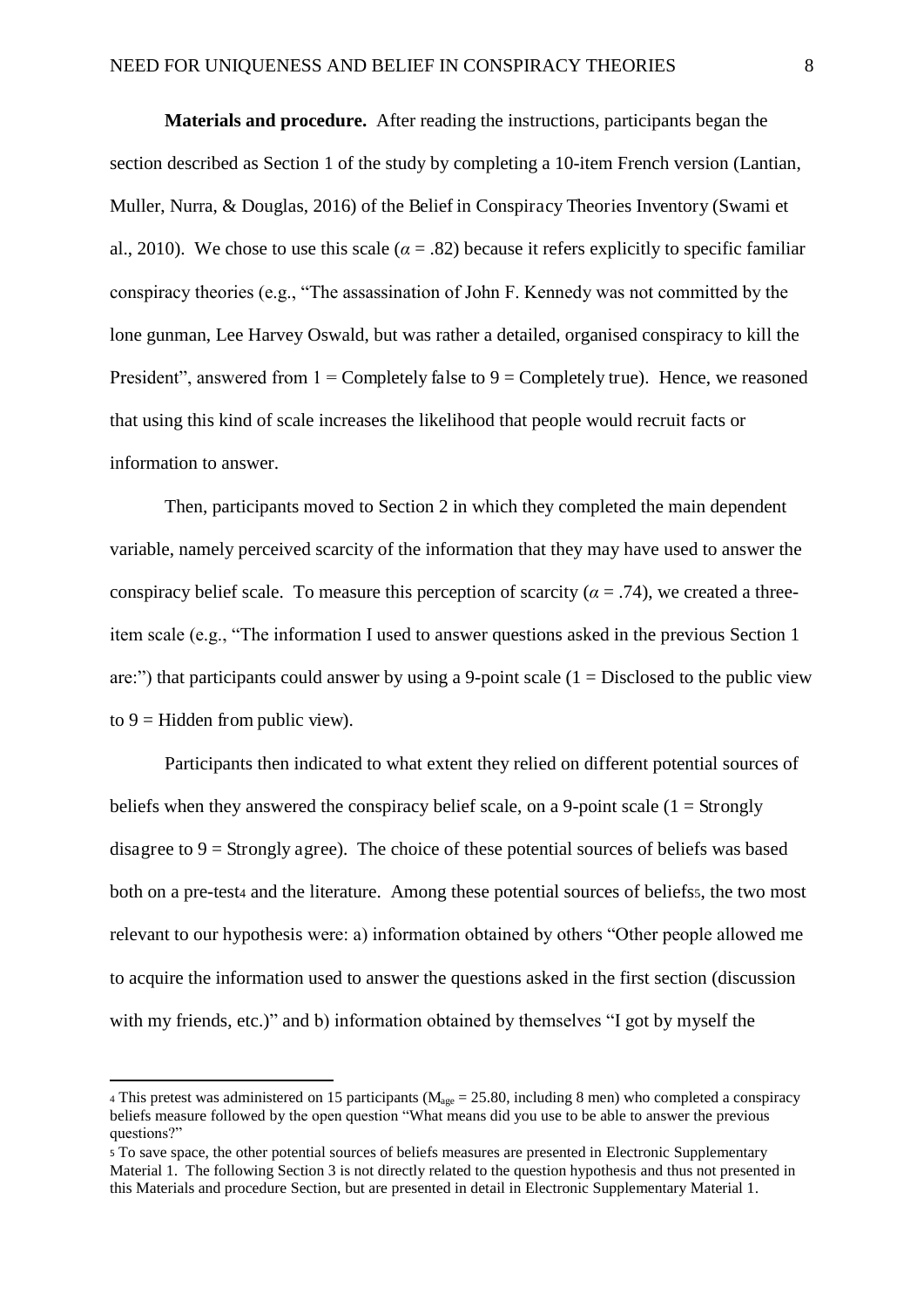information used to answer the questions asked in the first section (e.g., media, reading, etc.)". To avoid order effects, all the beliefs' subjective sources were presented randomly. Finally, participants completed demographic information before being debriefed and thanked.

#### **Results and Discussion**

In accordance with our basic premise, not only people believed that in order to answer questions about conspiracies they relied on information obtained by themselves  $(M = 6.44, SD)$  $= 2.02$ ), but they thought they did so to a larger extent than they believed they relied on information provided by others (M = 5.15, SD = 2.54), t(189) = 5.31, p < .001, Cohen's  $d_z$  = 0.39. More important, in line with our hypothesis, we found that the more people believed in various conspiracy theories, the more they thought they possessed scarce information about these various conspiracies,  $r(188) = .46, 95\%$  CI [.34, .57],  $p < .001$ . It is also noteworthy that the quadratic trend was not significant,  $t(187) = 1.31$ ,  $p = .191$ .

 The results of this study therefore allow us to confirm that people with a high level of conspiracy belief are more likely to think that they possess scarce information about various conspiracies. Hence, in line with the first implication of our general hypothesis, this result could be interpreted as a crucial feature of conspiracy narratives, which may look attractive for people with high need for uniqueness because it could lead them to feel unique.

#### **Study 2**

After establishing in Study 1 that belief in conspiracy theories could serve the purpose of feeling unique, the goal of Study 2 was to directly test whether people with a chronic high need for uniqueness believe in conspiracy theories to a larger extent.

#### **Method**

**Study pre-registration and a priori power analysis.** Again, we pre-registered the study (materials, hypothesis, and exclusion criteria) on the OSF website. This pre-registration documentation, as well as data and syntax files, are available online [\(https://osf.io/b36nj/\)](https://osf.io/b36nj/).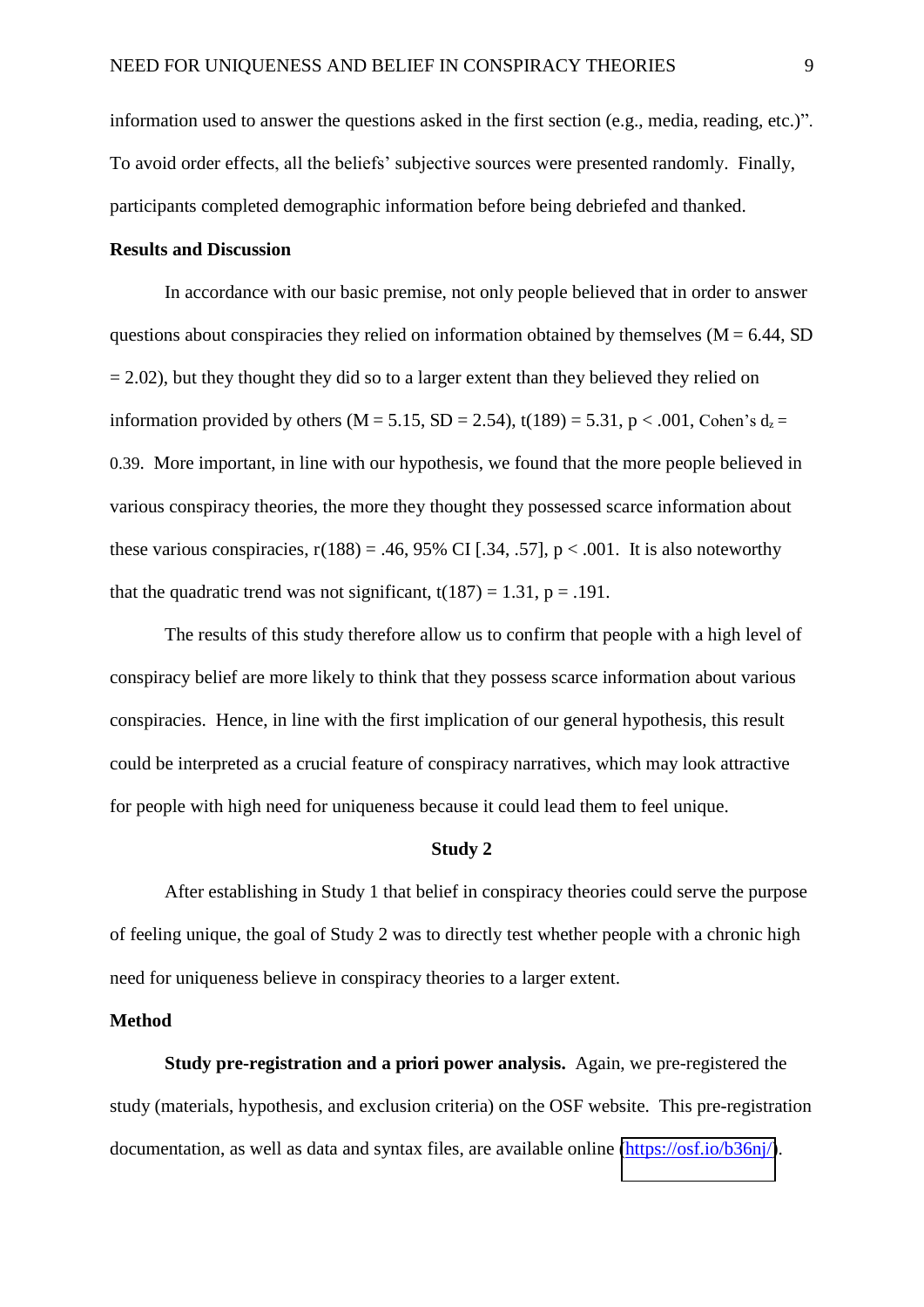To determine our sample size, we conducted an a priori power analysis (Cohen, 1992), based on a previous unpublished study in which we found a positive linear relationship between need for uniqueness (measured with the Self-Attributed Need for Uniqueness scale; Lynn & Harris, 1997;  $\alpha = .90$ ) and conspiracy beliefs (measured with the Conspiracy Mentality Questionnaire; Bruder, Haffke, Neave, Nouripanah, & Imhoff, 2013;  $\alpha = .88$ ),  $r(194) = .25, 95\%$  CI [.11, .38],  $p < .001$ . From this analysis we found that we needed around 160 participants to reach a 90% power. To increase safety margins, we rounded up to 200 participants, giving an a priori power of .95 to detect this effect.

**Participants.** A total of 217 MTurk workers ( $M_{\text{age}} = 32.14$ ,  $SD_{\text{age}} = 10.80$ , 101 females) participated in our study. We restricted this study to participants located in the United States. The study was presented as a study on the relationship between different personality traits and participants were paid US\$0.30 for their participation. As planned, we excluded participants who failed to correctly answer the attention check (see below,  $n = 9$ ). The final sample consisted of 208 participants ( $M_{\text{age}} = 32.44$ ,  $SD_{\text{age}} = 10.89$ , 96 females).

**Materials and Procedure.** Our main measure of need for uniqueness was an adapted version of the Self-Attributed Need for Uniqueness scale (Lynn & Harris, 1997), a 4-item scale  $(1 = Not at all to 5 = Extremely)$  that assesses self-reported desire to be different from others (e.g., "I prefer being different from other people"). The four items were averaged into a single score with higher scores indicating a higher need for uniqueness ( $\alpha = .90$ ).

For exploratory purposes, we also used a multi-dimensional measure of need for uniqueness: The Uniqueness Scale (Snyder & Fromkin, 1977). This 32-item scale (1 = Strong disagreement to  $5 =$  Strong agreement) is composed of three dimensions: "lack of concern regarding others' reactions, actions, and so on" ( $\alpha$  = .81), "desire to not always follow rules"  $(\alpha = .75)$ , and "person's willingness to publicly defend his or her beliefs" ( $\alpha = .66$ ; Snyder & Fromkin, 1977, pp. 522–523). All the negative items were recoded, such that a higher score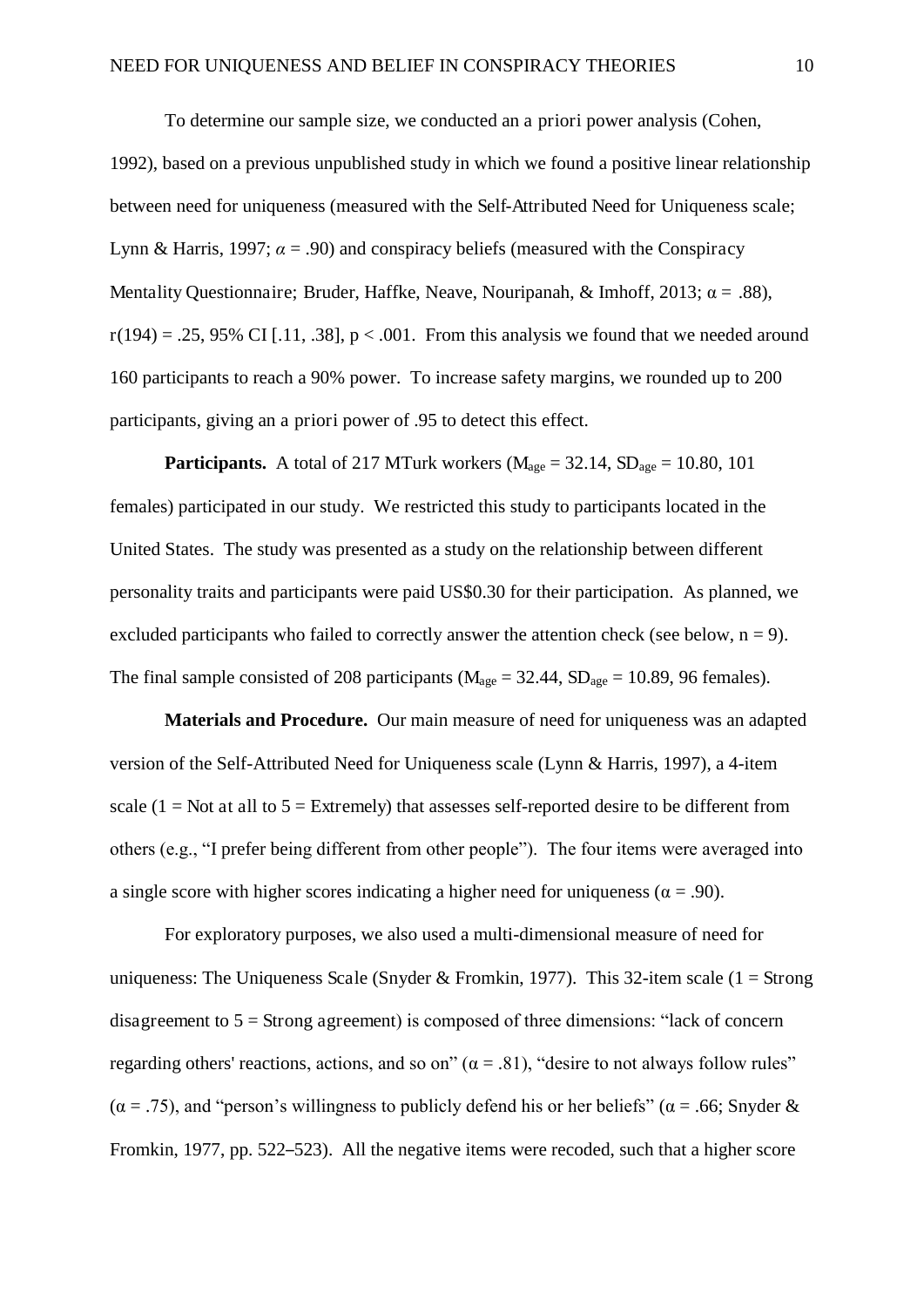reflected a higher lack of concern regarding others' reactions, the desire to not always follow rules, and the willingness to publicly defend their beliefs. Because this scale has been criticized for being too focused on public and risky displays of uniqueness, which is an overly restrictive expression of uniqueness (Lynn & Harris, 1997; Şimşek & Yalınçetin, 2010), we always used this scale in last position in the questionnaire, so it could not alter the relationships between our two main variables of interest (i.e., the Self-Attributed Need for Uniqueness scale and Generic Conspiracist Beliefs Scale).

We assessed beliefs in conspiracy theories with the Generic Conspiracist Beliefs scale (Brotherton, French, & Pickering, 2013), which is a 15-item scale  $(1 = Definitely not true to 5)$ = Definitely true) composed of generic statements about conspiracy theories (e.g., "A lot of important information is deliberately concealed from the public out of self-interest"). The 15 items were combined into a single score with a higher score indicating a higher level of belief in conspiracy theories ( $\alpha = .94$ ). We also included the single-item conspiracy belief measure (Lantian et al., 2016). This measure is introduced by a brief introductory paragraph mentioning that some official versions of events have been "disputed"—without mentioning the expression "conspiracy theory". Then, participants answered how they think about the following sentence: "I think that the official version of the events given by the authorities very often hides the truth"  $(1 = \text{Completely False to } 9 = \text{Completely True})$ . Each participant was randomly assigned to four possible orders of scale presentation, again with the uniqueness scale always presented last.

The final part of the questionnaire contained demographic questions. To remove participants from the analysis who did not complete the study diligently, we also used the following filler question: "This is a filler we use to detect participants who do not pay attention to the questions we ask. Please tick the sixth box from the left and continue". Finally, participants were thanked and debriefed.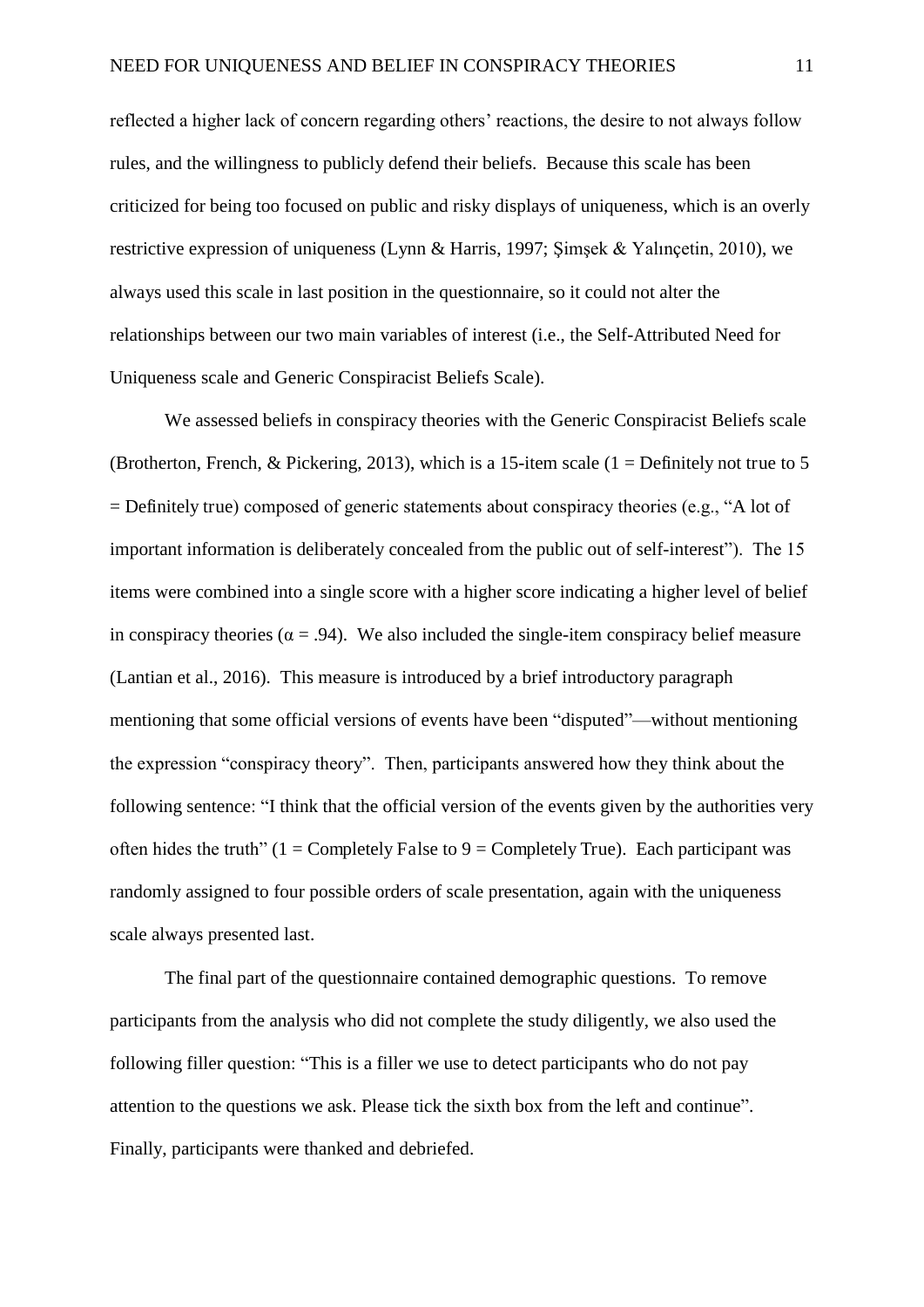#### **Results and Discussion**

We first tested our main prediction, that people with a higher need for uniqueness should have a higher level of belief in conspiracy theories. In line with this hypothesis and with our preliminary work, we found that a higher need for uniqueness (measured by the Self-Attributed Need for Uniqueness scale) was associated with higher belief in conspiracy theories (measured with the Generic Conspiracist Beliefs scale),  $r(206) = .17,95\%$  CI [.03, .30],  $p = .015$ . The test of the quadratic effect of belief in conspiracy theories on need for uniqueness was not significant,  $t(205) < 1$ . The linear association was replicated with the single-item measure of belief in conspiracies,  $r(206) = .18,95\%$  CI [.04, .30],  $p = .011$ , and the quadratic effect was still not significant,  $t(205) < 1$ .

For the more exploratory part of our analysis, we explicitly conducted a post-hoc exploration of the data (Wagenmakers, Wetzels, Borsboom, van der Maas, & Kievit, 2012) that provides more detail about the relationship between need for uniqueness and belief in conspiracy theories. First, we computed the bivariate correlation matrix between all the measures of need for uniqueness used in this study: the Self-Attributed Need for Uniqueness scale, Uniqueness Scale, and the three underlying factors of the Uniqueness Scale (see Table 1). The three factors composing the Uniqueness Scale were positively correlated each other but not very strongly, suggesting that these three measures are not perfectly redundant. Then, we tested the relationship between the three underlying factors of need for uniqueness and conspiracy belief (both linear and quadratic regressions). To avoid the use of too many statistical tests, we combined our two measures of belief in conspiracy theories (i.e., the Generic Conspiracist Beliefs scale and the single-item measure of belief in conspiracies). All the analyses were done at the Bonferroni-corrected alpha level of  $p < .008$  ( $\alpha = .05/6$  tests). Among these tests, only one test was significant for this threshold, namely the positive linear relationship between the desire to not always follow rules and belief in conspiracy theories,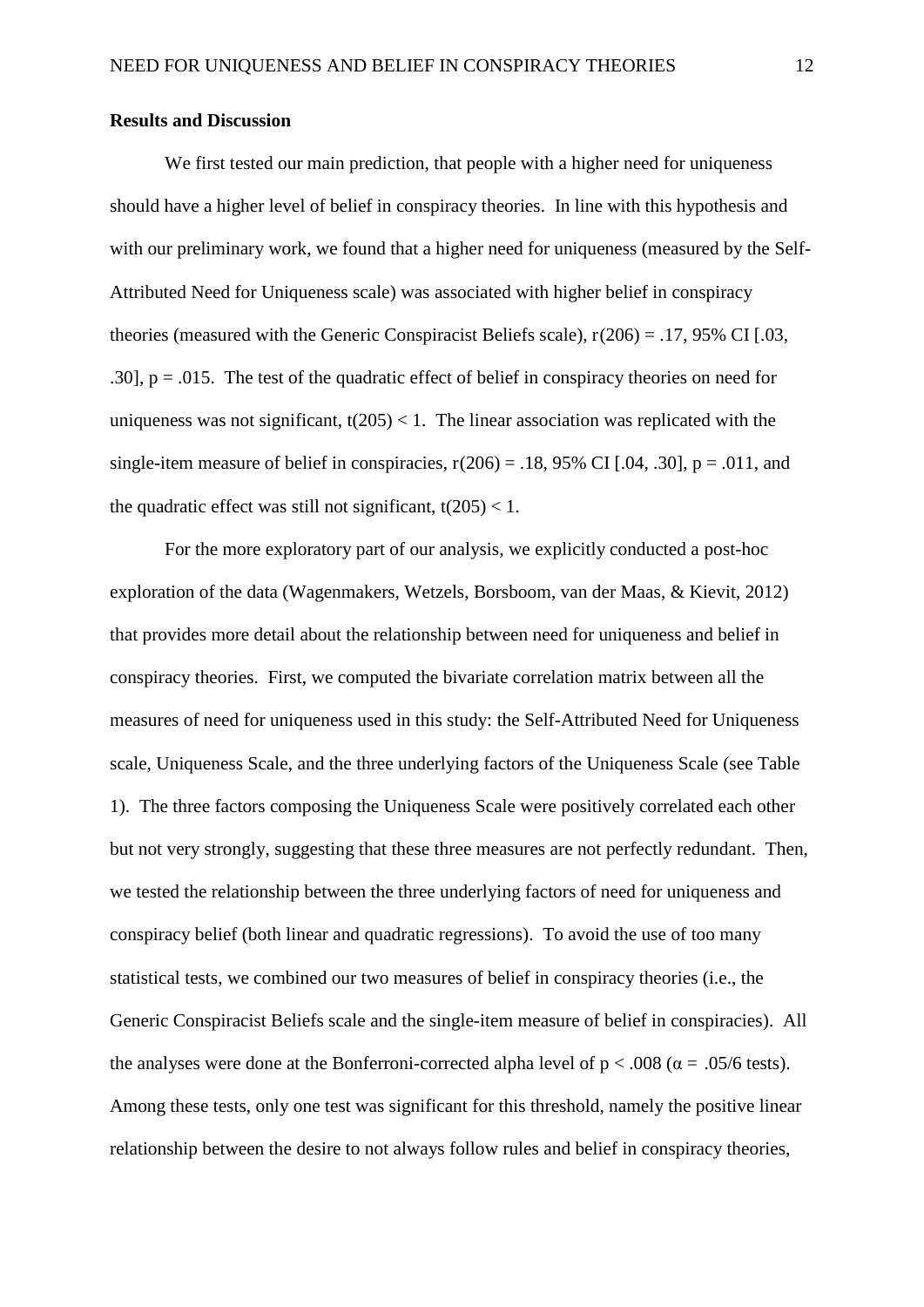$r(206) = .22,95\%$  CI [.08, .34],  $p = .002$ . Theoretically, this effect is consistent with the stereotypical picture of the "out from the crowd" believer in conspiracy theories. According to some authors, this "desire to not always follow rules" is the factor that "most closely reflects the desire to express uniqueness and eschew conformity." (Stern, West, & Schmitt, 2014, p.143). As this result was yielded by an exploratory analysis, replication is needed to strengthen this finding.

#### **Study 3**

After showing a correlational relationship between the need for uniqueness and beliefs in conspiracy theories, the main goal of Study 3 was to manipulate the level of need for uniqueness. Therefore, the main hypothesis of this study is that people for whom a high need for uniqueness is activated should manifest higher conspiracy beliefs than people for whom a lower need for uniqueness is activated. To test this hypothesis, after priming need for uniqueness, we measured belief in a (potentially) newly formed conspiracy theory (see Bost & Prunier, 2013; van Prooijen & Jostmann, 2013; van Prooijen & van Dijk, 2014, for similar procedures). To do so, participants read a bogus newspaper article about a bus accident in Moldova (a country for which our participants usually have no information). This bogus newspaper article was sufficiently ambiguous to enable participants to believe it could be the result of a conspiracy. The advantage of such a procedure is that participants had no previous knowledge and pre-existing beliefs about this specific event.

In addition to our main hypothesis, we also wanted to test whether our effect would be stronger for people with lower chronic need for uniqueness. Indeed, because people with high need for uniqueness should have a chronic need to feel unique, the need for uniqueness priming may be less efficient for these participants (see Maimaran & Wheeler, 2008, for a similar reasoning in a different domain). Finally, to increase the statistical power to detect the desired effect, we decided in advance to conduct these analyses by controlling the initial level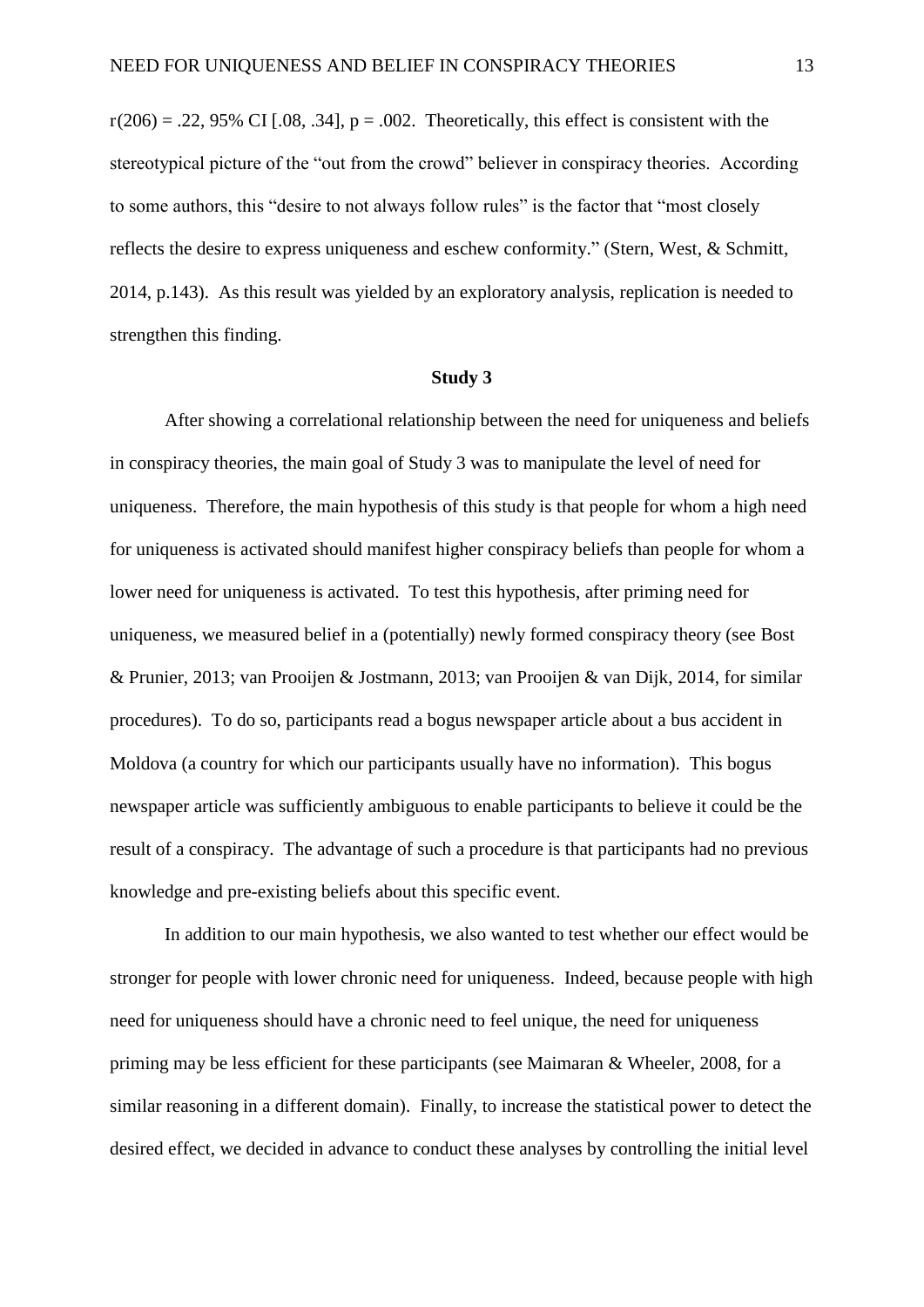of belief in conspiracy belief (Judd, McClelland, & Ryan, 2008; see our pre-registration documentation). This control seemed the most relevant, because previous work showed that the best predictor of a specific conspiracy belief is the belief in other conspiracy theories (e.g., Newheiser et al., 2011; Swami et al., 2011).

#### **Method**

**Power analysis and a priori exclusion criteria.** We pre-registered the study (materials, targeted sample size, hypothesis, and exclusion criteria) on the OSF website  $(\frac{https://osf.io/x9y8u/}{https://osf.io/x9y8u/}{)$ . To determine the sample size we needed in this study, failing to know the desired effect size, we based the power analysis on the only two indicators of the effect size we had about the relationship between need for uniqueness and conspiracy beliefs:  $r(194)$  $= .25$  (the unpublished study mentioned earlier) and  $r(206) = .17$  (Study 2). Based on these estimates, our targeted effect size was about  $\eta^2 = .042$  (equivalent to a Cohen's d of 0.42) and with an  $\alpha$  error of .05 and 80% of power, we determined that we needed a minimum of 90 participants in each condition.

Regarding the a priori exclusion criteria, we planned to exclude participants who were born or who lived in Moldova (i.e., the country used in our vignette), as well as participants who reported a high level of knowledge about Moldova (i.e., those who answered 8 or 9 to the question provided for that purpose at the end of the study, see the Materials and Procedure section). Finally, we planned to exclude participants who showed a high level of suspicion by explicitly formulating the hypothesis.

**Participants.** We recruited 223 French psychology undergraduate students (178) females and 5 respondents who did not indicate their gender) with an average age of 20.95 years (SD = 3.75). The study took place within two sessions spaced by 14 days ( $N = 210$  for Session 1 and  $N = 183$  for Session 2, among which 170 participants had participated in Session 1). As decided in the a priori exclusion criteria, we excluded from the final sample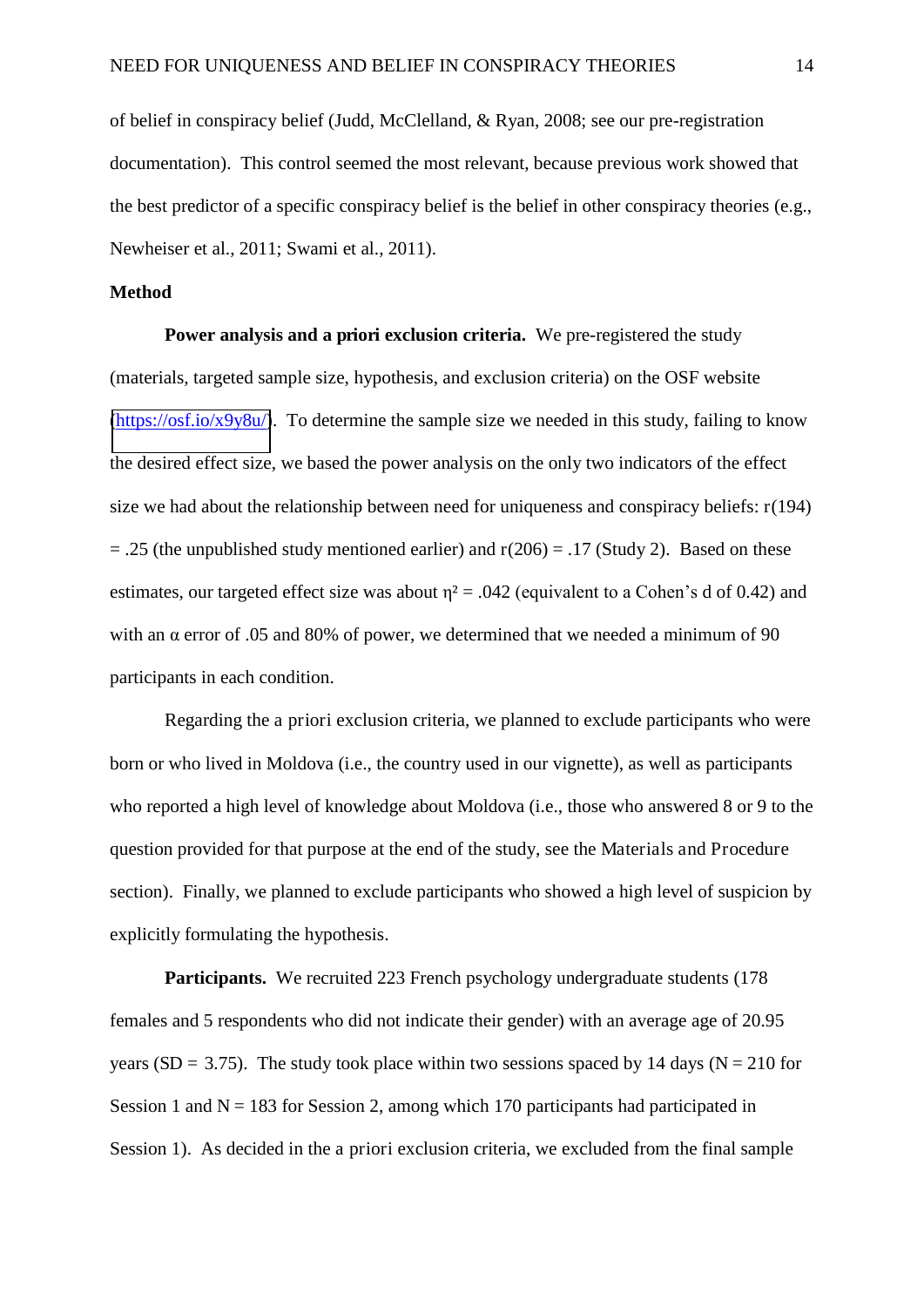participants who, at the end of the experiment, explicitly formulated the hypothesis ( $n = 12$ ), participants who were born or lived in Moldova  $(n = 1)$ , and those who reported having a strong level of knowledge of this country  $(n = 1)$ . Because a certain number of participants clearly did not follow the manipulation instructions, we asked two independent judges to estimate for each participant whether he/she appropriately followed the instructions (dichotomous answer yes/no). We discarded from the sample participants for whom the two judges agreed they did not comply with the instructions  $(n = 12)$ .<sup>6</sup> By considering only participants who were present for both sessions, our final sample included a total of 143 participants ( $M_{\text{age}} = 20.93$ ,  $SD_{\text{age}} = 4.10$ , 121 females).

**Materials and Procedure.** Session 1 took place at the beginning of a class. The study took the form of a questionnaire containing a brief measure of conspiracy beliefs baseline level (with the single-item conspiracy belief measure, Lantian et al., 2016 as in Studies 1 and 2). Participants also completed the Self-Attributed Need for Uniqueness scale (Lynn & Harris, 1997,  $\alpha = .86$ ) to evaluate their baseline level of need for uniqueness. Contrary to the previous study, we increased the number of points in this scale (from five to eight points). The order of the two scales was counterbalanced. Finally, participants provided their age and their gender.

 Session 2 took place 15 days later and allegedly dealt with the relationship between writing and reading skills. We used another experimenter to minimize suspicions. Participants were randomly assigned to one of the two experimental conditions. To manipulate need for uniqueness, we used a procedure proposed by Cheema and Kaikati (2010). This procedure takes the form of a writing task in which participants are asked to

 $\overline{a}$ 

<sup>6</sup> If we keep these participants in the sample, the results are less clear and do not allow us to conclude about the effect of need for uniqueness on conspiracy beliefs ( $p = .23$  and .21, respectively for the manipulation check and the main dependent variable).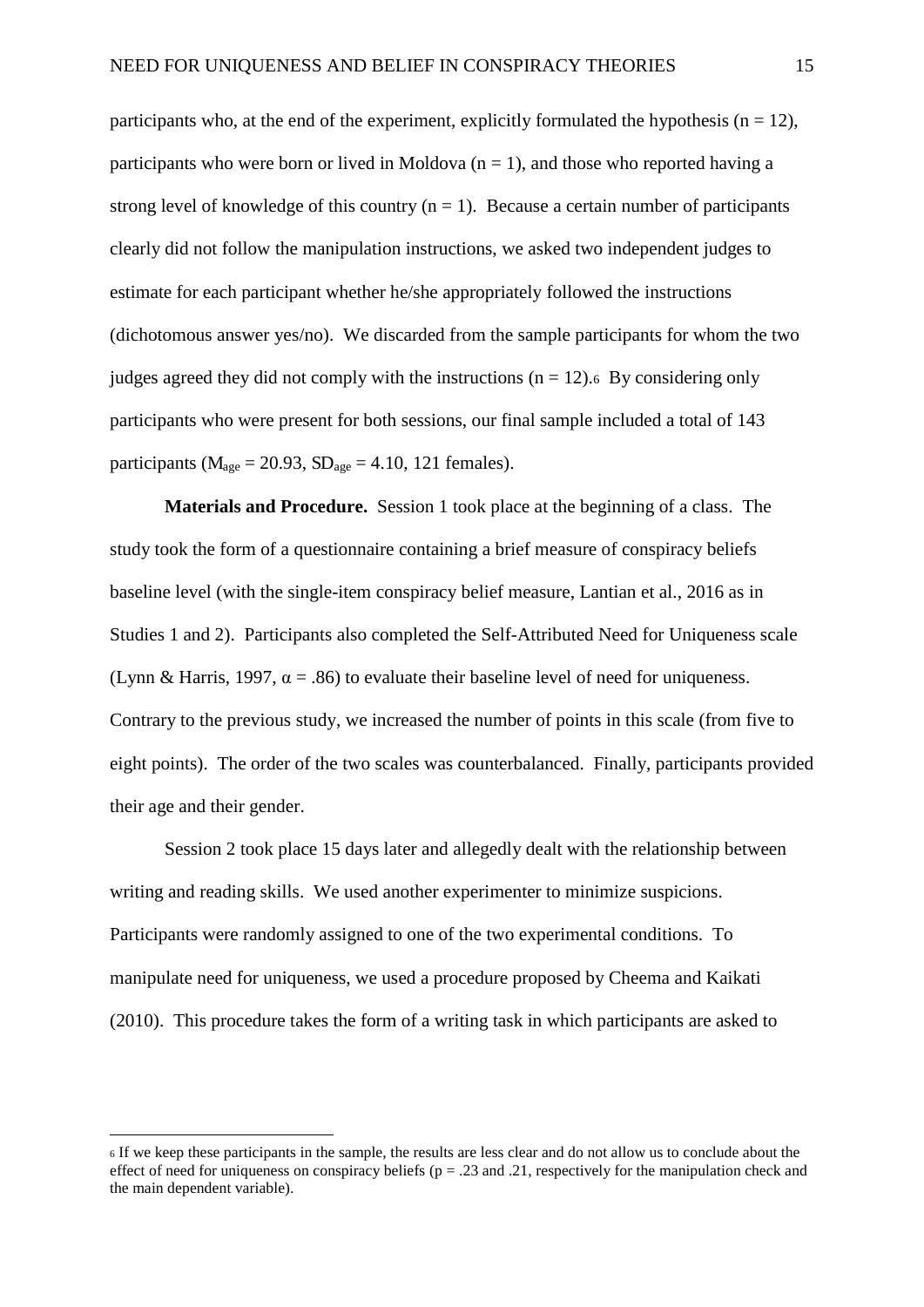think and write about the importance of individuality (vs. conformity), which is supposed to increase (vs. decrease) the need to feel unique.

 After this manipulation, participants read the bogus newspaper article about a bus accident in Moldova (see Electronic Supplementary Material 2). This accident allegedly killed 45 people, among which 8 politicians members of the political opposition at the time of the event. The article was designed such that it could potentially raise suspicions about a conspiracy (e.g., although politicians were killed, none were from the political party in power; one of the dead politicians wrote a book about scandals involving the party in power). After reading this article, participants answered four questions among which two referred to conspiratorial interpretations (e.g., "The coach crash was deliberately planned by the established power in the country") and two referred to anti-conspiratorial interpretations (e.g., "This event is the result of an unfortunate accident due to uncontrollable factors [e.g., bad weather, mechanical failure, etc.]"). To be consistent with the cover story, we also included two filler items about the information processing easiness linked to the content of the article. These six items were presented in a 9-point Likert scale format  $(1 =$  Strongly disagree,  $9 =$ Strongly agree). We computed a global score by averaging the answers on the four critical items (after reverse-coding the two anti-conspiratorial items) with higher scores meaning stronger conspiracy beliefs ( $\alpha = .86$ ).

 To ensure that the origin of the incident would not be considered by default as a fortuitous accident or a political conspiracy (i.e., ceiling or floor effect), as well as the unidimensionality of the construct, we pretested the materials on 15 participants ( $M_{\text{age}} =$ 22.27,  $SD<sub>age</sub> = 2.96$ ), including 8 males. Results showed neither ceiling nor floor effects, and acceptable variability ( $M = 4.98$  on 9, 95 % CI [3.85, 6.12], SD = 2.05). An exploratory factor analysis with one-forced factor (using the maximum likelihood method) on the four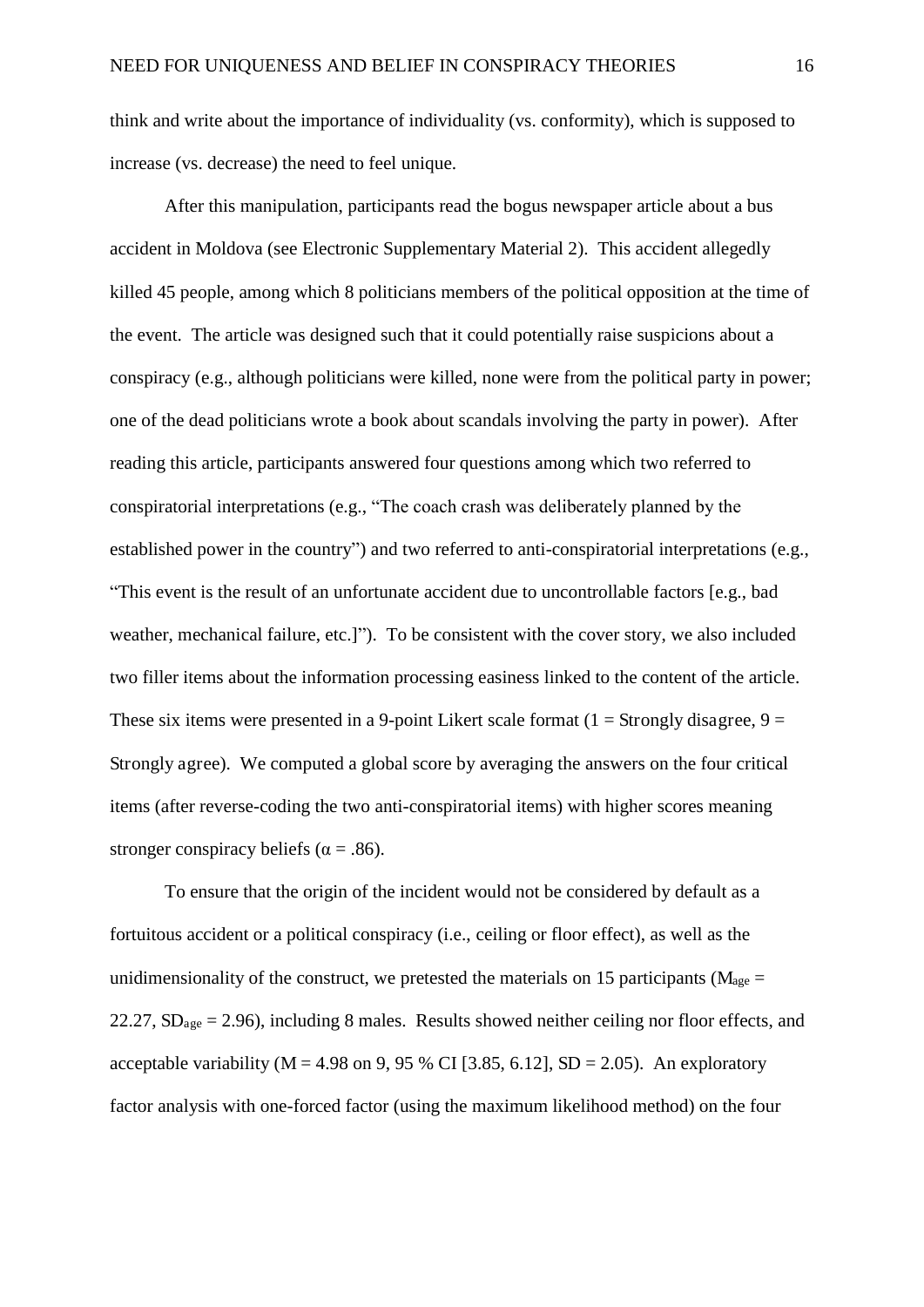items from the scale suggested one factor explaining 77% of the variance. Moreover, we observed very good internal consistency ( $\alpha$  = .91).

 Finally, participants completed the Self-Attributed Need for Uniqueness scale (Lynn & Harris, 1997,  $\alpha = .85$ , again with 8-point scales), corresponding to the manipulation check. Participants were also asked to indicate if they were born or if they have lived in Moldova, their level of knowledge of this country ( $1 = \text{Very low knowledge}, 9 = \text{Very high knowledge}$ ), their age, and their gender. To check the level of suspicion, we included an open question asking participants to guess the goal of the study.

#### **Results and Discussion**

**Manipulation Check.** We first conducted an independent sample t-test on our manipulation check measure. This analysis confirmed that participants had a higher level of need for uniqueness in the individuality condition ( $M = 4.80$ ,  $SD = 1.28$ ,  $n = 67$ ) than in the conformity condition (M = 4.37, SD = 1.25, n = 76), t(141) = 2.05, p = .042, [0.02, 0.85],  $\eta_p^2$  $=.029.$ 

**Belief in a conspiracy theory.** Our main hypothesis was that the manipulation of need for uniqueness should induce a higher level of adherence to a conspiracy theory in the individuality condition than in the conformity condition. To increase statistical power, we planned to control for the baseline level of conspiracy belief. Our additional hypothesis was that the effect of the experimental manipulation on conspiracy beliefs should be stronger for participants who had a low chronic need for uniqueness than on participants who had a high chronic need for uniqueness.

We tested these two predictions within the same regression model. This model had the conspiracy beliefs level as a dependent variable and as predictors, we first used the experimental conditions (coded -0.5 and 0.5 respectively for the conformity condition and individuality condition), the baseline level of need for uniqueness (in a mean deviated form),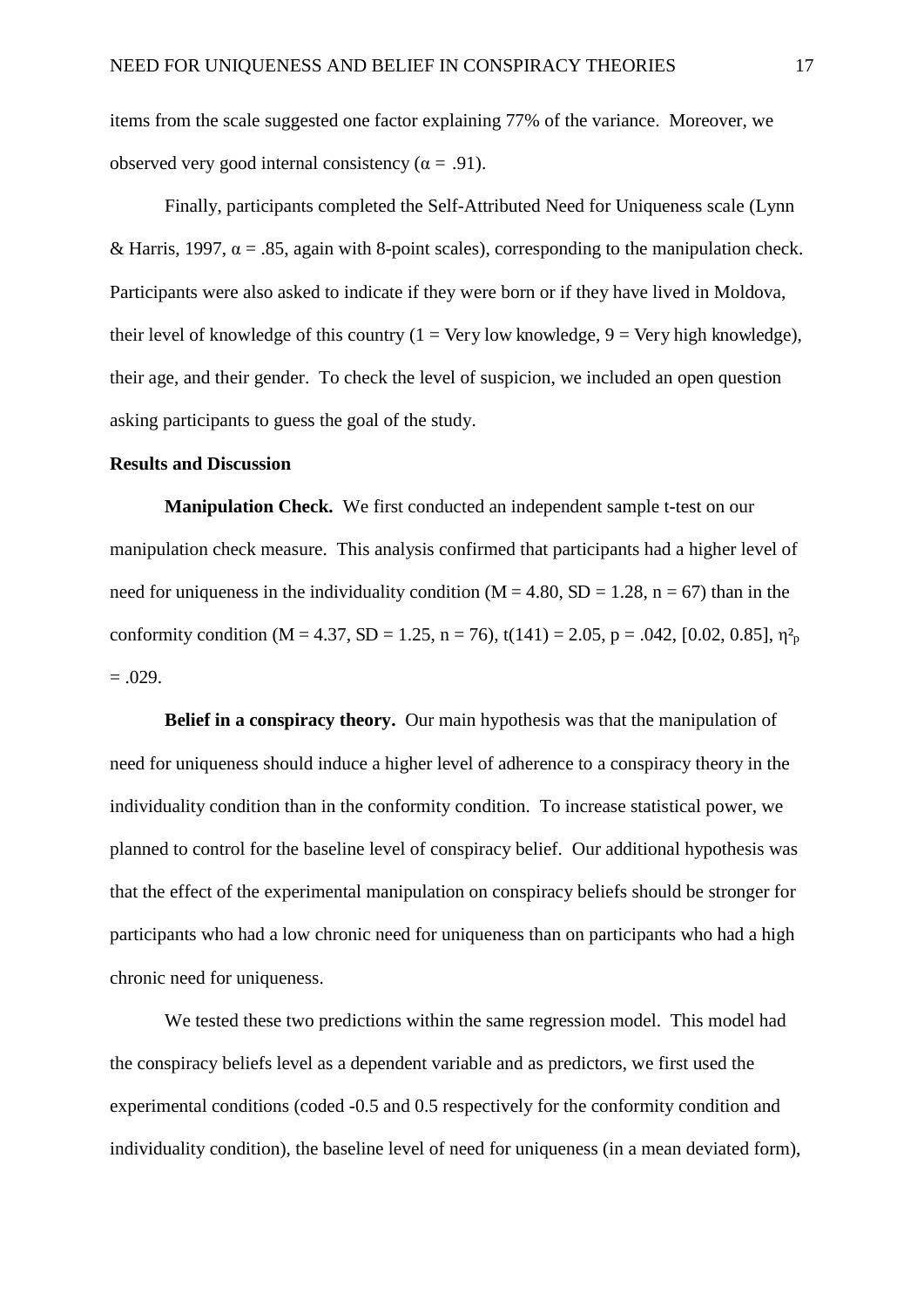the baseline level of belief in conspiracy theories (in a mean deviated form), as well as all the two-way and three-way interactions7. This model revealed that none of the interactions were significant (all ps for interactions  $> 0.10$ ), which leads us to reject our additional hypothesis about the differential effect of the experimental manipulation on conspiracy beliefs as a function of the level of chronic need for uniqueness. Because none of the interactions were significant and because the effect with or without controlling for the baseline level of belief in conspiracy theories were essentially the same8, we simply moved to a model comparing the two conditions. This model revealed a marginally significant effect of experimental condition, t(141) = 1.79, p = .078, 95 % CI [-0.05, 0.96],  $\eta_{p}^{2} = .022$ , such that participants in the individuality condition had a higher level of conspiracy beliefs ( $M = 4.97$ ,  $SD = 1.65$ ,  $n =$ 67) than participants in the conformity condition,  $(M = 4.52, SD = 1.41, n = 76)$  as expected.

Although the effect found in this study was only marginal, it suggests that the tendency to believe in a conspiracy can be influenced by the need for uniqueness. In addition, this study did not reveal a moderation of this effect by the baseline level of need for uniqueness. However, because our main finding was only marginally significant, Study 4 was intended to replicate this finding, but also to use a different need for uniqueness manipulation and a more diverse sample.

#### **Study 4**

 To manipulate the need for uniqueness, we adapted a procedure used in the domain of motivated self-concept (Kunda & Sanitioso, 1989; Sanitioso, Kunda, & Fong, 1990). In this previous work, Kunda and Sanitioso showed that people who were led to believe that being extraverted (or introverted) was related to positive consequences were more motivated to

<sup>7</sup> We used this model because it allowed us to test our predictions, but also to test for possible confounds when an interaction is predicted (see Muller, Yzerbyt, & Judd, 2008; Yzerbyt, Muller, & Judd, 2004). <sup>8</sup>The condition effect controlling for the baseline level of belief in conspiracy theories was also marginally significant, t(140) = 1.72, p = .087, 95 % CI [-0.06, 0.93],  $\eta_p^2$  = .021. This ANCOVA model also revealed that the level of belief in conspiracy theories at Session 1 predicted the level of belief at Session 2, t(140) = 2.58, p = .011, [0.04, 0.29],  $\eta_{p}^{2} = .046$ .

 $\overline{a}$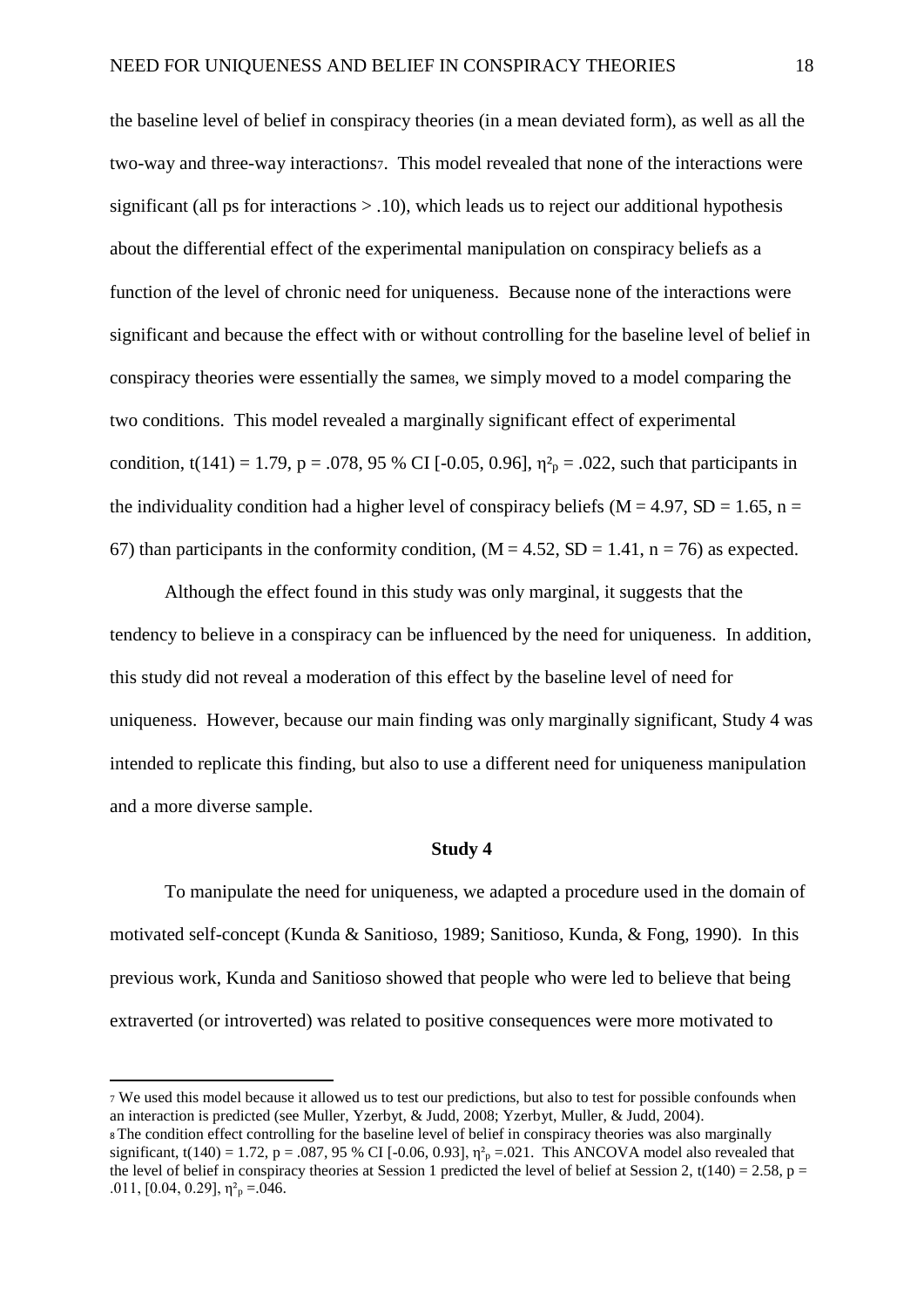think about themselves as extraverted (or introverted). Accordingly, in Study 4 the idea was to lead our participants to believe that trying to be unique (or trying to be like other people) was related to positive consequences (e.g., better academic success, higher salary, better quality of life, etc.).

#### **Method**

 $\overline{a}$ 

**Power analysis and exclusion criteria.** We pre-registered the study (materials, targeted sample size, hypothesis, and exclusion criteria) on the OSF website [\(https://osf.io/maw5j/\)](https://osf.io/maw5j/). To determine the necessary sample in this study, we based our power analysis on the effect obtained in Study 3. Hence, we targeted an  $\eta^2$  of .19 (equivalent to a Cohen's d of 0.28). We conducted a power analysis based on this estimation with an alpha error of .05 and 80% of power, resulting in sample size of about 400 participants (200 participants in each condition).

Regarding the a priori exclusion criteria, we decided to exclude participants who did not comply with the task manipulating the need for uniqueness (i.e., participants for whom the two independent judges considered they did not comply). Because this was an online study, we checked the time participants spent reading the bogus newspaper article about a bus accident in Moldova. Based on previous work in the domain of reading skills (Ferrand & Ayora, 2009) and given the practical limit of the reading speed (Taylor, 1965), we decided to exclude participants who took less than 18 seconds on the questionnaire page9. We also decided to exclude psychology students because of the risk of prior exposition to the experimental material, as well as participants who recognized not having participated seriously in the study (Aust, Diedenhofen, Ullrich, & Musch, 2013). Finally, we planned to exclude participants who showed high level of suspicion by explicitly formulating the hypothesis.

<sup>9</sup> The text is composed of 214 words, so reading and understanding this text in less than 18 seconds (i.e., reading more than roughly 750 words per minute) seems unrealistic.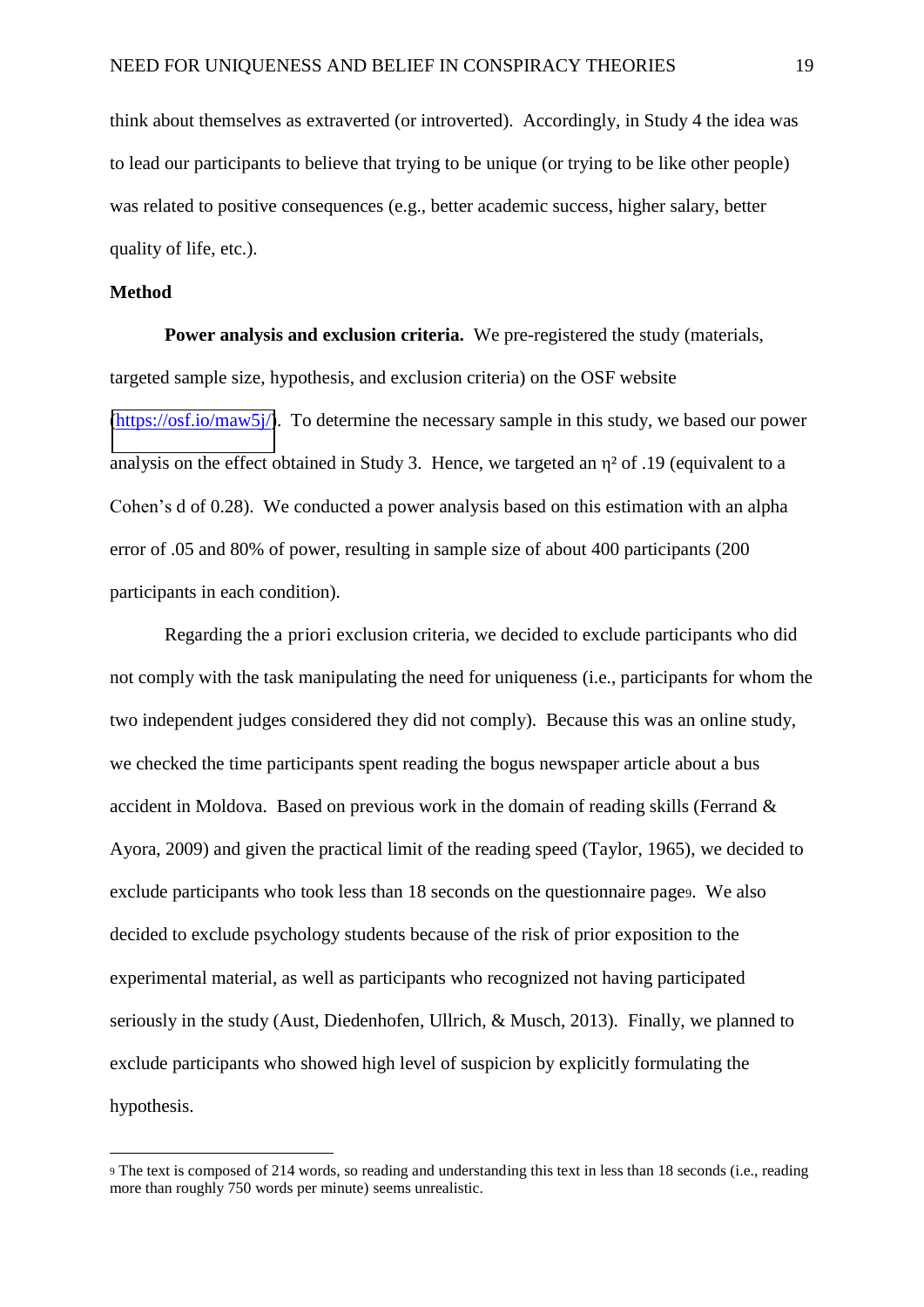Participants. Participants for this online study were reached through various email lists and on various French-speaking online forums. To motivate participation, participants were informed that they would be placed in a draw to win an MP3 player. Among the 775 participants who clicked on the link to the study, 402 of them completed it ( $M<sub>age</sub> = 27.20$ ,  $SD<sub>age</sub> = 11.97$ , with 296 females). These participants were randomly assigned to the two conditions (different is better vs. similar is better) of this study. As specified in the preregistration documentation, we excluded participants who guessed the hypothesis ( $n = 1$ ), those for whom the two judges conjointly considered that they did not follow the instructions  $(n = 7)$ , and one participant who cumulated the two above-mentioned exclusion criteria (n = 1). Moreover, despite precautions we took to avoid psychology students in the sample, six psychology students ( $n = 6$ ) completed the study and were therefore excluded. Regarding the time spent on the page devoted to the reading of the article, we removed participants from the sample who passed less than 18 seconds on the page  $(n = 4)$  and, as a precaution, those for whom the program, for an unknown reason, did not save the time spent on the page  $(n = 3)$ . In addition to the exclusions corresponding to the pre-established criteria, we excluded other participants ( $n = 5$ ) who seem not legitimate to keep in the final sample.10 Specifically, we excluded one participant who admitted in the comment section having searched on the internet more information about the (fictional) case mentioned in the article, one who admitted to taking a screenshot of the article, and one who expressed strong doubt about the study mentioned in the experimental manipulation. We also identified two participants who spent more than 1,000 seconds on the page containing the bogus article. In view of the time spent, and given the average time spent on the page (about 108 seconds) we can doubt that the experimental manipulation can maintain its effect. The final sample was therefore composed of 375 participants ( $M<sub>age</sub> = 27.06$ ,  $SD<sub>age</sub> = 11.81$ , 277 females).

 $\overline{a}$ 

<sup>10</sup> The inclusion or not of these five additional participants did not change the conclusions.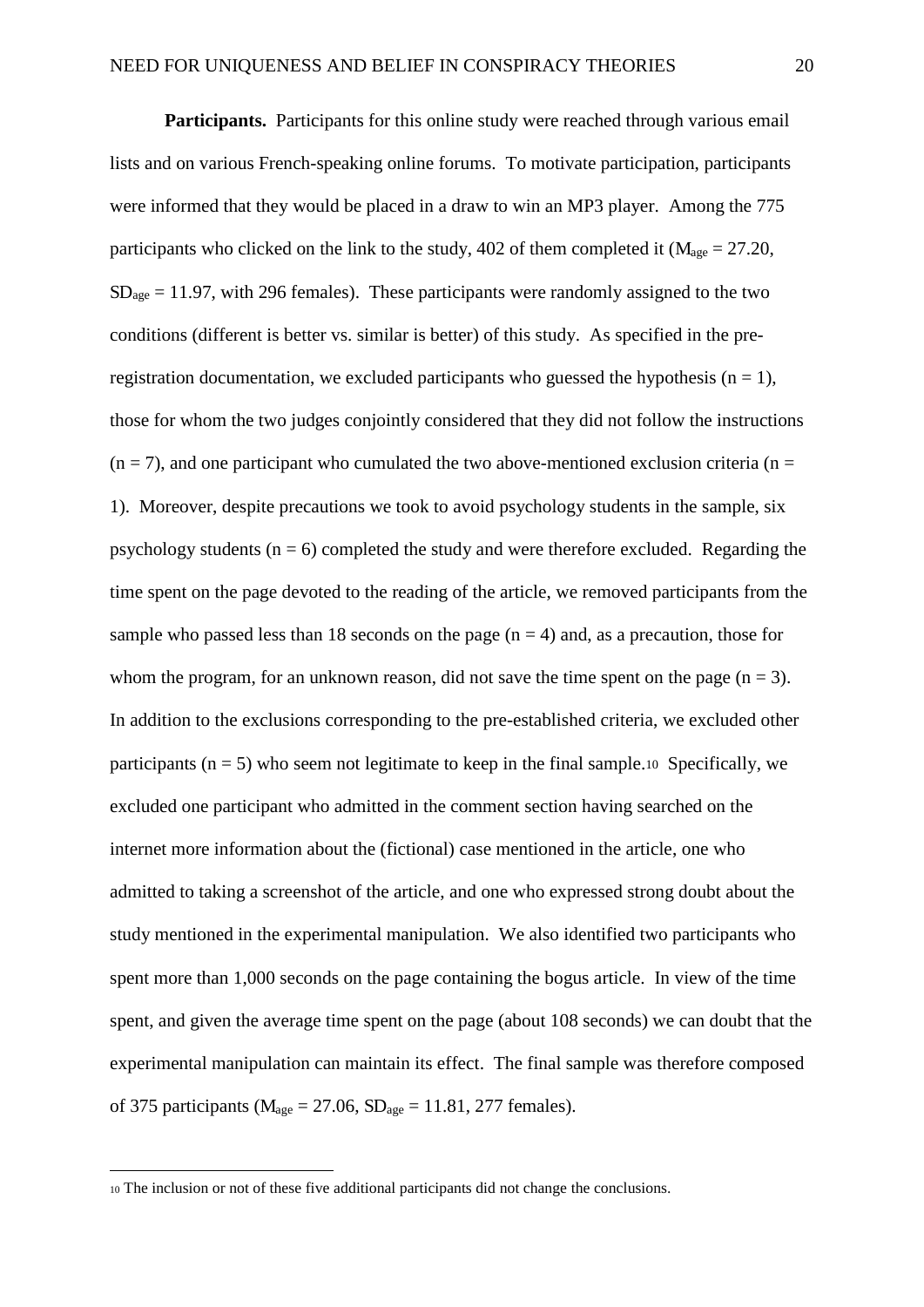**Materials and Procedure.** At the beginning of the study, participants were told that the computer program would randomly select several tasks for them to work on. We did so to limit participants wondering about the connection between the different tasks. In fact, all the participants started by reading about a (fictional) meta-analysis published in a scientific journal. This fictitious study demonstrated that, in general, people who search actively to distinguish themselves (vs. who search actively to be similar to others, experimental condition randomly determined) benefit from a number of advantages (e.g., better academic success, better quality of life, etc.). To strengthen this manipulation and in line with Kunda and Sanitioso (1989), participants were also asked to list three reasons that could, in their opinion, explain these advantages.

After completing this first task, participants moved to the same belief in a conspiracy theory measure as the one used in Study 3 ( $\alpha$  = .88). The only exception was that in this study the order of the six items was chosen randomly. Then, participants were asked to complete the manipulation check that consisted of the 8-item version of the Self-Attributed Need for Uniqueness scale (Lynn & Harris, 1997,  $\alpha = .87$ ). This measure was exactly the same as the one we used Study 3, except that the order of each items was randomly chosen.

 Finally, participants reported their age, gender, and socio-economic category (and their study major if the question applies). They could also report what they thought was the goal of the study. Next, we used a question assessing whether participants thought they took part in the study seriously ("I have taken part seriously" or "I have just clicked through, please throw my data away", see Aust et al., 2013). Participants were then debriefed and thanked.

#### **Results**

**Manipulation check.** Again, we first conducted an independent samples t-test on our manipulation check measure. Surprisingly, although in the expected direction with participants in the "different is better" condition having a descriptively higher level of need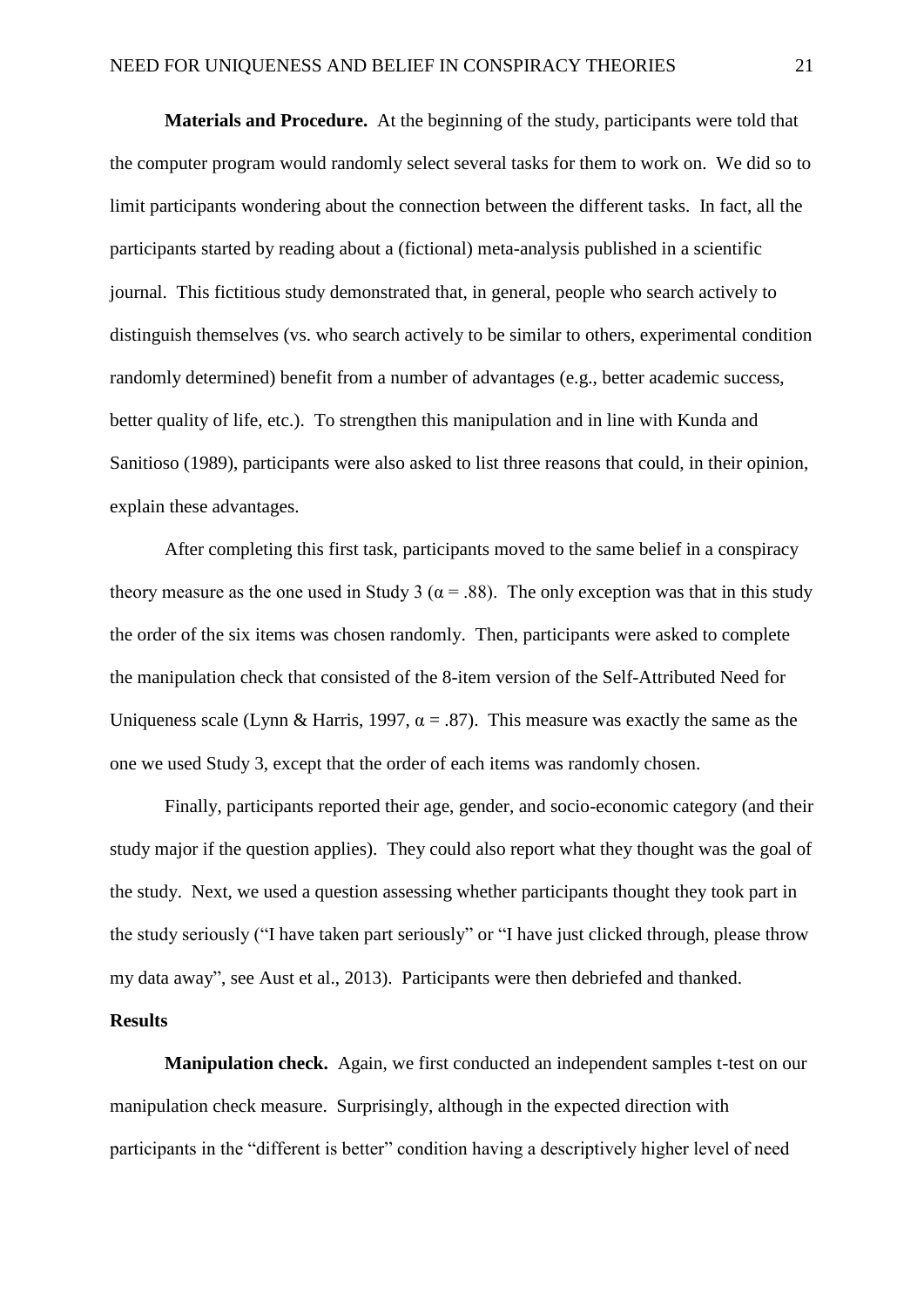for uniqueness ( $M = 4.80$ ,  $SD = 1.51$ ,  $n = 193$ ) than participants in the "similar is better" condition (M = 4.76, SD = 1.61, n = 182), this effect was not significant,  $t(373) = 0.23$ , p = .82, [-0.28, 0.35],  $\eta_{p}^{2} < .001$ .

**Belief in a conspiracy theory.** However, another independent samples t-test on the belief in a conspiracy theory measure confirmed our prediction that participants in the "different is better" condition had a higher level of conspiracy beliefs ( $M = 5.32$ ,  $SD = 1.78$ , n  $= 193$ ) than participants in the "similar is better" condition (M = 4.97, SD = 2.06, n = 182). As in Study 3 however, this effect was marginal,  $t(373) = 1.75$ ,  $p = .081$ , 95 % CI [-0.04, 0.74],  $\eta^2$ <sub>p</sub> = 008.

**Meta-analysis of Studies 3 and 4.** Although the predicted effects were marginal in Studies 3 and 4, as documented in the preregistration we had already planned to conduct a meta-analysis of Studies 3 and 4. We did so by relying on the R package meta (Schwarzer, 2007, v. 4.1-0). We used a random-effects model11 by using the inverse variance method. The examination of the different indicators,  $Q(1) = 0.32$ ,  $p = .57$ ,  $I^2 = 0\%$  12, revealed a good homogeneity suggesting that the two studies were consistent. The estimation of the cumulative effect size (Hedges' g, see Borenstein, Hedges, Higgins, & Rothstein, 2009) revealed a significant condition effect,  $g = 0.21$ , 95 % CI [0.04, 0.39], p = .016, such that participants in the high need for uniqueness conditions (i.e., the individuality and the "different is better" conditions respectively in Studies 3 and 4) had a higher level of conspiracy beliefs than participants in the low level of uniqueness conditions (i.e., the conformity and the "similar is better" conditions respectively in Studies 3 and 4). **Discussion** 

 $\overline{a}$ 

<sup>11</sup> In most cases, a random-effects model should be preferred to a simple-effect model (Cumming, 2014). <sup>12</sup> This conclusion is not reached on the sole Q test—as previous work has shown it has low power to detect heterogeneity when the number of studies is small—but in conjunction with a very low I<sup>2</sup> index (Higgins, Thompson, Deeks, & Altman, 2003).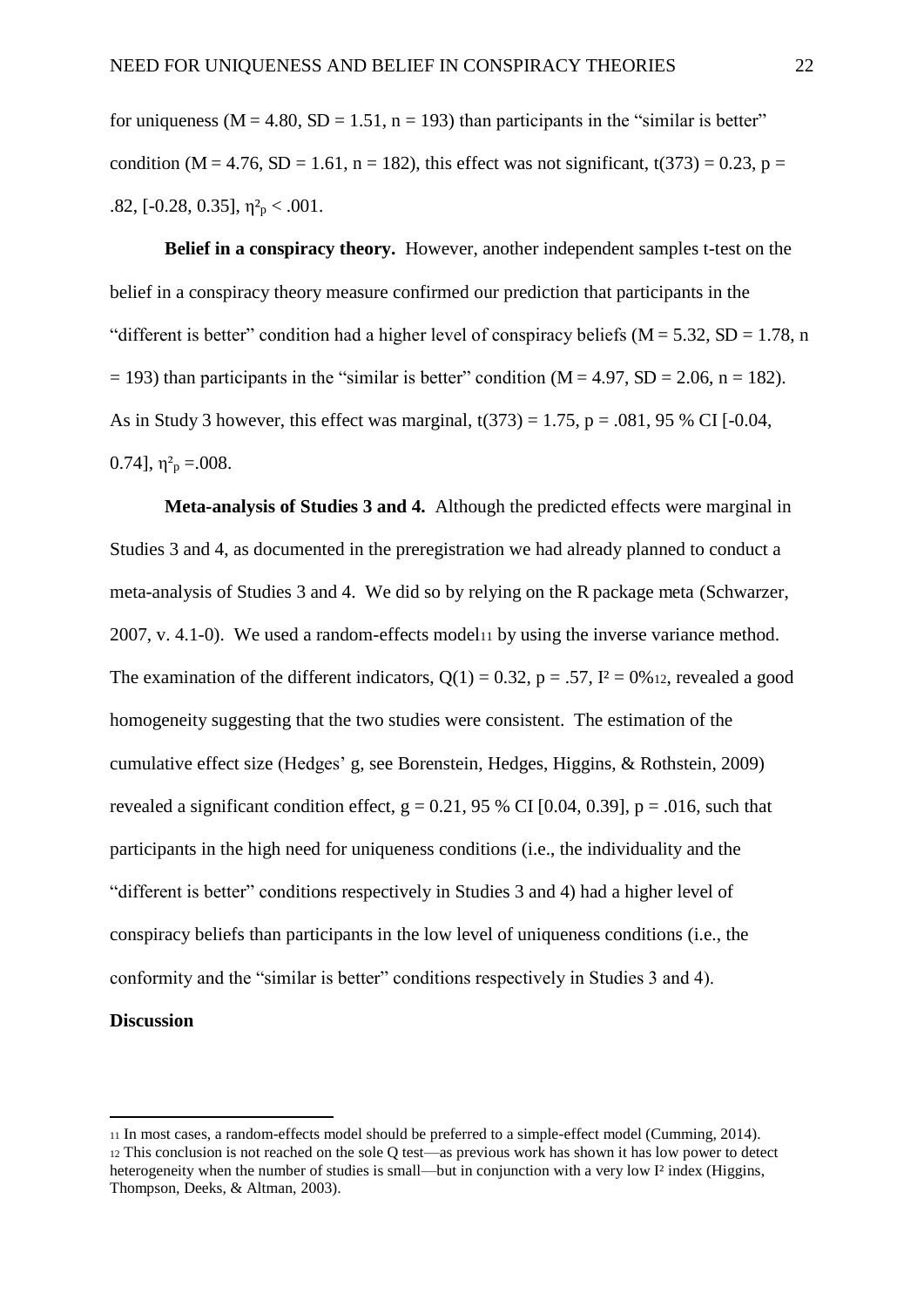The main goal of Study 4 was to replicate Study 3 with a different manipulation of need for uniqueness. We again found that participants in the need for uniqueness condition had marginally higher levels of belief in the conspiracy theory. Although, Studies 3 and 4 led to an effect in the same direction, this effect was marginal in both studies. In a small-scale meta-analysis, however, we showed that when put together, these effects were not different from one another and more importantly, these effects were significant overall.

#### **General Discussion**

 The purpose of this paper was to empirically test the proposition that conspiracy beliefs can serve as a mean to satisfy people's need for uniqueness. We tested this general hypothesis by decomposing it into three testable propositions through four studies and one meta-analysis. In Study 1, our results show that participants with higher conspiracy beliefs were more prone to think they hold scarce information about the events explained by the conspiracy theories. In Study 2, we used a correlational design to demonstrate that participants with higher need for uniqueness believed more in conspiracy theories. Finally, in Studies 3 and 4 we used experimental designs to demonstrate that need for uniqueness could have a causal impact on conspiracy beliefs.

At the time we conducted this research, we knew of no other studies assessing the relationships between conspiracy beliefs, scarcity, and need for uniqueness. We recently discovered, however, that Imhoff and Lamberty (in press) conducted a concomitant line of research testing the same hypothesis. First, Imhoff and Lamberty report two correlational studies also showing that people with high need for uniqueness believe more in conspiracy theories. It is worth mentioning that, although these studies confirm the results we reported here, they too found only modest effect sizes. Hence, it seems clear that this effect exists, but it is not a large effect, as is also demonstrated by the overall positive and significant association we obtained by meta-analyzing all relevant studies that we and Imhoff and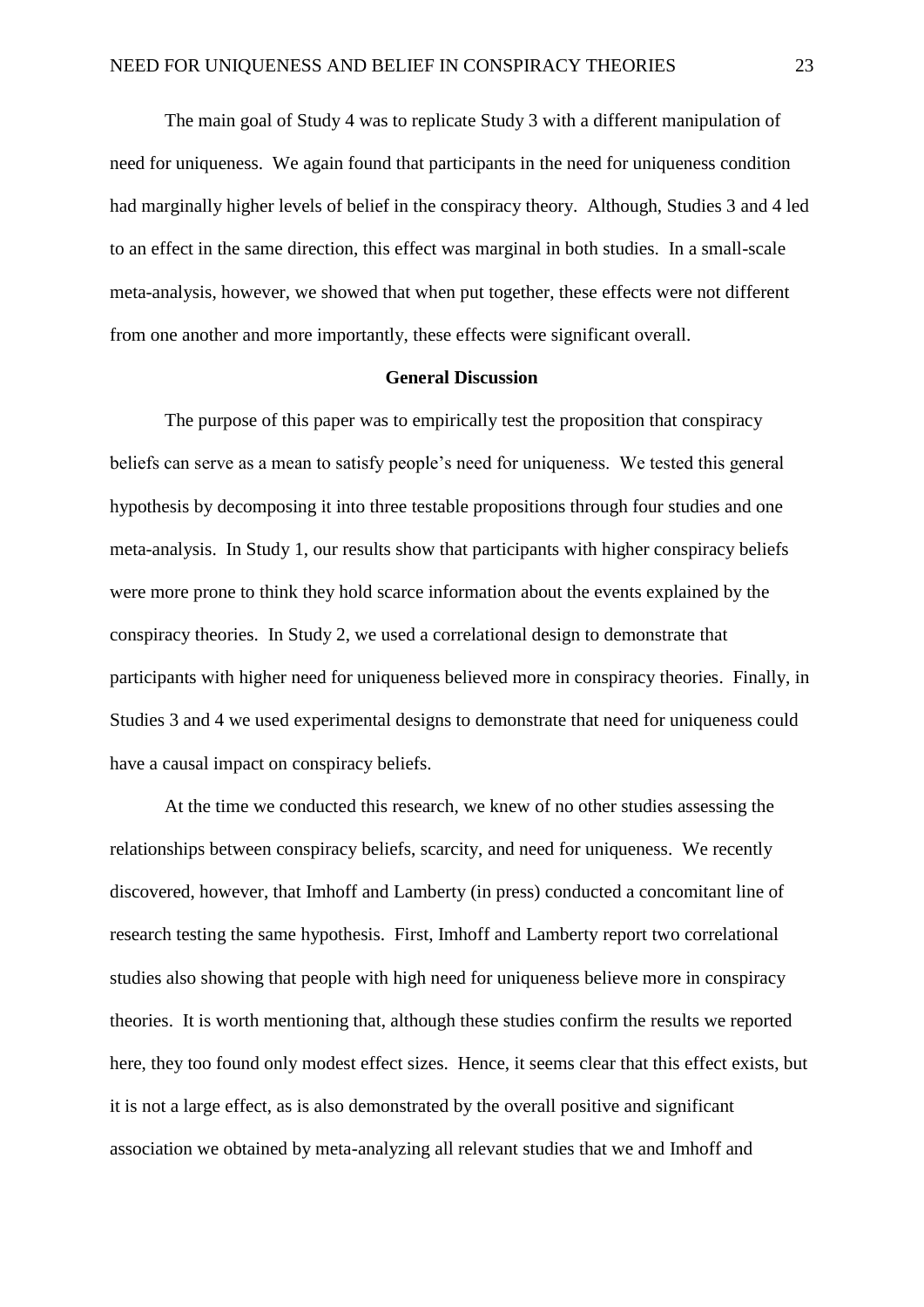Lamberty conducted,  $r = 20, 95\%$  CI [.13, .26],  $p < .001$ 13. Interestingly, in a third study, Imhoff and Lamberty demonstrated something we did not test in the current contribution. Indeed, with the goal to start establishing causality, they showed that need for uniqueness increases belief in a conspiracy theory (indirectly through conspiracy mentality) to a larger extent when only a minority (as opposed to a majority) of people allegedly support this theory. On the one hand, this effect is interesting because it strengthens the idea that believing in conspiracy theories is a way to feel unique. On the other hand, our work nicely adds to Imhoff and Lamberty's work by establishing causality through the experimental manipulation of need for uniqueness.

 Our findings can also be connected to recent research demonstrating that individual narcissism, or a grandiose idea of the self, is positively related to belief in conspiracy theories (Cichocka et al., 2016; Wilson & Rose, 2014). Interestingly, Cichocka et al. (2016) found that paranoid thought mediates the relationship between individual narcissism and conspiracy beliefs. The current work suggests, however, that need for uniqueness could be an additional mediator of this relationship. Indeed, previous work has shown that narcissism is positively correlated with need for uniqueness (Emmons, 1984) and here we showed that need for uniqueness is related to conspiracy belief. This overlap opens new avenues for futures studies that could assess not only this potential mediation, but also the incremental contribution of the other components of narcissism once the uniqueness dimension is controlled for.

 The idea that need for uniqueness increases conspiracy belief may seem to be at odds with previous findings showing that right-wing authoritarians believe more in specific conspiracy theories (Abalakina-Paap et al., 1999; Grzesiak-Feldman, 2015; Grzesiak-Feldman

 $\overline{a}$ 

<sup>13</sup> To obtain this effect size, we meta-analyzed the correlations obtained in a previous unpublished study we mentioned in this paper, our Study 2, and Studies 1, 2 and 3 reported by Imhoff and Lamberty (in press). We first transformed the correlations to z scores (Fisher's transformation) for analysis and converted back to Pearson correlations. We performed a random effects analysis using the inverse variance method. Note that we observed a correct homogeneity,  $Q(4) = 5.68$ ,  $p = .22$ ,  $I^2 = 29.6\%$ . The R syntax to reproduce these results is available online: [https://osf.io/5323p/.](https://osf.io/5323p/)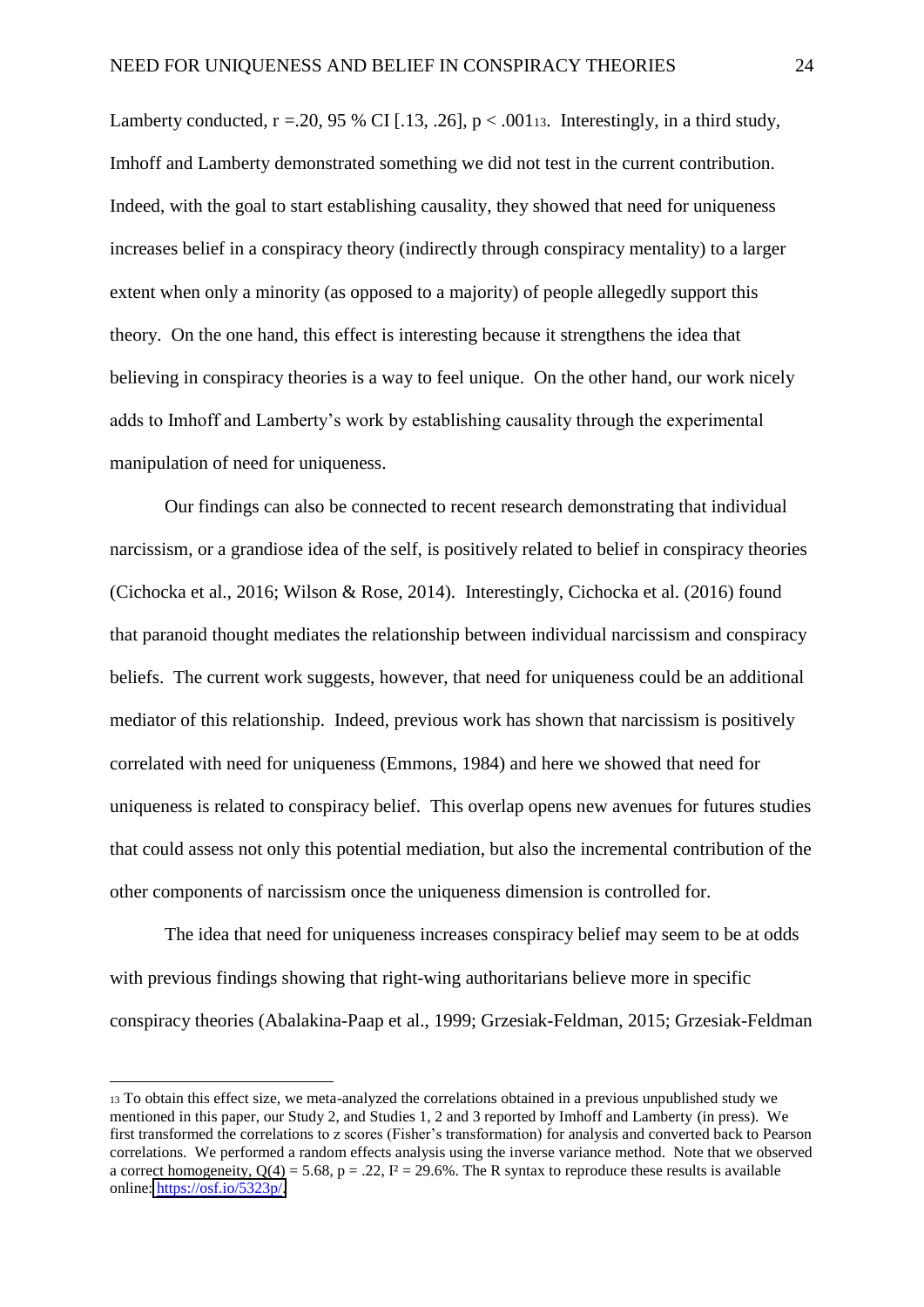& Irzycka, 2009). Indeed, right-wing authoritarians are people who, among other things, value social conventions (Butler, 2000). This specificity of right-wing authoritarians could somewhat contradict the need for uniqueness hypothesis (which could explain the modest effect size we found), but it is not yet entirely clear why right-wing authoritarianism is related to conspiracy belief. Therefore, because right-wing authoritarianism has two other important dimensions, namely authoritarian aggression and authoritarian submission (Funke, 2005; Passini, 2008), it could be that one or both of these dimensions, and not adherence to social conventions, are responsible for the relationship between right-wing authoritarianism and conspiracy belief.

The need for uniqueness hypothesis may also appear to be at odds with previous research showing that feelings of uncertainty fuel conspiracy beliefs (van Prooijen & Jostmann, 2013; Whitson, Galinsky, & Kay, 2015). Indeed, one could expect that people who feel uncertain prefer to conform to others rather than to seek differentiation (e.g., copy-whenuncertain strategy, Laland, 2004). We believe, however, that this does not mean that need for uniqueness is necessarily a mediator of the relationship between feelings of uncertainty and conspiracy beliefs. In fact, both could be suppressors (Judd, Yzerbyt, & Muller, 2014) such that feelings of uncertainty and need for uniqueness might have stronger effects on conspiracy beliefs when controlling for each other. Future work could test this interesting possibility.

Although the current research adds to previous research, it comes with its own limitations. First, in Study 4, the manipulation check measure did not reveal a significant increase in the need for uniqueness. A possible explanation for this non-significant finding is that participants may have felt awkward saying they felt unique or not after reading that it was good to be one or the other to succeed in life. In other words, it could be that this induction was successful at increasing the need for uniqueness, but the nature of this induction made it more difficult for participants to acknowledge this increase (or decrease) in need for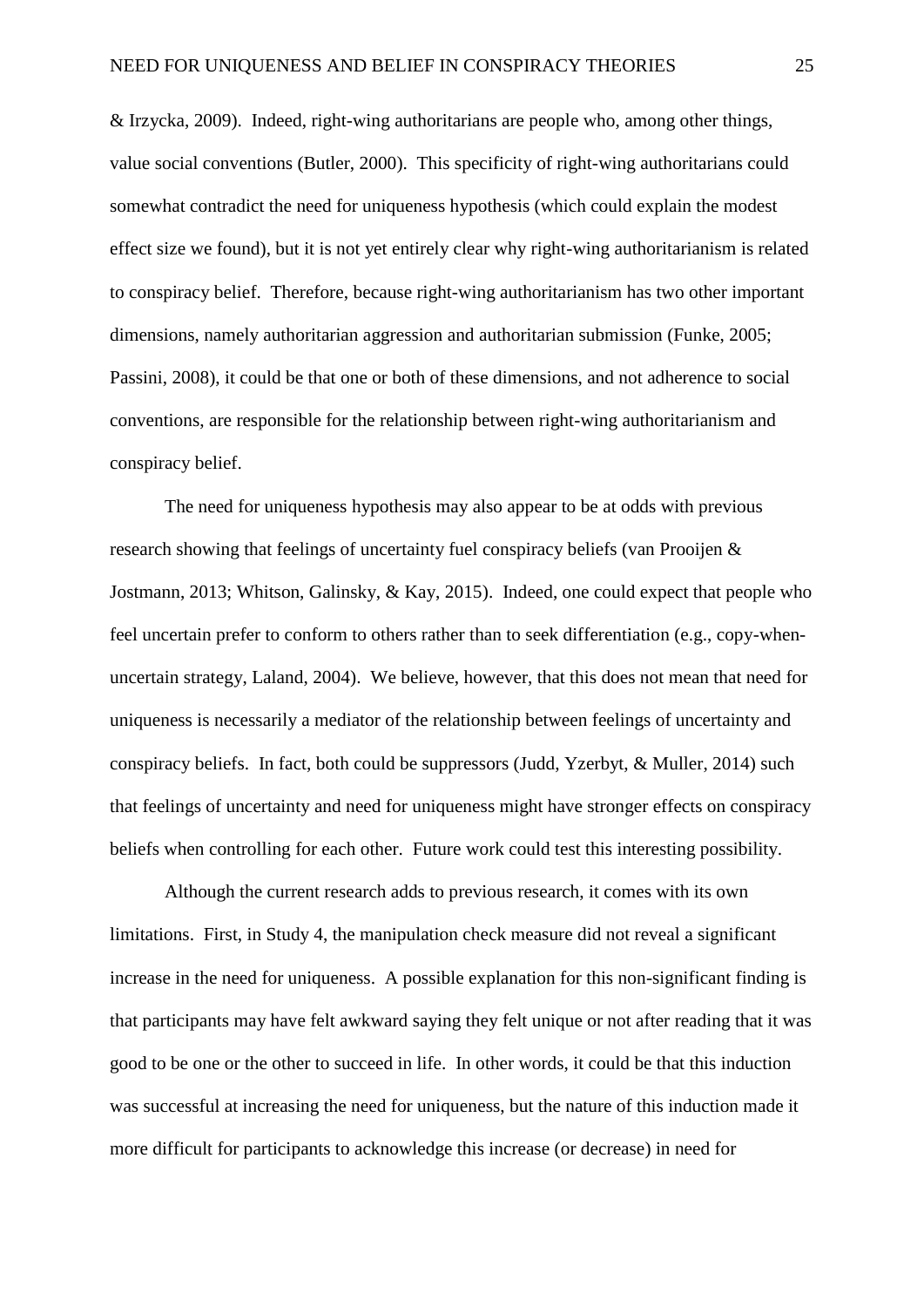uniqueness. Given that we do not see an obvious alternative to what was manipulated in this study, we believe this study contributes to what we intended to show (see Sigall & Mills, 1998). Another possible limitation regarding Studies 3 and 4 was that we did not include a control condition in either study. Therefore, from these studies we cannot claim that our findings are due to an increase or in fact a decrease in need for uniqueness. However, we do not see this as a crucial limitation, because our goal was to induce differences in need for uniqueness level, not to specifically study increases or decreases in this variable or a qualitative switch (i.e., reasoning in terms of conformity rather than uniqueness). Moreover, at a pragmatic level, including a control group would have been at the expense of statistical power. For this same reason, although our hypothesis could predict that situationally induced need for uniqueness also increases belief in existing conspiracy theories, the likely stability of specific beliefs and the modest effect size of the effect reported here discouraged us to engage in this potentially costly investigation.

Our research also calls for future investigations that could determine the respective share of the multiple potential underlying factors occurring in the relationship between need for uniqueness and conspiracy beliefs. For instance, the positive association between need for uniqueness and conspiracy beliefs could mainly be due to scarcity, or perhaps the "alternative" nature of conspiracy theories suffices to explain this observation. More generally, one can wonder if belief in conspiracy theories is only an exemplar of a broader association between need for uniqueness and unconventional beliefs (e.g., paranormal beliefs).

 Another limitation is that we restricted our conceptualization of uniqueness to an individual level only. Indeed, the self-concept is not only composed of a personal identity, but also a social identity (Turner & Reynolds, 2011). According to self-categorization theory, people will actively categorize themselves as a member of a specific group, if, in a relevant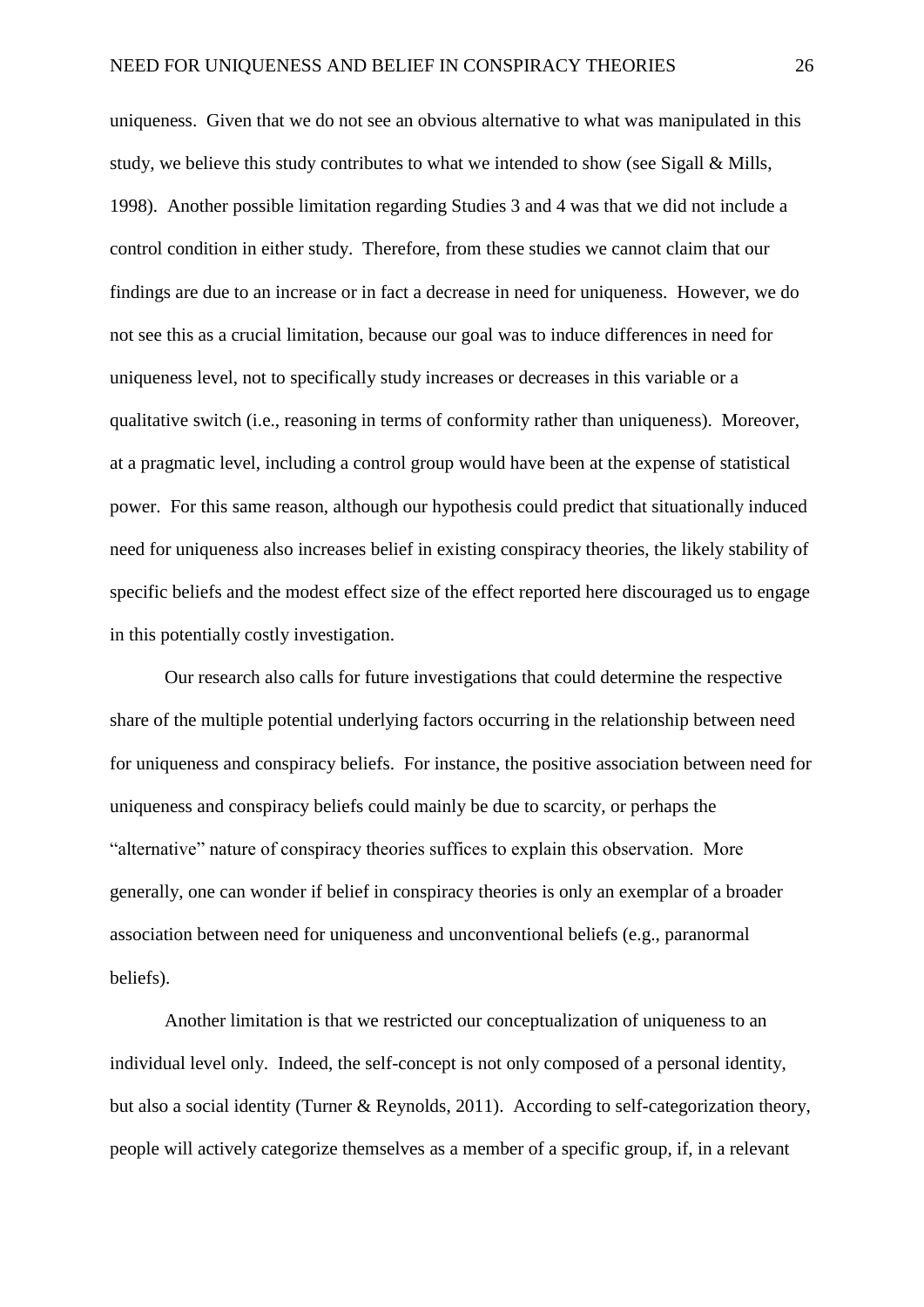comparative context, they see more differences between groups than similarities within groups (i.e., the meta-contrast ratio, Turner, Oakes, Haslam, & McGarty, 1994). Building on this, it would be informative to consider, at the group level, to what extent people who believe in conspiracy theories define themselves as a part of a group of "conspiracists" (and how they evaluate them), and especially, if they attempt to maximize the differences between their own group of an "informed minority" and the other groups. In the same vein, we could also draw on the optimal distinctiveness theory of social identity (Brewer, 1991), dealing with the fact that people are torn between two competitive needs: the need to belong and the need to be different. Indeed, belonging to a distinctive minority could satisfy both needs at once.

 It is important to recognize that it is, as this point, difficult to generalize our results beyond individualistic cultures. In this regard, a considerable amount of research suggests that uniqueness (considered as a manifestation of freedom and independence) is valued in individualist cultures (reflecting an independent construal of the self), while in collectivist cultures such as East Asian countries, it is, on the contrary, the maintenance of group harmony (the conformity) that is valued, reflecting an interdependent construal of the self (Kim & Drolet, 2003; Kim & Markus, 1999; Markus & Kitayama, 1991; Yamaguchi, Kuhlman, & Sugimori, 1995). Because we defend the idea that the link between need for uniqueness and conspiracy beliefs lies on the rewarding dimensions of being different from other people, if the cultural context does not value being different (as it is the case in collectivist cultures, Takemura, 2014), we could predict that the relationship between need for uniqueness and conspiracy beliefs should be theoretically more negligible in Japan than in the United States, to take two cultures prototypically considered as collectivist vs. individualist.

 To conclude, the converging evidence presented in this paper demonstrates that believing in conspiracy theories may be a way to satisfy one's need for uniqueness. Conspiracy theories are likely to appeal more to people who have a chronic need to feel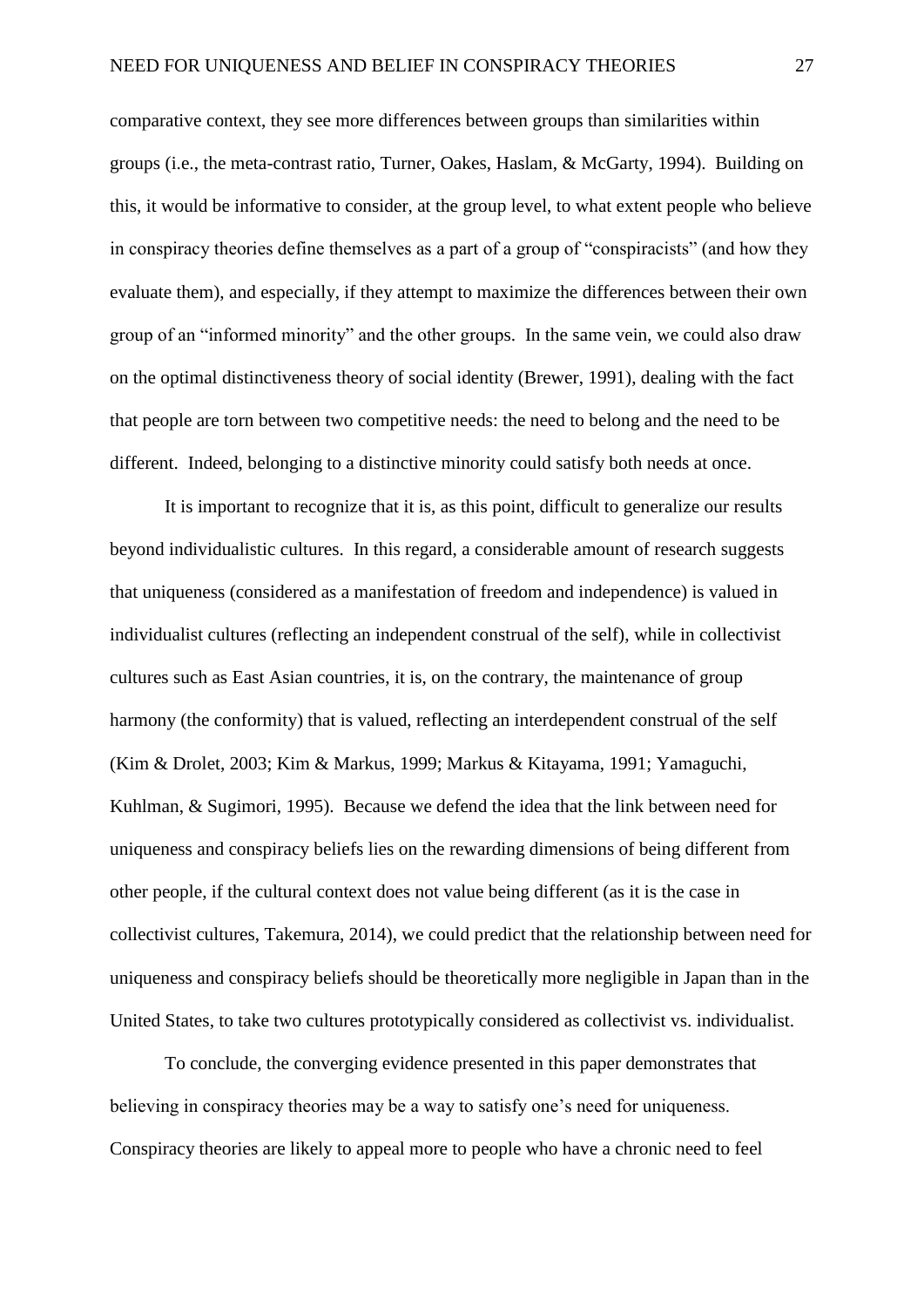different to others, or who are led to feel that uniqueness is an important trait. In each case, we argue that conspiracy theories place people in possession of unconventional and scarce information that allows them to feel unique compared to others. More generally, our work also demonstrates that the needs of the self should be taken in consideration for a more complete understanding of the functions of conspiracist thought.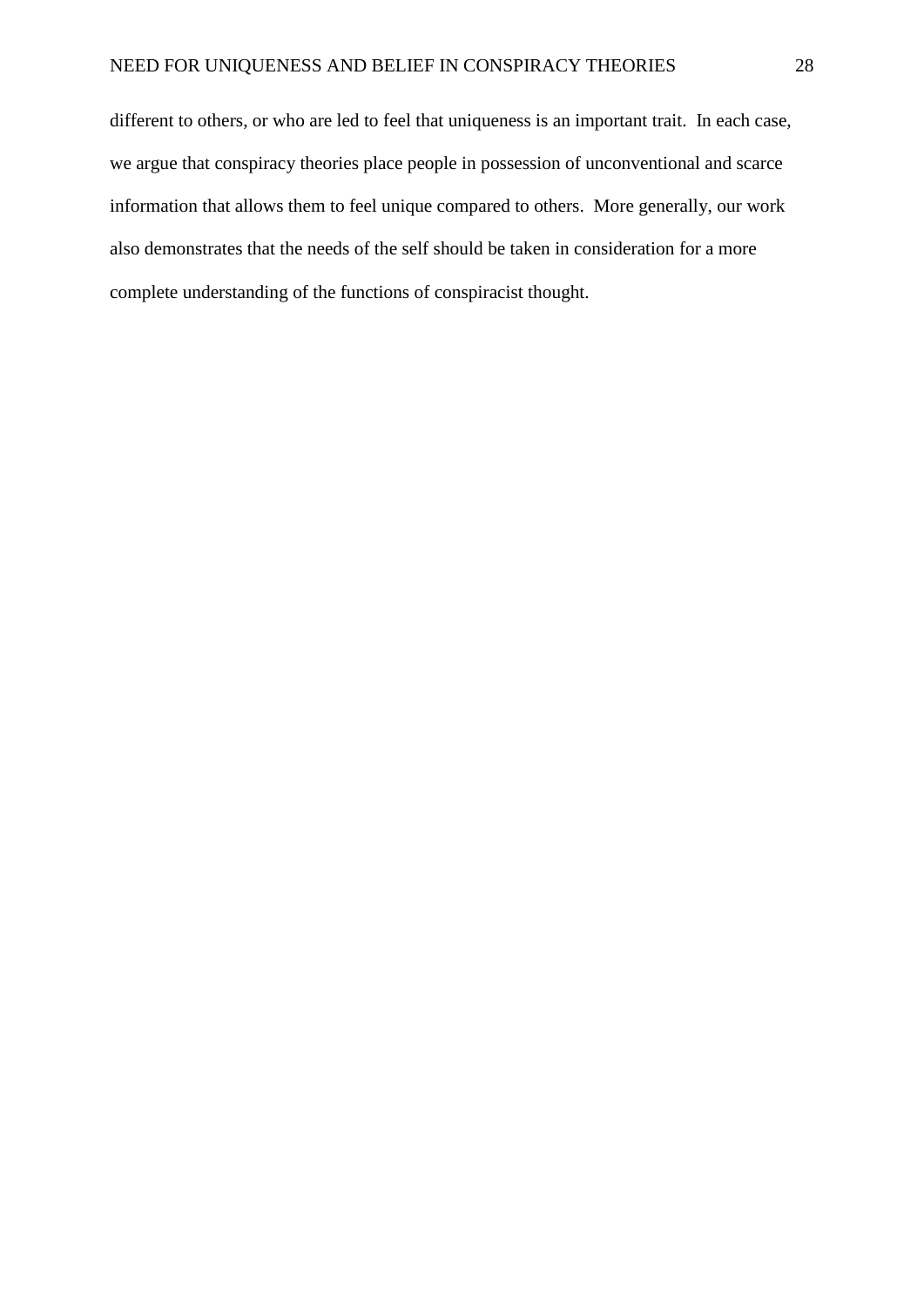#### Electronic Supplementary Material

ESM 1. Complete design of Study 1 (Complete Design\_Study1.docx). This document contains the complete original materials, translated from French.

ESM 2. Bogus newspaper article (Bus\_Accident\_Moldova.docx).

This document contains a bogus newspaper article about a bus accident in Moldova, as well as its corresponding measurement scale (used in Studies 3 and 4, translated from French)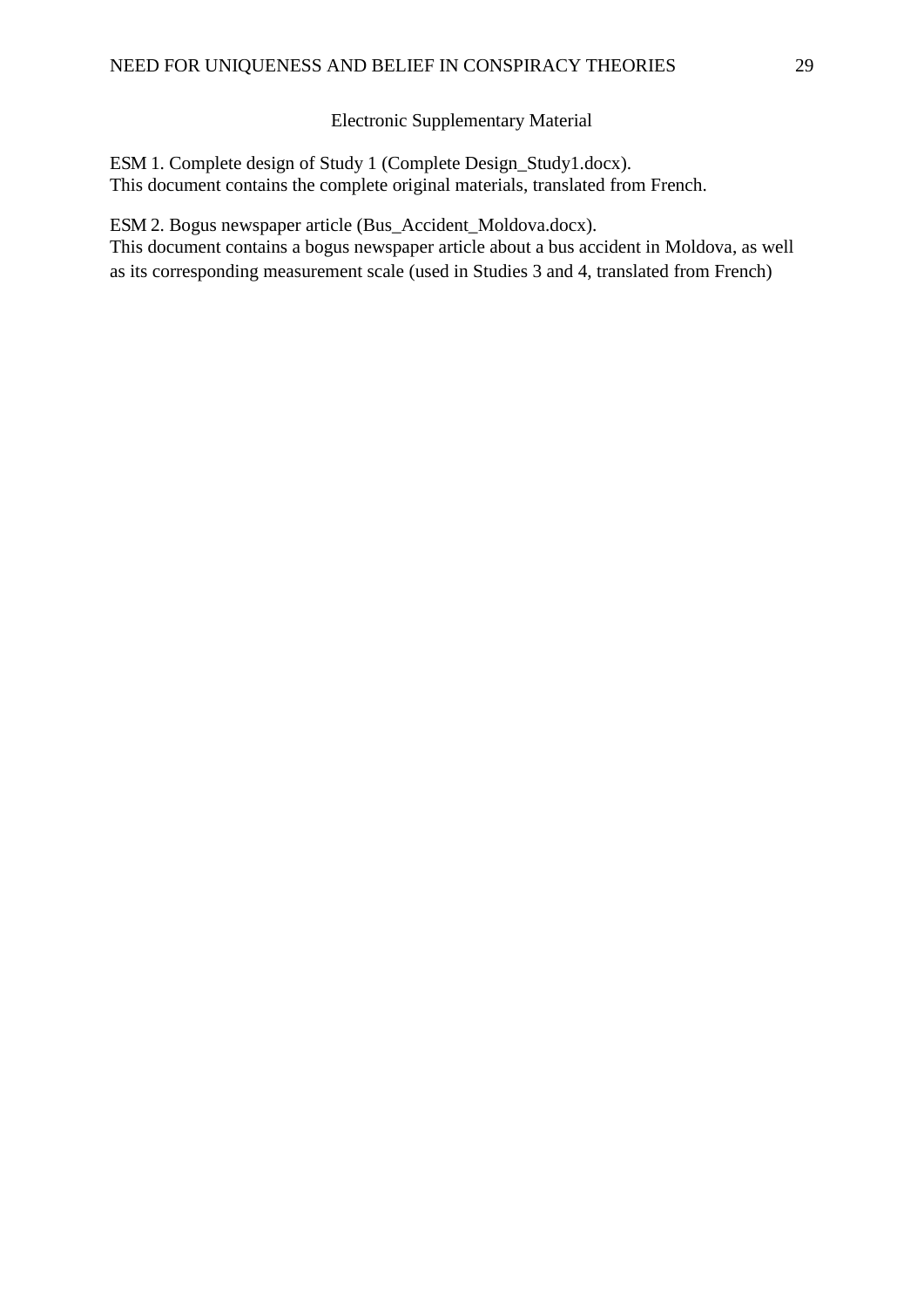#### **References**

- Abalakina-Paap, M., Stephan, W. G., Craig, T., & Gregory, W. L. (1999). Beliefs in conspiracies. Political Psychology, 20, 637–647. doi: 10.1111/0162-895X.00160
- Abelson, R. P. (1986). Beliefs are like possessions. Journal for the Theory of Social Behaviour, 16, 223–250. doi:10.1111/j.1468-5914.1986.tb00078.x
- Aust, F., Diedenhofen, B., Ullrich, S., & Musch, J. (2013). Seriousness checks are useful to improve data validity in online research. Behavior Research Methods, 45, 527–535. doi: 10.3758/s13428-012-0265-2
- Billig, M. (1987). Anti-Semitic themes and the British far Left: Some social-psychological observations on indirect aspects of the conspiracy tradition. In C. F. Graumann, & S. Moscovici (Eds.), Changing conceptions of conspiracy (pp. 115–136). New York, NY: Springer.
- Borenstein, M., Hedges, L. V., Higgins, J. P. T., & Rothstein, H. R. (2009). Introduction to meta-analysis. Chichester, England: Wiley.
- Bost, P. R., & Prunier, S. G. (2013). Rationality in conspiracy beliefs: The role of perceived motive. Psychological Reports, 113, 118–128. doi: 10.2466/17.04/PR0.113x17z0.
- Bost, P. R., Prunier, S. G., & Piper, A. J. (2010). Relations of familiarity with reasoning strategies in conspiracy beliefs. Psychological Reports, 107, 593–602. doi: 10.2466/07.09.17.PR0.107.5.593-602
- Brewer, M. B. (1991). The social self: On being the same and different at the same time. Personality and Social Psychology Bulletin, 17, 475–482. doi: 10.1177/0146167291175001
- Brock, T. C. (1968). Implications of commodity theory for value change. In A. G. Greenwald, Brock, & T. M. Ostrom (Eds.), Psychological foundations of attitudes (pp. 243–275). New York, NY: Academic.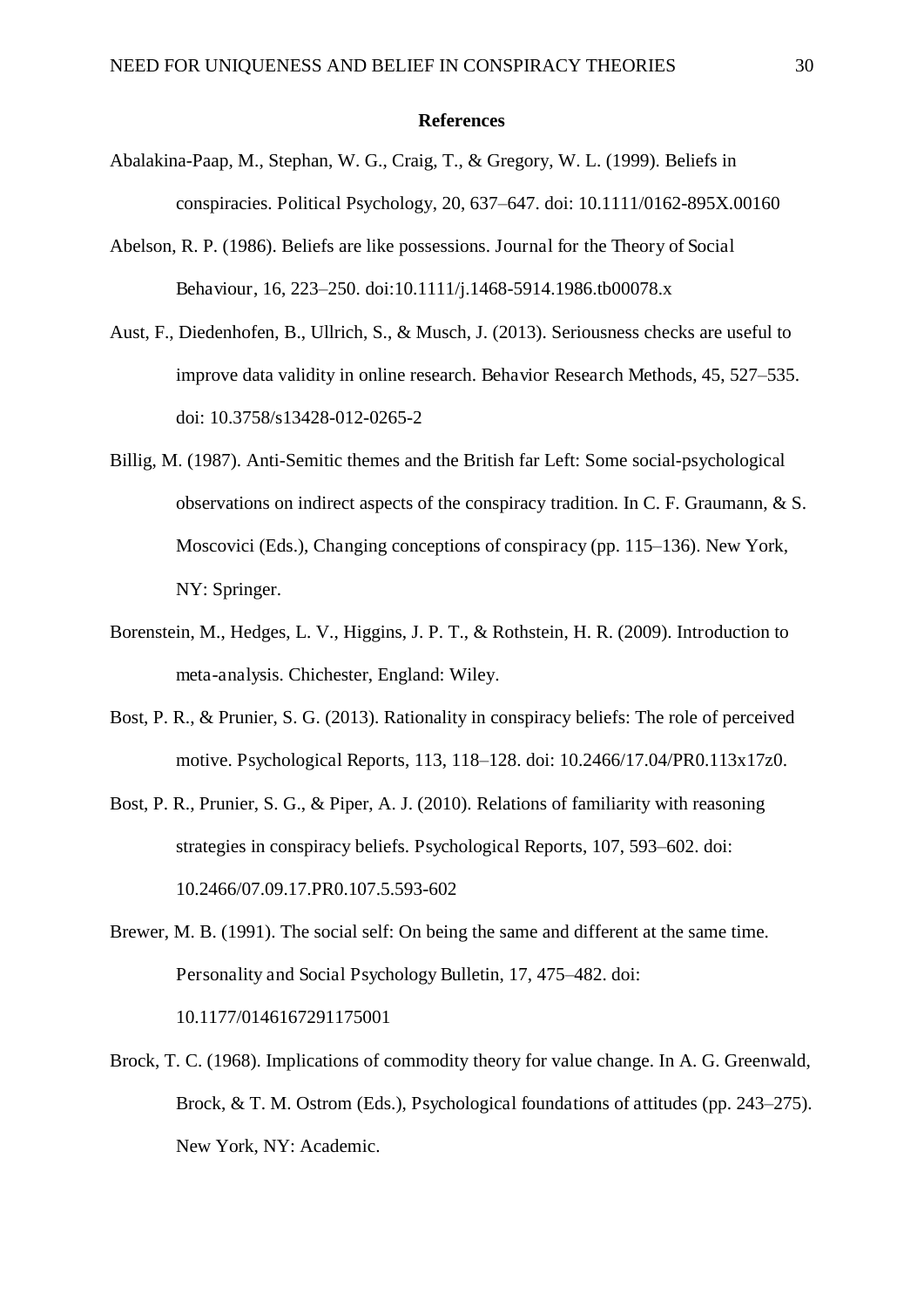- Brock, T. C., & Brannon, L. A. (1992). Liberalization of commodity theory. Basic and Applied Social Psychology, 13, 135–144. doi: 10.1207/s15324834basp1301\_11
- Brotherton, R., & French, C. C. (2014). Belief in conspiracy theories and susceptibility to the conjunction fallacy. Applied Cognitive Psychology, 28, 238–248. doi: 10.1002/acp.2995
- Brotherton, R., French, C. C. (2015). Intention seekers: Conspiracist ideation and biased attributions of intentionality. PLoS ONE, 10, e0124125. doi: 10.1371/journal.pone.0124125
- Brotherton, R., French, C. C., & Pickering, A. D. (2013). Measuring belief in conspiracy theories: The generic conspiracist beliefs scale. Frontiers in Psychology, 4: 279. doi: 10.3389/fpsyg.2013.00279
- Bruder, M., Haffke, P., Neave, N., Nouripanah, N., & Imhoff, R. (2013). Measuring individual differences in generic beliefs in conspiracy theories across cultures: Conspiracy mentality questionnaire. Frontiers in Psychology, 4: 225. doi: 10.3389/fpsyg.2013.00225
- Butler, J. C. (2000). Personality and emotional correlates of right-wing authoritarianism. Social Behavior and Personality: An International Journal, 28, 1–14. doi: 10.2224/sbp.2000.28.1.1
- Butler, L. D., Koopman, C., & Zimbardo, P. G. (1995). The psychological impact of viewing the Film" JFK": Emotions, beliefs, and political behavioral intentions. Political Psychology, 16, 237–257. doi: 10.2307/3791831
- Cheema, A., & Kaikati, A. M. (2010). The effect of need for uniqueness on word of mouth. Journal of Marketing Research, 47, 553–563. doi: 10.1509/jmkr.47.3.553
- Cichocka, A., Marchlewska, M., & de Zavala, A. G. (2016). Does self-love or self-hate predict conspiracy beliefs? Narcissism, self-esteem and the endorsement of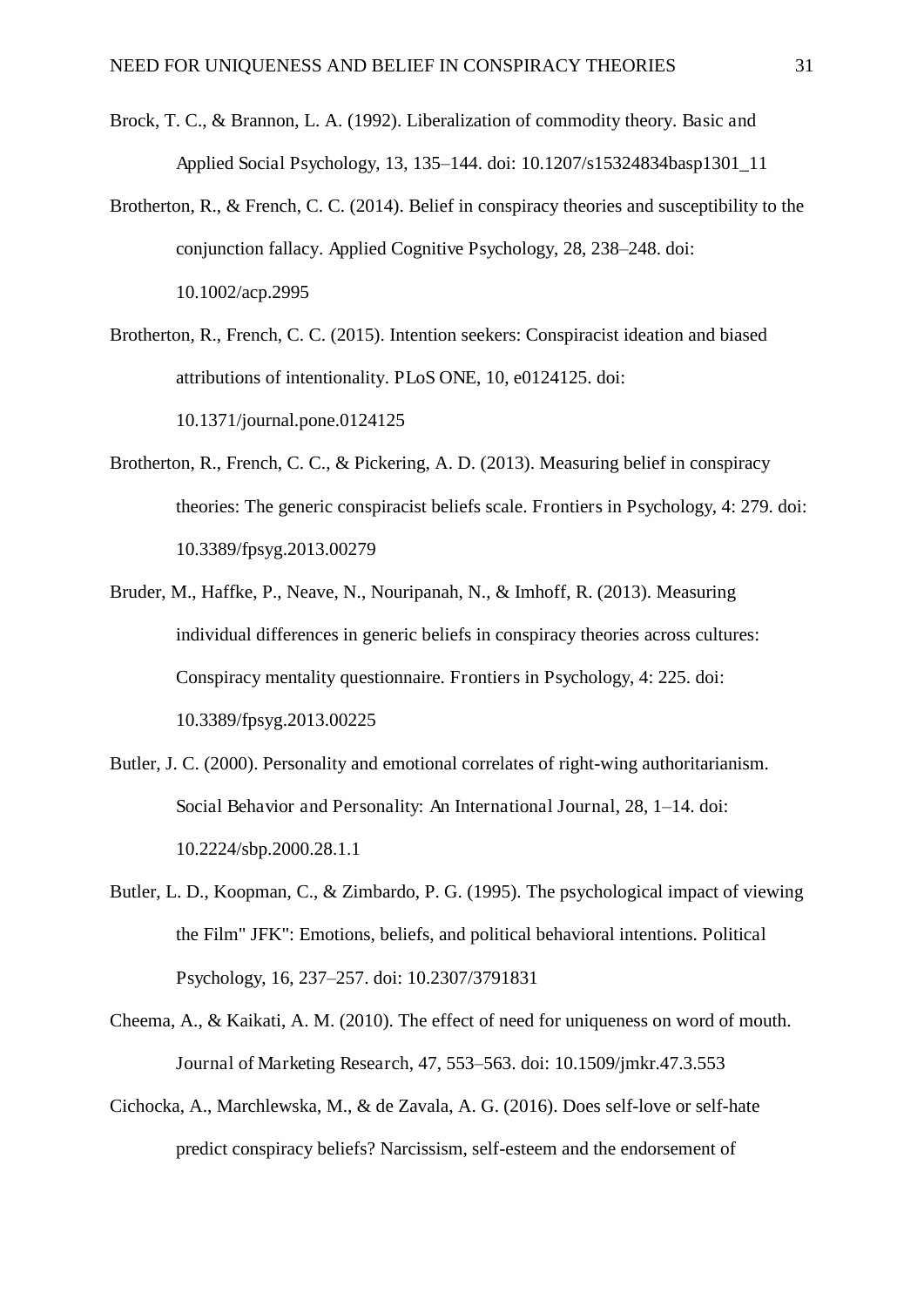conspiracy theories. Social Psychological and Personality Science, 7, 157–166. doi: 10.1177/1948550615616170

- Cohen, J. (1992). A power primer. Psychological Bulletin, 112, 155–159. doi: 10.1037//0033- 2909.112.1.155
- Cumming, G. (2014). The new statistics: Why and how. Psychological Science, 25, 7–29. doi: 10.1177/0956797613504966
- Douglas, K. M., & Leite, A. C. (in press). Suspicion in the workplace: Organizational conspiracy theories and work-related outcomes. British Journal of Psychology. doi: 10.1111/bjop.12212
- Douglas, K. M., & Sutton, R. M. (2008). The hidden impact of conspiracy theories: Perceived and actual influence of theories surrounding the death of Princess Diana. Journal of Social Psychology, 148, 210–222. doi: 10.3200/SOCP.148.2.210-222
- Douglas, K. M., & Sutton, R. M. (2011). Does it take one to know one? Endorsement of conspiracy theories is influenced by personal willingness to conspire. British Journal of Social Psychology, 50, 544–552. doi: 10.1111/j.2044-8309.2010.02018.x
- Douglas, K. M., & Sutton, R. M. (2015). Climate change: Why the conspiracy theories are dangerous. Bulletin of the Atomic Scientists, 71, 98–106. doi: 10.1177/0096340215571908
- Douglas, K. M., Sutton, R. M., Callan, M. J., Dawtry, R. J., & Harvey, A. J. (2016). Someone is pulling the strings: hypersensitive agency detection and belief in conspiracy theories. Thinking & Reasoning, 22, 57–77. doi: 10.1080/13546783.2015.1051586
- Emmons, R. A. (1984). Factor analysis and construct validity of the narcissistic personality inventory. Journal of Personality Assessment, 48, 291–300. doi: 10.1207/s15327752jpa4803\_11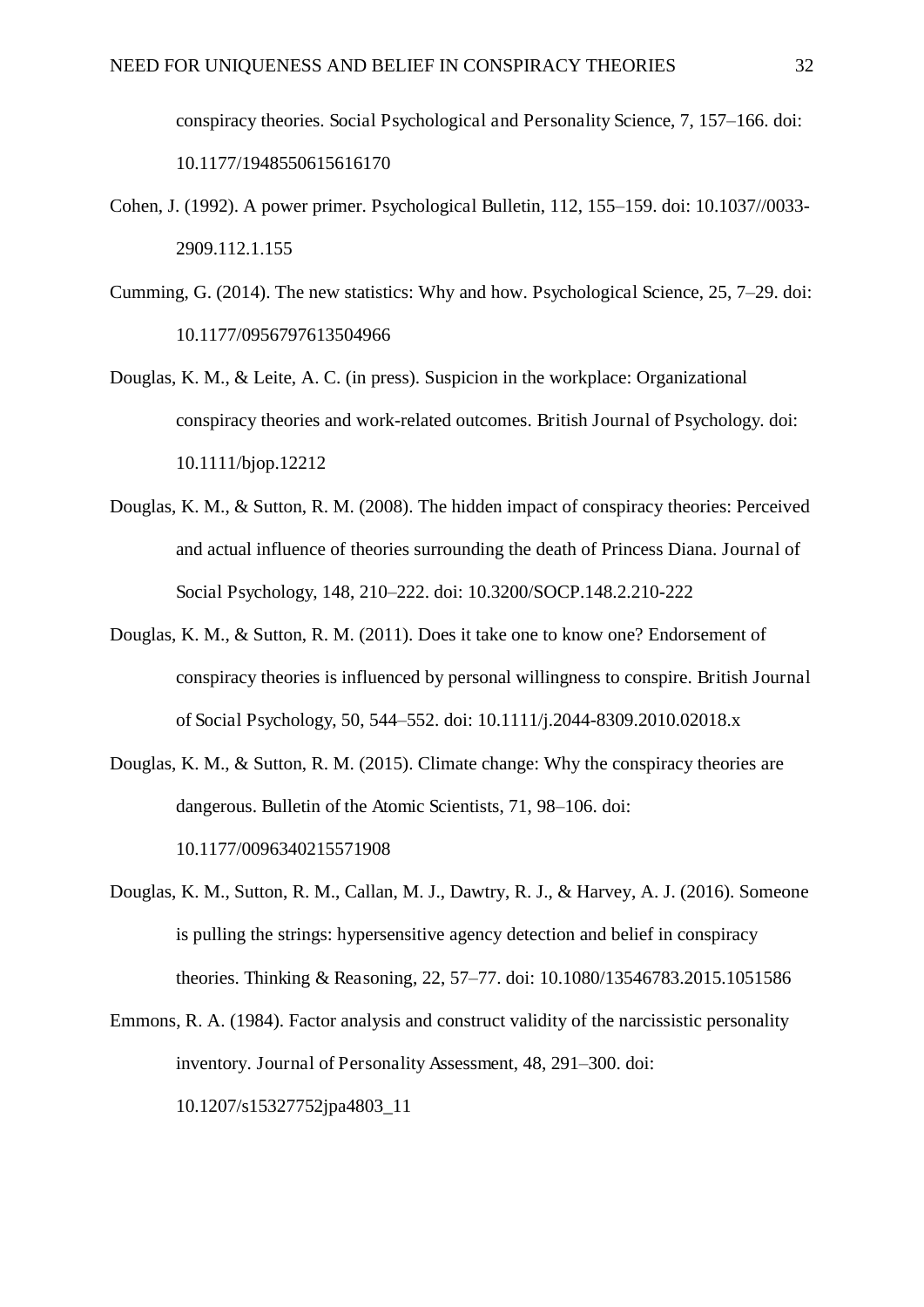- Ferrand, L., & Ayora, P. (2009). Psychologie cognitive de la lecture. [Cognitive psychology of reading] Bruxelles: De Boeck.
- Fromkin, H. L. (1970). Effects of experimentally aroused feelings of indistinctiveness upon valuation of scarce and novel experiences. Journal of Personality and Social Psychology, 16, 521–529. doi: 10.1037/h0030059
- Funke, F. (2005). The dimensionality of right-wing authoritarianism: Lessons from the dilemma between theory and measurement. Political Psychology, 26, 195–218. doi: 10.1111/j.1467-9221.2005.00415.x
- Goertzel, T. (1994). Belief in conspiracy theories. Political Psychology, 15, 731–742. doi: 10.2307/3791630
- Gray, M. (2010). Revisiting Saddam Hussein's political language: The sources and roles of conspiracy theories. Arab Studies Quarterly, 32, 28–46. Retrieved from <https://www.jstor.org/stable/41858602>
- Grzesiak-Feldman, M. (2015). Are the high authoritarians more prone to adopt conspiracy theories? The role of right-wing authoritarianism in conspiratorial thinking. In M. Bilewicz, A. Cichocka & W. Soral (Eds.). The Psychology of Conspiracy. New York: Routledge.
- Grzesiak-Feldman, M., & Irzycka, M. (2009). Right-wing authoritarianism and conspiracy thinking in a Polish sample. Psychological Reports, 105, 389–393. doi: 10.2466/PR0.105.2.389-393
- Higgins, J. P., Thompson, S. G., Deeks, J. J., & Altman, D. G. (2003). Measuring inconsistency in meta-analysis. British Medical Journal, 327, 557–560. doi: 10.1136/bmj.327.7414.557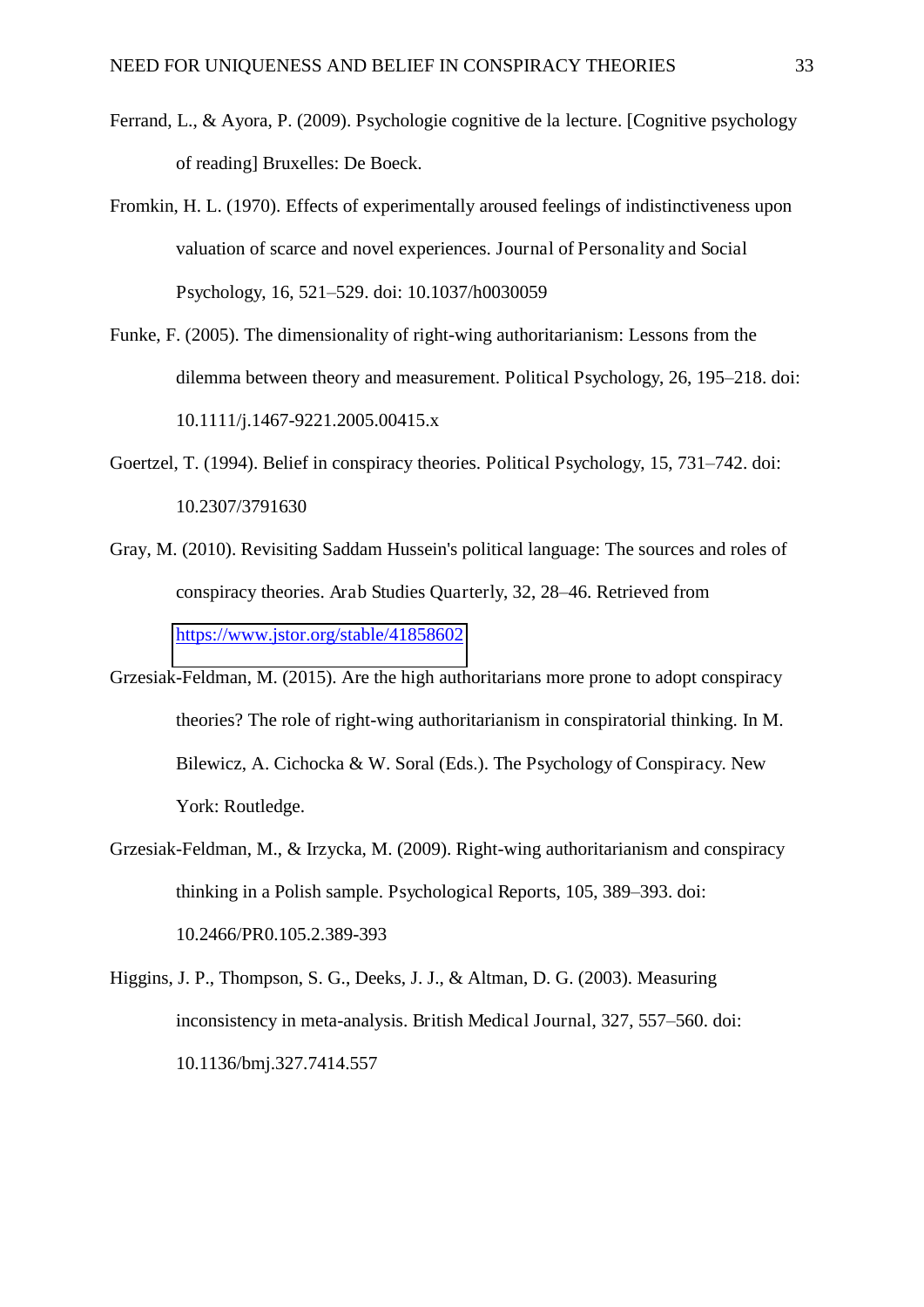- Imhoff, R., & Lamberty, P. (in press). Too special to be duped: Need for uniqueness motivates conspiracy beliefs. European Journal of Social Psychology. doi: 10.1002/EJSP.2265
- Jolley, D., & Douglas, K. M. (2014a). The effects of anti-vaccine conspiracy theories on vaccination intentions. PLoS ONE, 9, e89177. doi: 10.1371/journal.pone.0089177
- Jolley, D., & Douglas, K. M. (2014b). The social consequences of conspiracism: Exposure to conspiracy theories decreases intentions to engage in politics and to reduce one's carbon footprint. British Journal of Psychology, 105, 35–56. doi: 10.1111/bjop.12018
- Judd, C. M., McClelland, G. H., & Ryan, C. S. (2008). Data analysis: A model comparison approach (2nd edition). New York, NY: Routledge.
- Judd, C. M., Yzerbyt, V. Y., & Muller, D. (2014). Mediation and Moderation. In H. Reis, & C.M. Judd (Eds.). Handbook of Research Methods in Social and Personality Psychology (2nd ed., pp. 653-676), New York, NY: Cambridge University Press.
- Keeley, B. L. (1999). Of conspiracy theories. The Journal of Philosophy, 96, 109–126. doi: 10.2307/2564659
- Kim, H., & Markus, H. R. (1999). Deviance or uniqueness, harmony or conformity? A cultural analysis. Journal of Personality and Social Psychology, 77, 785–800. doi: 10.1037/0022-3514.77.4.785
- Kim, H. S., & Drolet, A. (2003). Choice and self-expression: A cultural analysis of varietyseeking. Journal of Personality and Social Psychology, 85, 373–382. doi: 10.1037/0022-3514.85.2.373
- Kunda, Z., & Sanitioso, R. (1989). Motivated changes in the self-concept. Journal of Experimental Social Psychology, 25, 272–285. doi: 10.1016/0022-1031(89)90023-1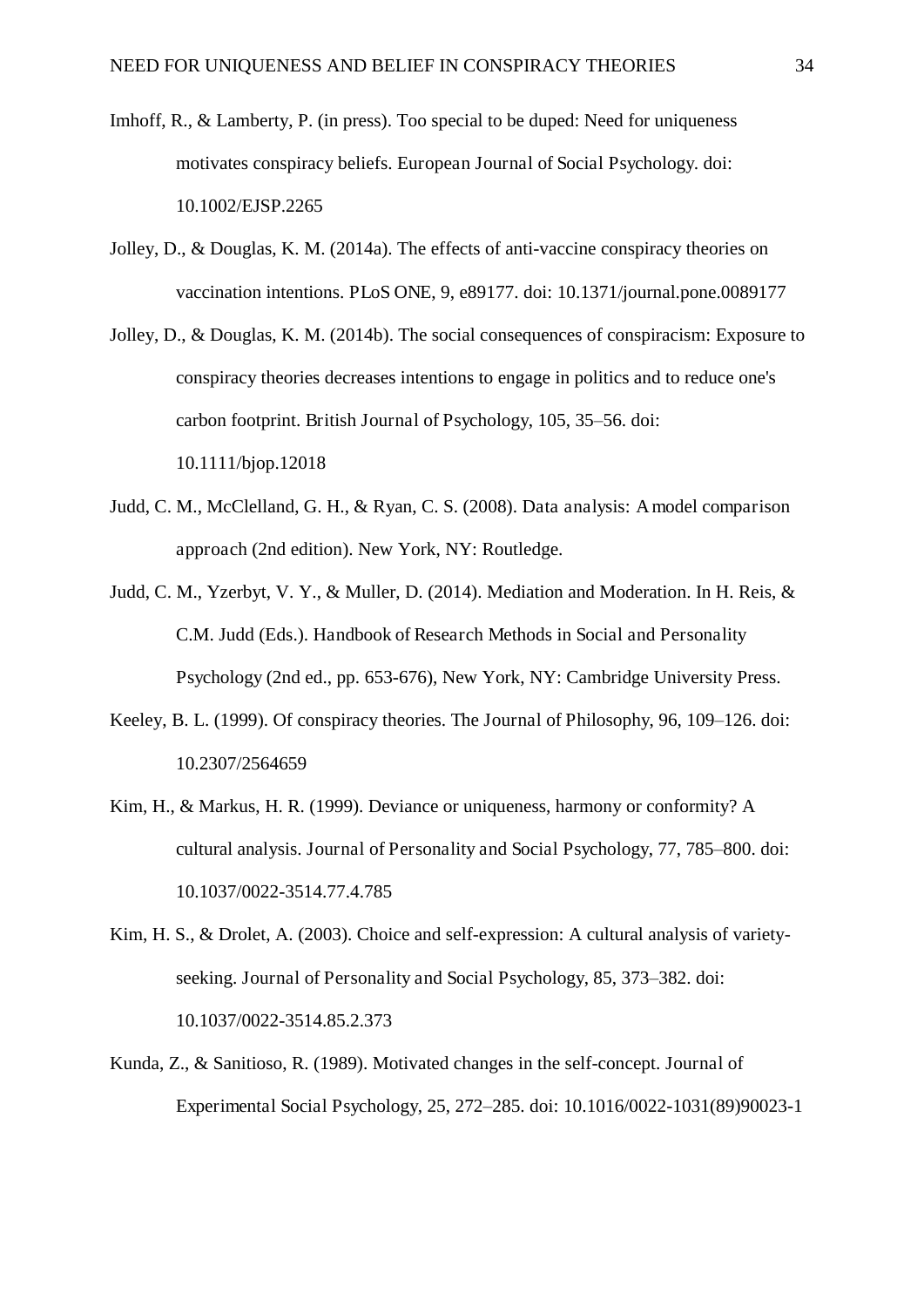- Lakoff, G., & Johnson, M. (1980/2002). Metaphors we live by. Chicago: University of Chicago press.
- Laland, K. N. (2004). Social learning strategies. Animal Learning & Behavior, 32, 4–14. doi: 10.3758/BF03196002
- Lantian, A. (2015). Rôle fonctionnel de l'adhésion aux théories du complot : un moyen de distinction ? [The functional role of believing in conspiracy theories: A way to distinguish ourselves from others?] (Doctoral dissertation, Université Grenoble Alpes). Retrieved from<https://tel.archives-ouvertes.fr/tel-01251554/document>
- Lantian, A., Muller, D., Nurra, C., & Douglas, K. M. (2016). Measuring belief in conspiracy theories: Validation of a French and English single-item scale. International Review of Social Psychology, 29, 1–14. doi: 10.5334/irsp.8
- Lewandowsky, S., Oberauer, K., & Gignac, G. E. (2013). NASA faked the moon landing rherefore, (climate) science is a hoax: An anatomy of the motivated rejection of science. Psychological Science, 24, 622–633. doi: 10.1177/0956797612457686
- Lynn, M. (1991). Scarcity effects on value: A quantitative review of the commodity theory literature. Psychology & Marketing, 8, 43–57. doi: 10.1002/mar.4220080105
- Lynn, M., & Harris, J. (1997). The desire for unique consumer products: A new individual differences scale. Psychology & Marketing, 14, 601–616. doi: 10.1002/(SICI)1520- 6793(199709)14:6<601::AID-MAR5>3.0.CO;2-B
- Lynn, M., & Snyder, C. R. (2002). Uniqueness seeking. In C. R. Snyder & S. J. Lopez (Eds.), Handbook of positive psychology (pp. 395–419). New York: Oxford University Press.
- Maimaran, M., & Wheeler, S. C. (2008). Circles, squares, and choice: The effect of shape arrays on uniqueness and variety seeking. Journal of Marketing Research, 45, 731– 740. doi: 10.1509/jmkr.45.6.731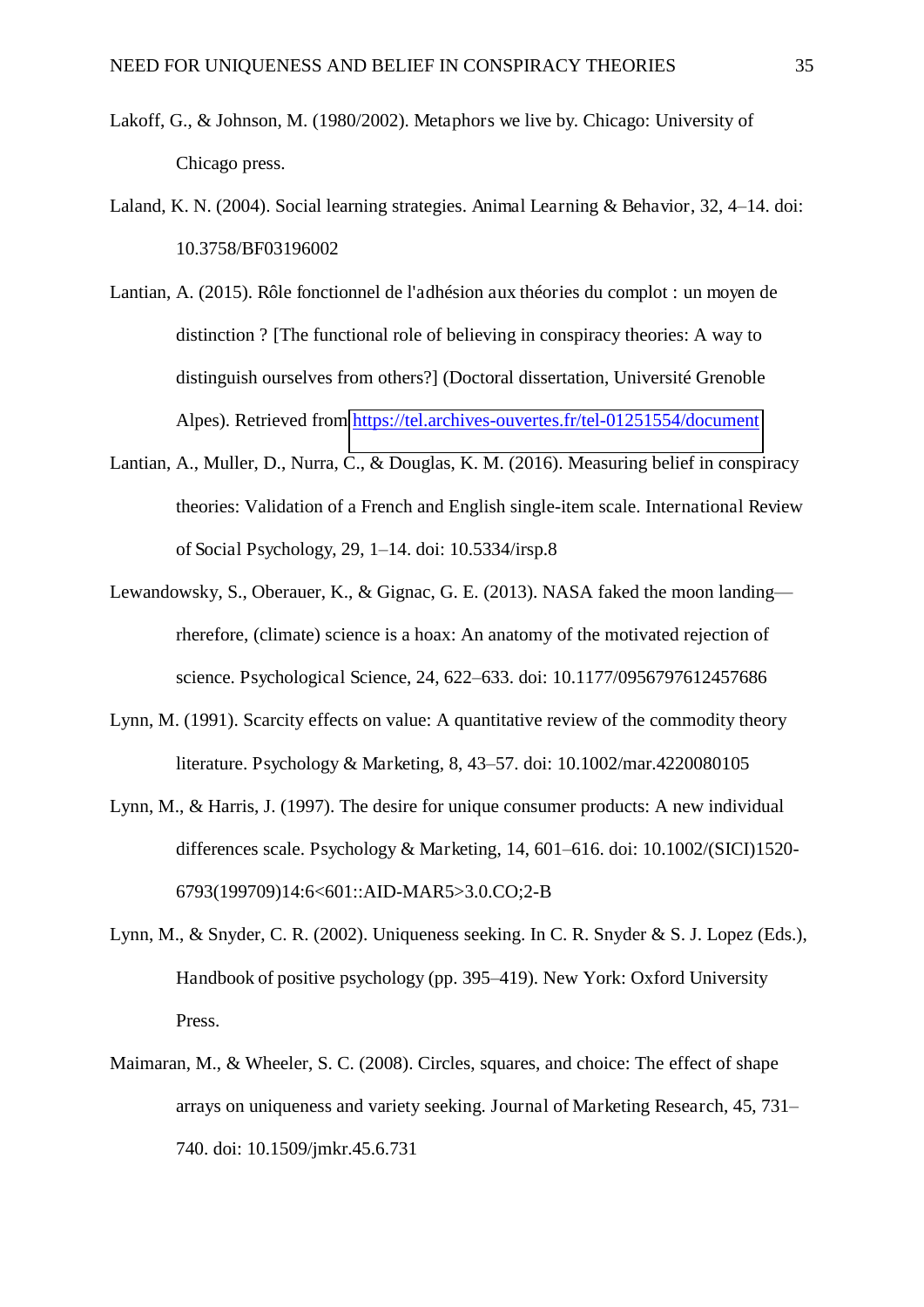- Markus, H. R., & Kitayama, S. (1991). Culture and the self: Implications for cognition, emotion, and motivation. Psychological Review, 98, 224–253. doi: 10.1037/0033- 295X.98.2.224
- Mason, F. (2002). A poor person's cognitive mapping. In P. Knight (Ed.), Conspiracy nation: The politics of paranoia in postwar America (pp. 40–56). New York: New York University Press.
- Muller, D., Yzerbyt, V. Y., & Judd, C. M. (2008). Adjusting for a mediator in models with two crossed treatment variables. Organizational Research Methods, 11, 224–240. doi: 10.1177/1094428106296636
- Newheiser, A. K., Farias, M., & Tausch, N. (2011). The functional nature of conspiracy beliefs: Examining the underpinnings of belief in the Da Vinci Code conspiracy. Personality and Individual Differences, 51, 1007–1011. doi:10.1016/j.paid.2011.08.011
- Oliver, J. E., & Wood, T. J. (2014). Medical conspiracy theories and health behaviors in the United States. JAMA Internal Medicine, 174, 817–818. doi: 10.1001/jamainternmed.2014.190
- Passini, S. (2008). Exploring the multidimensional facets of authoritarianism: Authoritarian aggression and social dominance orientation. Swiss Journal of Psychology, 67, 51– 60. doi: 10.1024/1421-0185.67.1.51
- Powell, F. A. (1974). The perception of self-uniqueness as a determinant of message choice and valuation. Speech Monographs, 41, 163–168. doi: 10.1080/03637757409375831
- Richard, F. D., Bond, Jr, C. F., & Stokes-Zoota, J. J. (2003). One hundred years of social psychology quantitatively described. Review of General Psychology, 7, 331–363. doi: 10.1037/1089-2680.7.4.331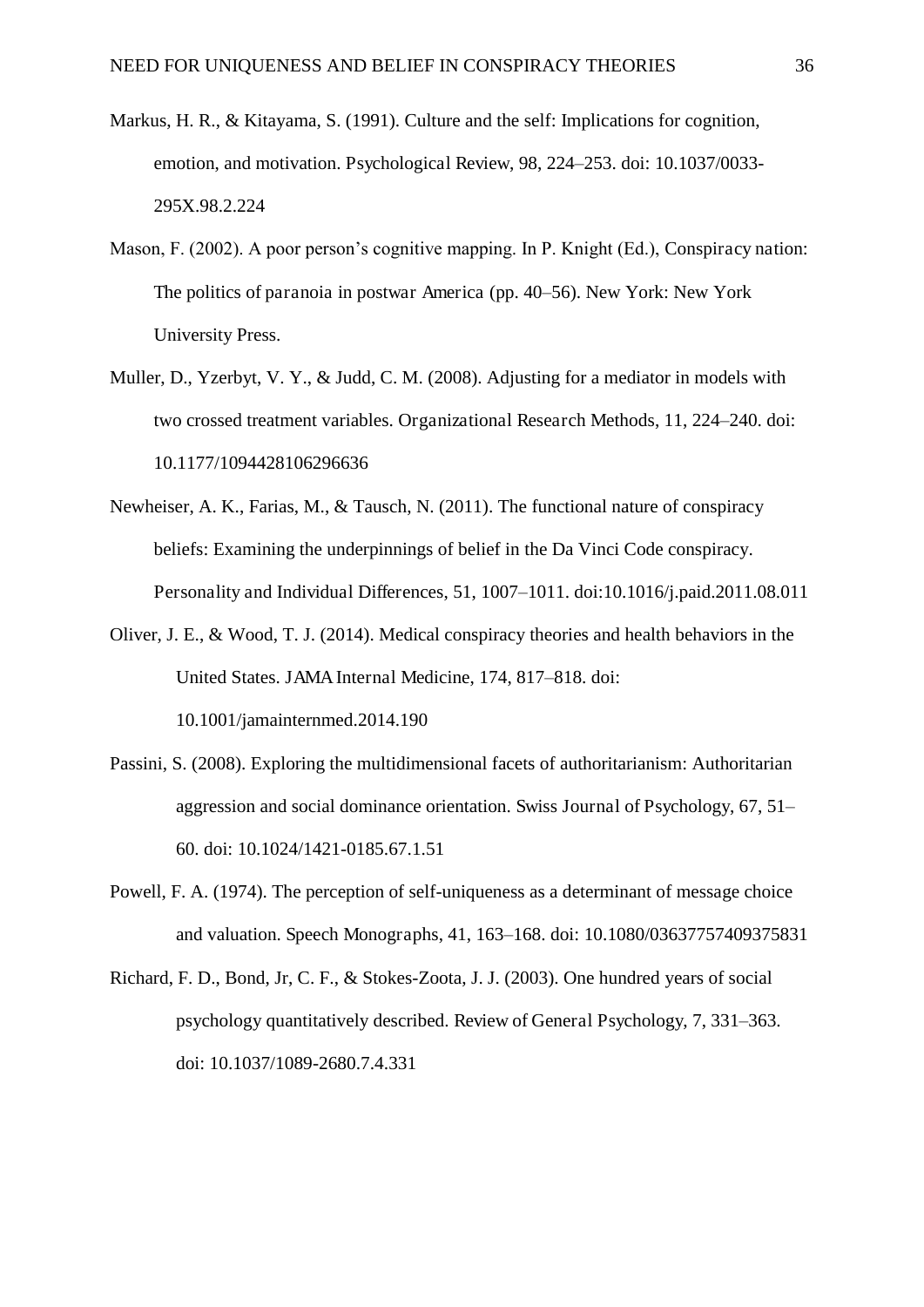- Sanitioso, R., Kunda, Z., & Fong, G. T. (1990). Motivated recruitment of autobiographical memories. Journal of Personality and Social Psychology, 59, 229–241. doi: 10.1037//0022-3514.59.2.229
- Sapountzis, A., & Condor, S. (2013). Conspiracy accounts as intergroup theories: Challenging dominant understandings of social power and political legitimacy. Political Psychology, 34, 731–752. doi: 10.1111/pops.12015

Schwarzer, G. (2007). Meta: An R package for meta-analysis. R News, 7, 40–45.

- Sigall, H., & Mills, J. (1998). Measures of independent variables and mediators are useful in social psychology experiments: But are they necessary? Personality and Social Psychology Review, 2, 218–226. doi: 10.1207/s15327957pspr0203\_5
- Simmons, J. P., Nelson, L. D., & Simonsohn, U. (2012). A 21 word solution. Dialogue: The Official Newsletter of the Society for Personality and Social Psychology, 26, 4–7.
- Şimşek, Ö. F., & Yalınçetin, B. (2010). I feel unique, therefore I am: The development and preliminary validation of the personal sense of uniqueness (PSU) scale. Personality and Individual Differences, 49, 576–581. doi: 10.1016/j.paid.2010.05.006
- Snyder, C. R. (1992). Product scarcity by need for uniqueness interaction: A consumer catch-22 carousel? Basic and Applied Social Psychology, 13, 9–24. doi: 10.1207/s15324834basp1301\_3
- Snyder, C. R., & Fromkin, H. L. (1977). Abnormality as a positive characteristic: The development and validation of a scale measuring need for uniqueness. Journal of Abnormal Psychology, 86, 518–527. doi: 10.1037/0021-843X.86.5.518
- Snyder, C. R., & Fromkin, H. L. (1980). Uniqueness: The pursuit of human difference. New York, NY: Springer.
- Stern, C., West, T. V., & Schmitt, P. G. (2014). The liberal illusion of uniqueness. Psychological Science, 25, 137–144. doi: 10.1177/0956797613500796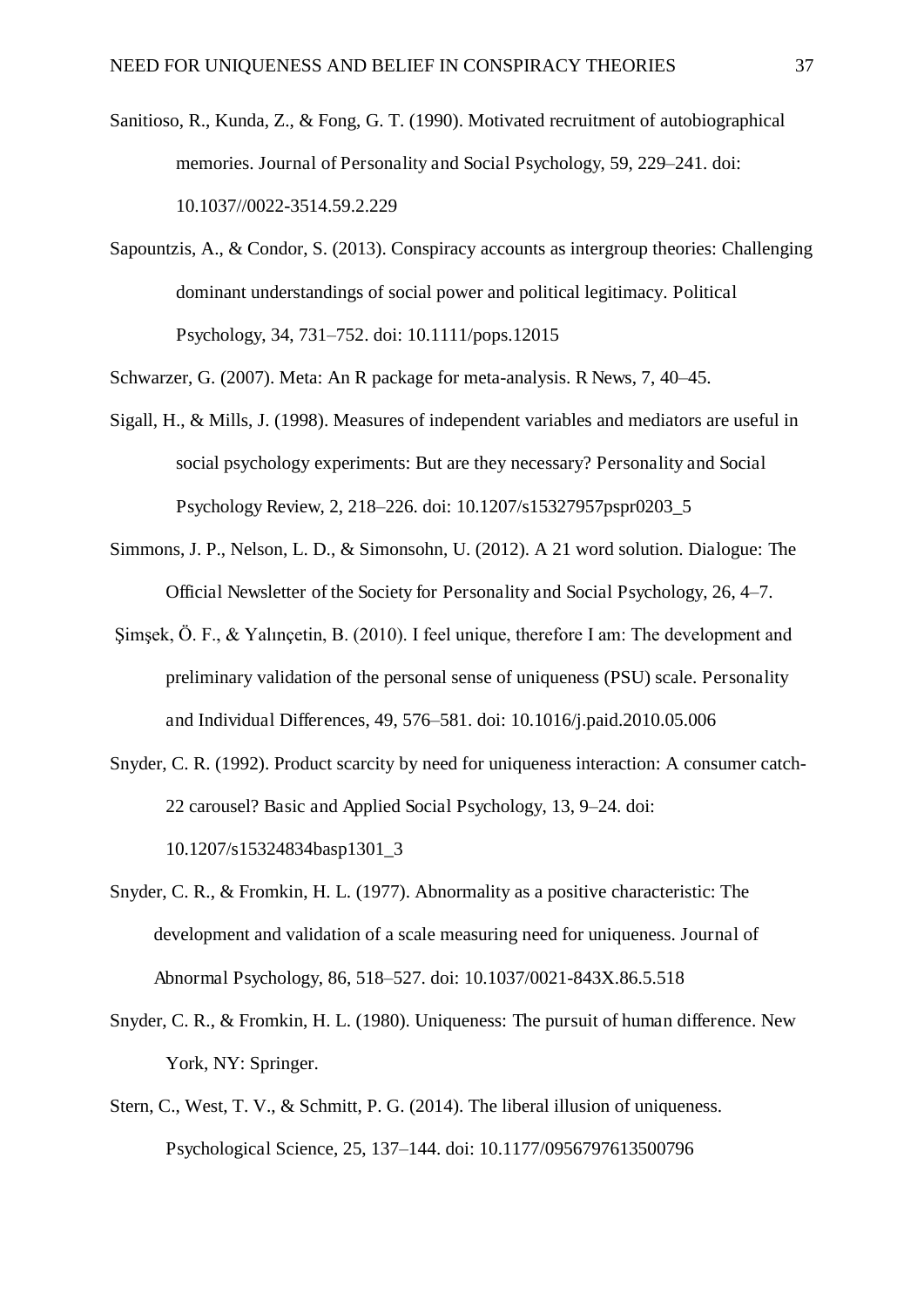- Swami, V., Chamorro-Premuzic, T., & Furnham, A. (2010). Unanswered questions: A preliminary investigation of personality and individual difference predictors of 9/11 conspiracist beliefs. Applied Cognitive Psychology, 24, 749–761. doi: 10.1002/acp.1583
- Swami, V., Coles, R., Stieger, S., Pietschnig, J., Furnham, A., Rehim, S., & Voracek, M. (2011). Conspiracist ideation in Britain and Austria: Evidence of a monological belief system and associations between individual psychological differences and realworld and fictitious conspiracy theories. British Journal of Psychology, 102, 443– 463. doi: 10.1111/j.2044-8295.2010.02004.x
- Swami, V., & Furnham, A. (2014). Political paranoia and conspiracy theories. In J.-P. Prooijen & P. A. M. van Lange (Eds.), Power politics, and paranoia: Why people are suspicious of their leaders (pp. 218–236). Cambridge: Cambridge University Press.
- Swami, V., Voracek, M., Stieger, S., Tran, U. S., & Furnham, A. (2014). Analytic thinking reduces belief in conspiracy theories. Cognition, 133, 572–585. doi: 10.1016/j.cognition.2014.08.006
- Takemura, K. (2014). Being different leads to being connected: On the adaptive function of uniqueness in "open" societies. Journal of Cross-Cultural Psychology, 45, 1579– 1593. doi: 10.1177/0022022114548684
- Taylor, S. E. (1965). Eye movements in reading: Facts and fallacies. American Educational Research Journal, 2, 187–202. doi: 10.3102/00028312002004187
- Tian, K. T., Bearden, W. O., & Hunter, G. L. (2001). Consumers' need for uniqueness: Scale development and validation. Journal of Consumer Research, 28, 50–66. doi: 10.1086/321947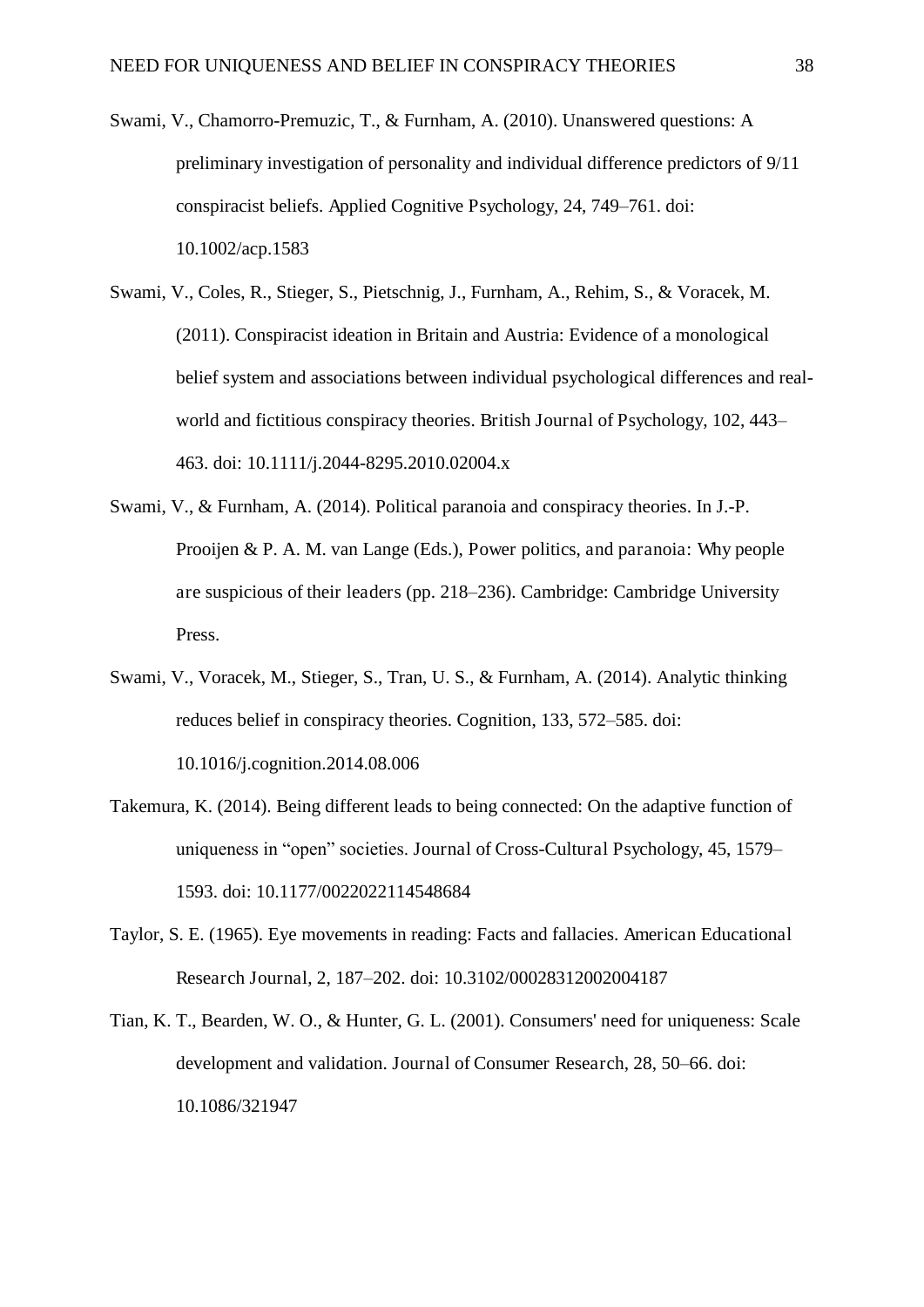- Turner, J. C., Oakes, P. J., Haslam, S. A., & McGarty, C. (1994). Self and collective: Cognition and social context. Personality and Social Psychology Bulletin, 20, 454– 463. doi: 10.1177/0146167294205002
- Turner, J. C., & Reynolds, K. J. (2011). Self-categorization theory. In P. A. M. Van Lange, A. W. Kruglanski, & E. T. Higgins (Eds.), Handbook of theories in social psychology (Vol. 2, pp. 399–417). Thousand Oaks, CA: Sage.
- Uscinski, J. E., Klofstad, C., & Atkinson, M. D. (2016). What drives conspiratorial beliefs? The role of informational cues and predispositions. Political Research Quarterly, 69, 57–71. doi: 10.1177/1065912915621621
- van der Linden, S. (2015). The conspiracy-effect: Exposure to conspiracy theories (about global warming) decreases pro-social behavior and science acceptance. Personality and Individual Differences, 87, 171–173. doi: 10.1016/j.paid.2015.07.045
- van Harreveld, F., Rutjens, B. T., Schneider, I. K., Nohlen, H. U., & Keskinis, K. (2014). In doubt and disorderly: Ambivalence promotes compensatory perceptions of order. Journal of Experimental Psychology: General, 143, 1666–1676. doi: 10.1037/a0036099
- van Prooijen, J.-W., & Acker, M. (2015). The influence of control on belief in conspiracy theories: Conceptual and applied extensions. Applied Cognitive Psychology, 29, 753– 761. doi: 10.1002/acp.3161
- van Prooijen, J.-W., & Jostmann, N. B. (2013). Belief in conspiracy theories: The influence of uncertainty and perceived morality. European Journal of Social Psychology, 43, 109–115. doi: 10.1002.ejsp.1922
- van Prooijen, J.-W., & van Dijk, E.(2014). When consequence size predicts belief in conspiracy theories: The moderating role of perspective taking. Journal of Experimental Social Psychology, 55, 63–73. doi: 10.1016/j.jesp.2014.06.006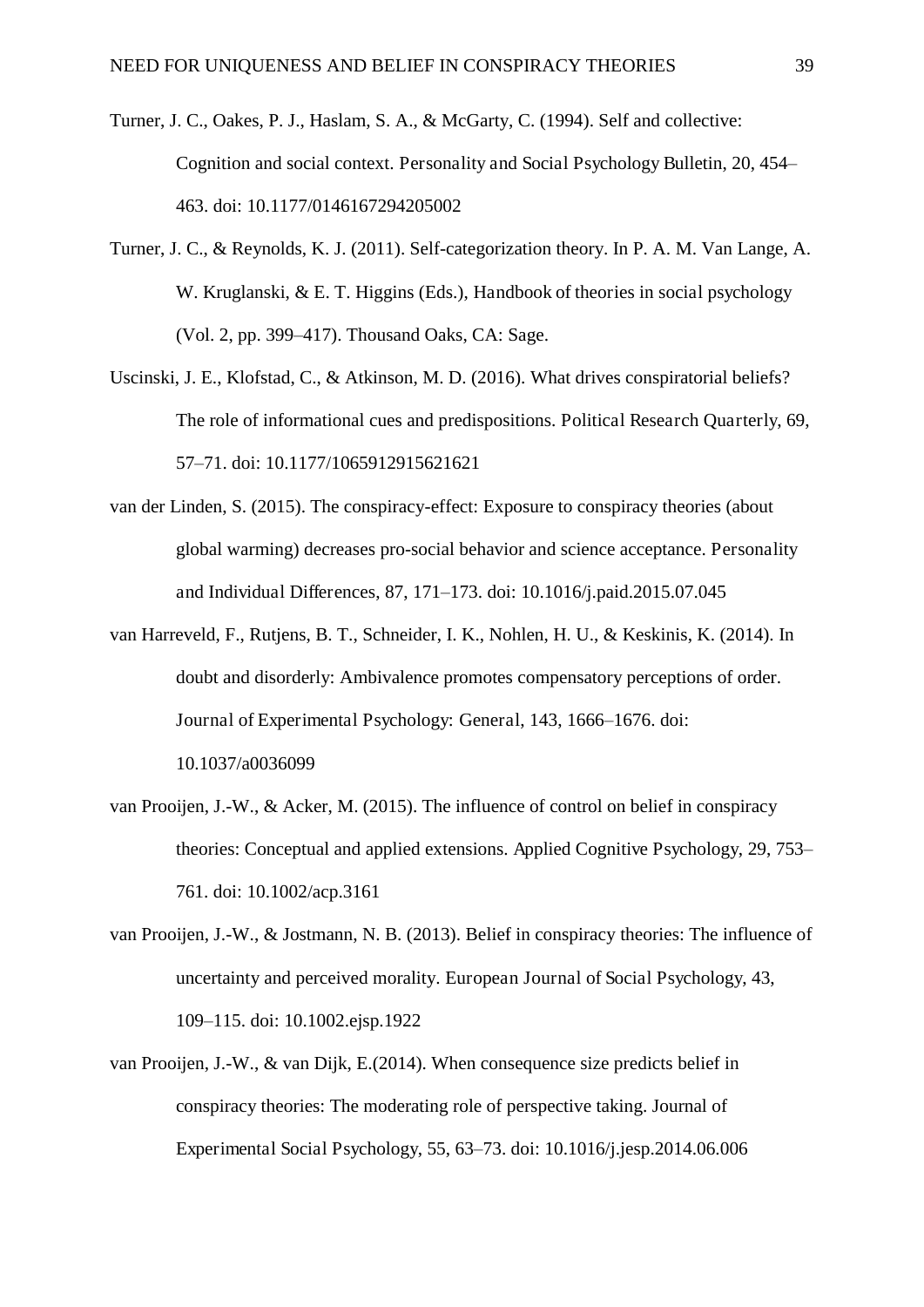- Wagenmakers, E. J., Wetzels, R., Borsboom, D., van der Maas, H. L. J., & Kievit, R. A. (2012). An agenda for purely confirmatory research. Perspectives on Psychological Science, 7, 632–638. doi: 10.1177/1745691612463078
- Wagner-Egger, P., & Bangerter, A. (2007). La vérité est ailleurs: corrélats de l'adhésion aux théories du complot [The truth lies elsewhere: Correlates of belief in conspiracy theories]. Revue Internationale de Psychologie Sociale, 20, 31–61.
- Whitson, J. A., & Galinsky, A. D. (2008). Lacking control increases illusory pattern perception. Science, 322, 115–117. doi: 10.1126/science.1159845
- Whitson, J. A., Galinsky, A. D., & Kay, A. (2015). The emotional roots of conspiratorial perceptions, system justification, and belief in the paranormal. Journal of Experimental Social Psychology, 56, 89–95. doi: 10.1016/j.jesp.2014.09.002
- Wilson, M. S., & Rose, C. (2014). The role of paranoia in a dual-process motivational model of conspiracy belief. In J.-W. van Prooijen, & P. A. M. van Lange (Eds.), Power, politics, and paranoia: Why people are suspicious of their leaders. (pp. 273–291). Cambridge, UK: Cambridge University Press.
- Yamaguchi, S., Kuhlman, D. M., & Sugimori, S. (1995). Personality correlates of allocentric tendencies in individualist and collectivist cultures. Journal of Cross-Cultural Psychology, 26, 658–672. doi: 10.1177/002202219502600609
- Yzerbyt, V., Muller, D., & Judd, C. M. (2004). Adjusting researchers' approach to adjustment: On the use of covariates when testing interactions. Journal of Experimental Social Psychology, 40, 424–431. doi: 10.1016/j.jesp.2003.10.001